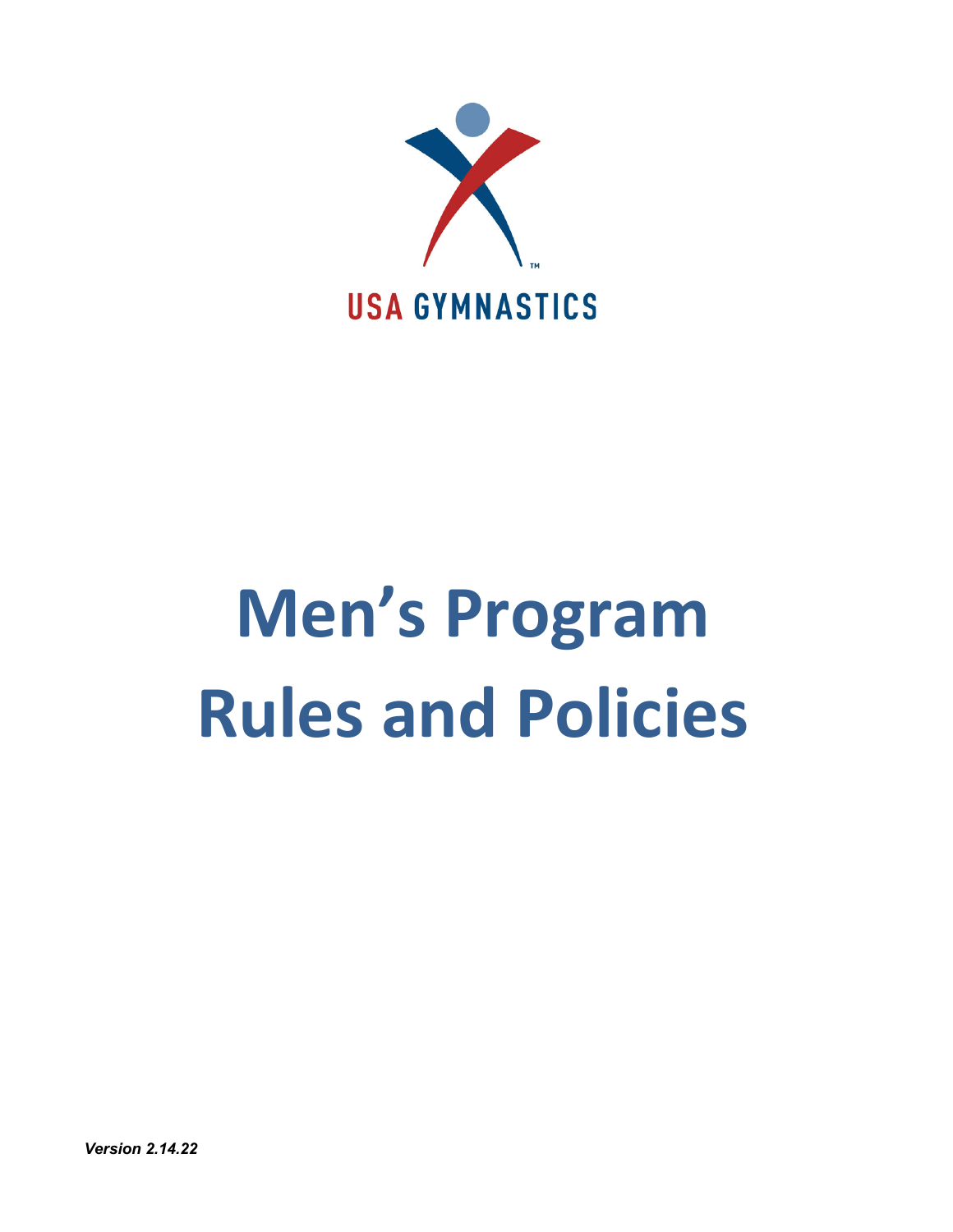# **Men's Program Rules & Policies Table of Contents**

| Content                                                                  | Page      |
|--------------------------------------------------------------------------|-----------|
| Men's Program Structure and Functions                                    | $4 - 10$  |
| <b>USAG Mission Statement &amp; Values</b>                               | 11        |
| Code of Ethical Conduct                                                  | 11        |
| Athlete Bill of Rights                                                   | $12 - 15$ |
| Professional Member Behavior Policy                                      | 16        |
| Safe Sport Policy                                                        | $17 - 18$ |
| <b>Membership Requirements</b>                                           | 19        |
| <b>Sanctions</b>                                                         | $20 - 26$ |
| National Gymnastics Foundation Scholarship Program                       | $26 - 27$ |
| Sanctioned Event Minimum Medical Requirements Policy                     | 28-29     |
| <b>Concurrent Sanctioned Event Policy</b>                                | 30        |
| Men's Development Program                                                |           |
| <b>Program Description</b>                                               | 31        |
| Participation by Post High School and NCAA/Collegiate Competing Athletes | 31        |
| <b>Residency Clause</b>                                                  | 31        |
| Foreign Athletes                                                         | 32        |
| FIG Rules for Advertising & Publicity / Jewelry & Hair Policy            | 32-33     |
| <b>Coaches Attire</b>                                                    | 33        |
| <b>Competition Credentialing</b>                                         | 33-34     |
| Development Program National Championships & Qualifying Meet Dates       | 34        |
| Development Program National Championships & Qualifying Meet Sites       | 34        |
| <b>Financial Responsibilities</b>                                        | 34-35     |
| <b>Qualification Procedures</b>                                          | 35        |
| Petitions                                                                | 35-36     |
| State & Regional Championships Procedures and Format                     | 36-39     |
| Development Program National Championships Procedures and Format         | 39-41     |
| <b>Officials</b>                                                         | 42-43     |
| <b>Coaches Education</b>                                                 | 43        |
| <b>Eligibility Rules</b>                                                 | 43-44     |
| <b>HIV Statement</b>                                                     | 44        |
| <b>Special Recognition Awards</b>                                        | 44-45     |
| <b>National Team Program</b>                                             |           |
| <b>Senior National Team</b>                                              | 46-48     |
| <b>Junior National Team</b>                                              | 49-53     |
| Participation by Foreign Athletes                                        | 53        |
| <b>Meet Organization</b>                                                 | 54-65     |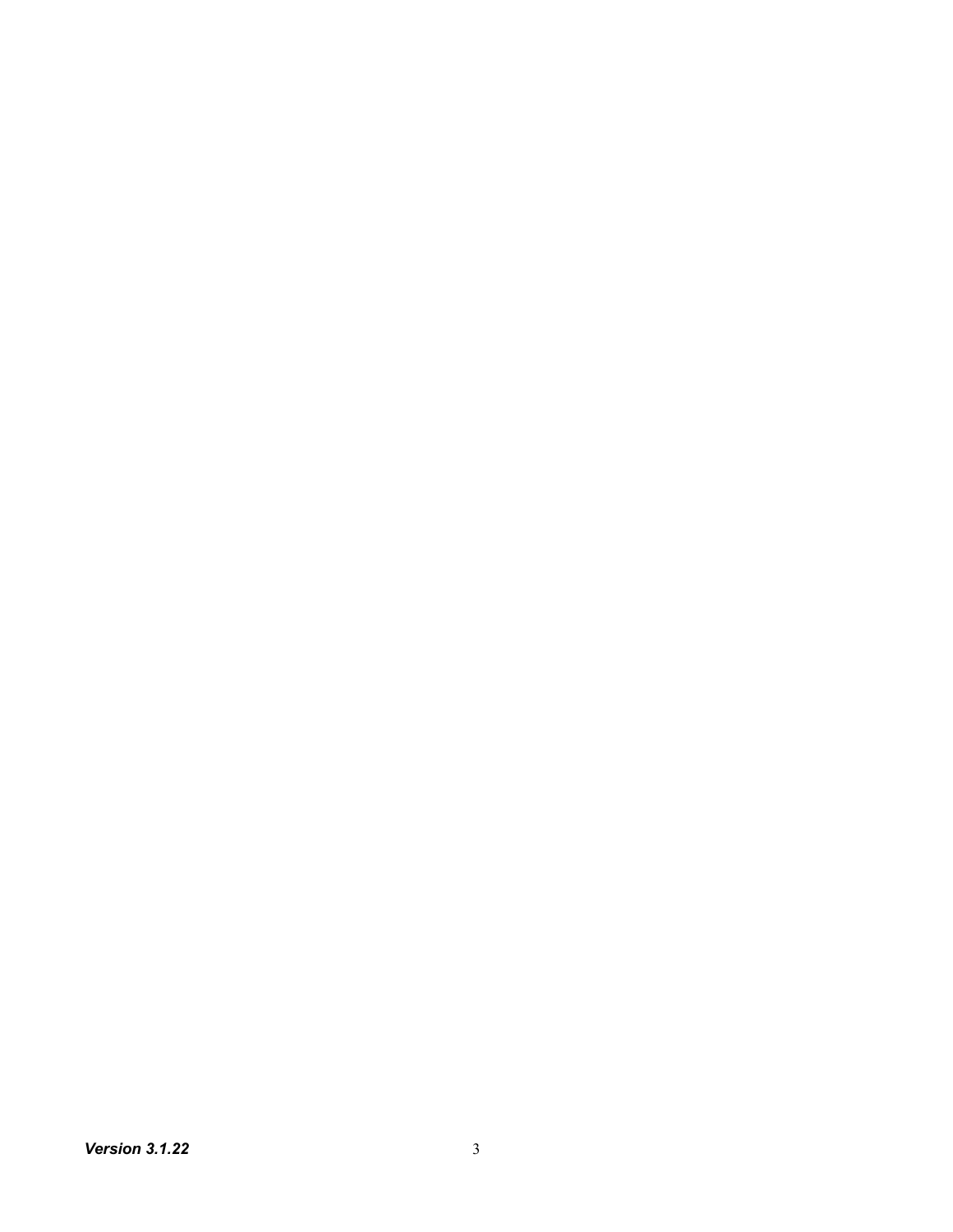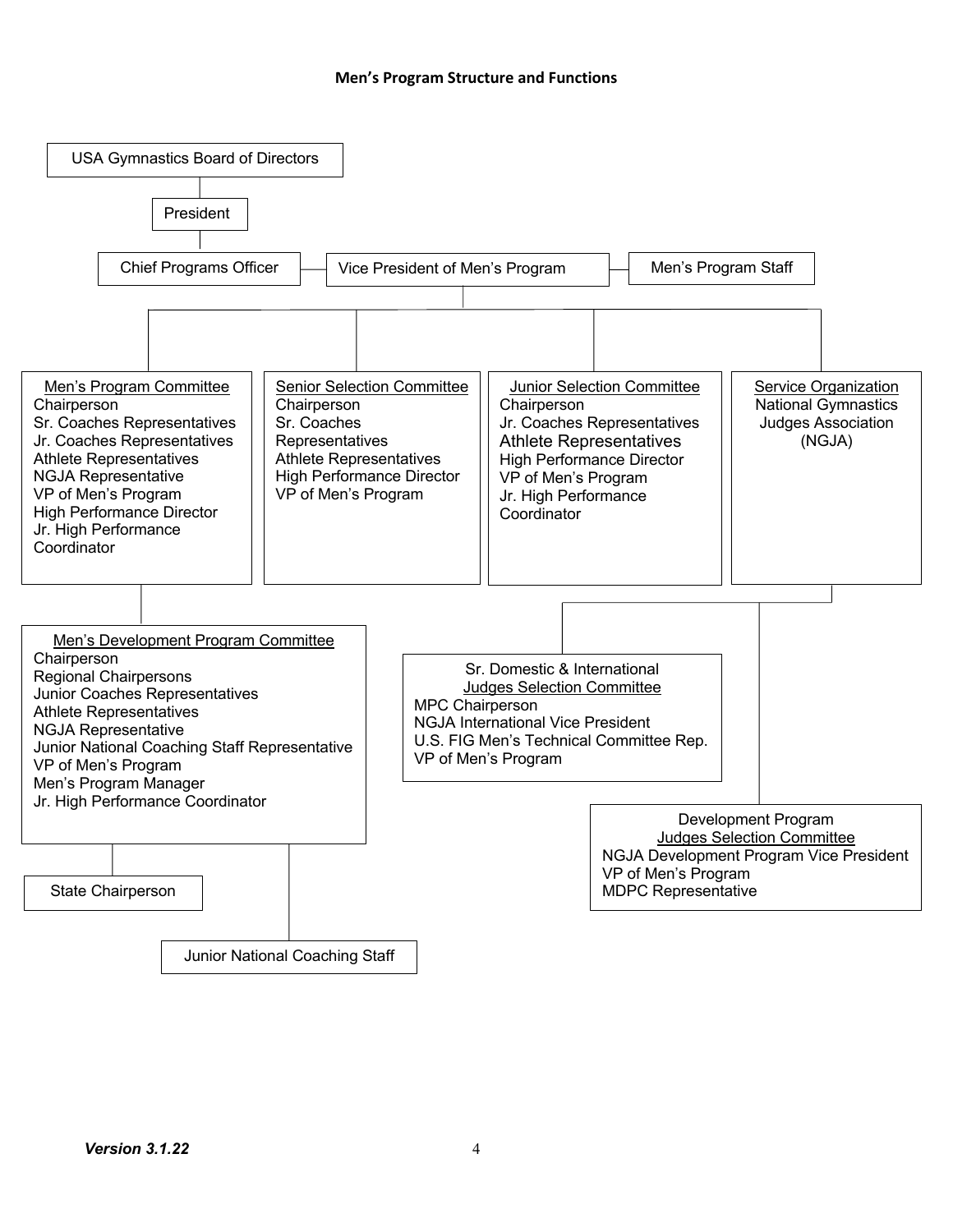**A directory of committees as well as regional and state chairpersons can be found on the USA Gymnastics Men's Program website.** 

#### **I. Men's Program Organization Structure and Function**

A. Vice President of the Men's Program

#### Responsibilities:

- 1. Implement short- and long-range goals for the USA Gymnastics Men's Program National Teams.
- 2. Organize camps, clinics and workshops for coaches and National Teams.
- 3. Disseminate information and maintain good communication with the gymnastics community.
- 4. Attend and observe major national and international competitions whenever possible.
- 5. Coordinate and work with various committees as a National Office liaison.
- 6. Develop and coordinate the budget for the Men's Program.
- 7. Other duties as appropriate.

# B. Men's Program Committee (MPC)

The Men's Program Committee Charter can be found here: https://usagym.org/pages/aboutus/pages/governance.html

C. Men's Senior Selection Committee (SSC) & Junior Selection Committee (JSC) The Men's Senior and Junior Selection Committee charters can be found here: https://usagym.org/pages/aboutus/pages/governance.html

# D. Men's Development Program Committee (MDPC)

The Men's Development Program Committee is a sub-committee of the MPC. The charter for the MDPC can be found here: https://usagym.org/pages/men/pages/charters.html

# E. Judges Selection Committees

The Judges Selection Committees are charged with determining judges' selection for Development Program National Championship events, Winter Cup, National Qualifier, U.S. Gymnastics Championships, international competitions, and any trials events such as the Olympic Trials. The Judges Selection Committee will determine the Judges, the Director of Judges (Technical Director), and Superior Jury at each competition. The committee make up is controlled by the Men's Program Committee (MPC) but will generally be made up of the following:

- **Development National Championship Events**: Vice President of the Men's Program, Men's Development Program Coordinator, Men's Development Program Assistant, and the NGJA Development Program Vice President.
- **Domestic Senior Level Championship competitions**: Vice President of the Men's Program, MPC Chairperson, the NGJA Technical Vice President, and the U.S. representative to the FIG Men's Technical Committee.
- **International Competitions**: Vice President of the Men's Program, MPC Chairperson, the NGJA International Vice President, and the U.S. representative to the FIG Men's Technical Committee.

The appropriate committee will select the Director of the Officials. Example: The Domestic Senior Level Championship committee will select The Director of Officials for Winter Cup. If the U.S. hosts an international competition, i.e. American Cup, the International Competitions committee will be charged with the selection of the Director of the Officials unless assigned by the FIG as per event directives.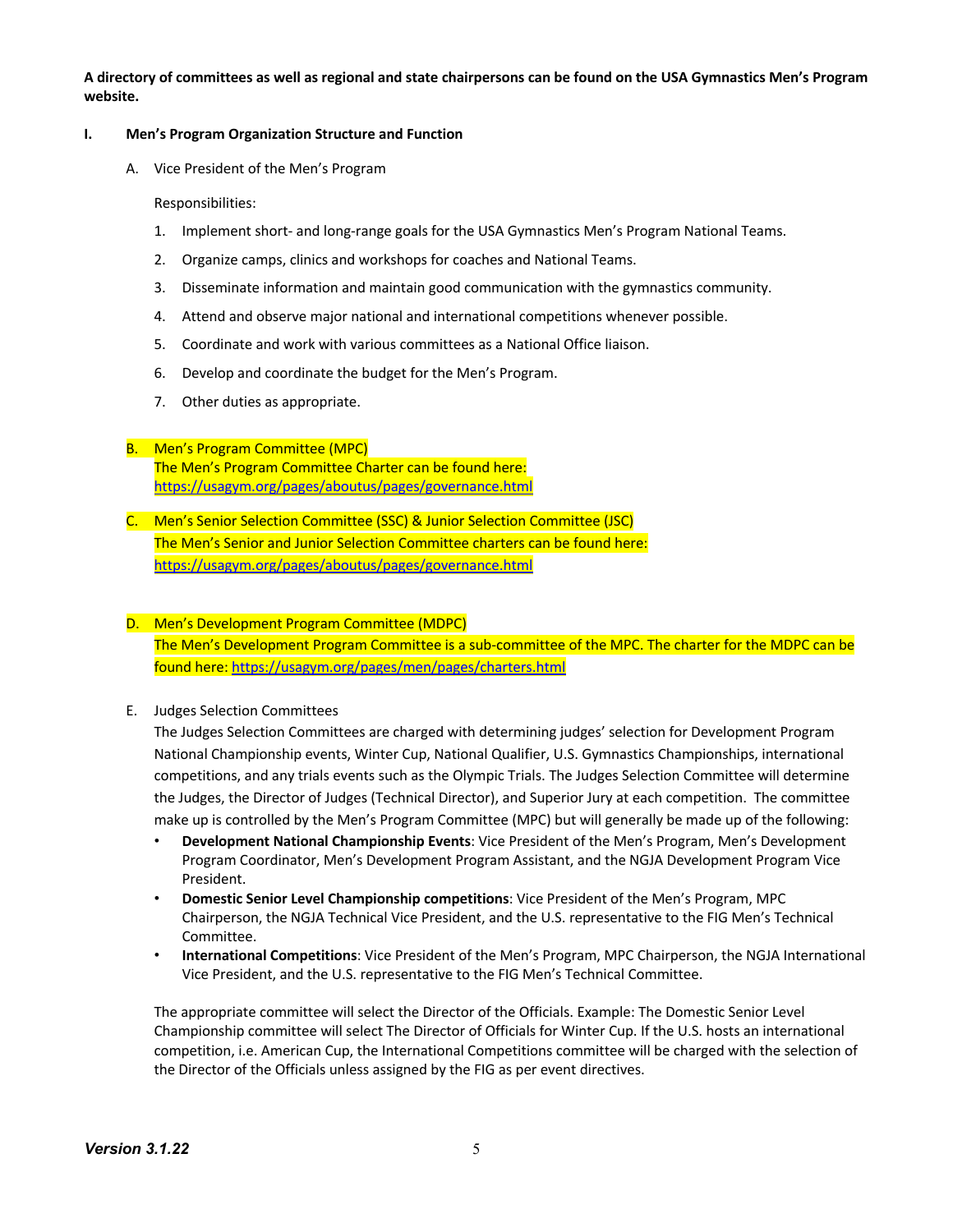The Vice President of the Men's Program, or USAG representative, will chair conference calls. This group, when convened, will review the recommendations solicited from the NGJA for all judges used in domestic and foreign USA Gymnastics events.

- F. FIG Men's Technical Committee Member Responsibilities and/or NGJA Representative
	- 1. Represent the USA and USA Gymnastics at all FIG meetings and functions where the FIG Men's Technical Committee (MTC) convenes.
	- 2. Assist the USA Gymnastics President and National Office with international, administrative and technical matters, as they affect our relationship and image with the FIG, PAGU, PANGF and member countries of the FIG.
	- 3. Conduct the FIG Continental or Intercontinental Judges' course within each four-year instruction cycle as assigned by the FIG.
	- 4. With respect to international judging assignments and judging performance:
		- a. Maintain records of the number of international judging assignments for each certified judge during each FIG cycle.
		- b. Maintain an ongoing analysis of USA judges' performance in individual, invitational and team competitions.
		- c. Maintain a file of international competition report forms, relating significant information to appropriate personnel (coaches, judges, etc.).
	- 5. Work with USA Gymnastics National and / or Event Coach and Staff regarding:
		- a. Interpretation of the FIG *Code of Points* for the Elite Program.
		- b. USA Team performance of selected skills.
		- c. Evaluation of optional exercise composition / content of National Team.
	- 6. Specific to the MPC:
		- a. Responsible for the FIG reports, rule clarification updates, and the FIG *Code of Points* deductions / revisions / interpretations.
		- b. Direct responsibility for the FIG Continental and Intercontinental (USA) courses: instructional content, schedule, format, and examinations.
		- c. Serve as a member of the Jury of Appeals and / or Head Judge at International Competitions in the USA.
	- 7. Convey the technical material to the gymnastics community for the improvement and edification of the coaching and judging ranks in the USA.
- G. Standing Committee

Ad-hoc committees and task force(s) may be developed and assigned as needed by the MPC, MDPC, the Vice President of the Men's Program, and / or the President of USA Gymnastics.

#### H. Junior National Coaching Staff (JNCS)

The Men's Junior National Coaching Staff (JNCS) is a made up of coaches and advisors operating under the guidance of the Men's Development Program Coordinator. The mission of the JNCS is to provide linkage from the National Team & High-Performance Programs to the Regional Elite Development Programs in all nine regions. The members of the JNCS are entrusted to coordinate the Regional Elite Development Programs following the strategies and objectives set out in the High-Performance Plan to align our National Team program across the country. The JNCS does not determine policy or rules for the men's program, and therefore has no binding voting process. The JNCS charter can be found below in Chapter 4, Part 2, Section X.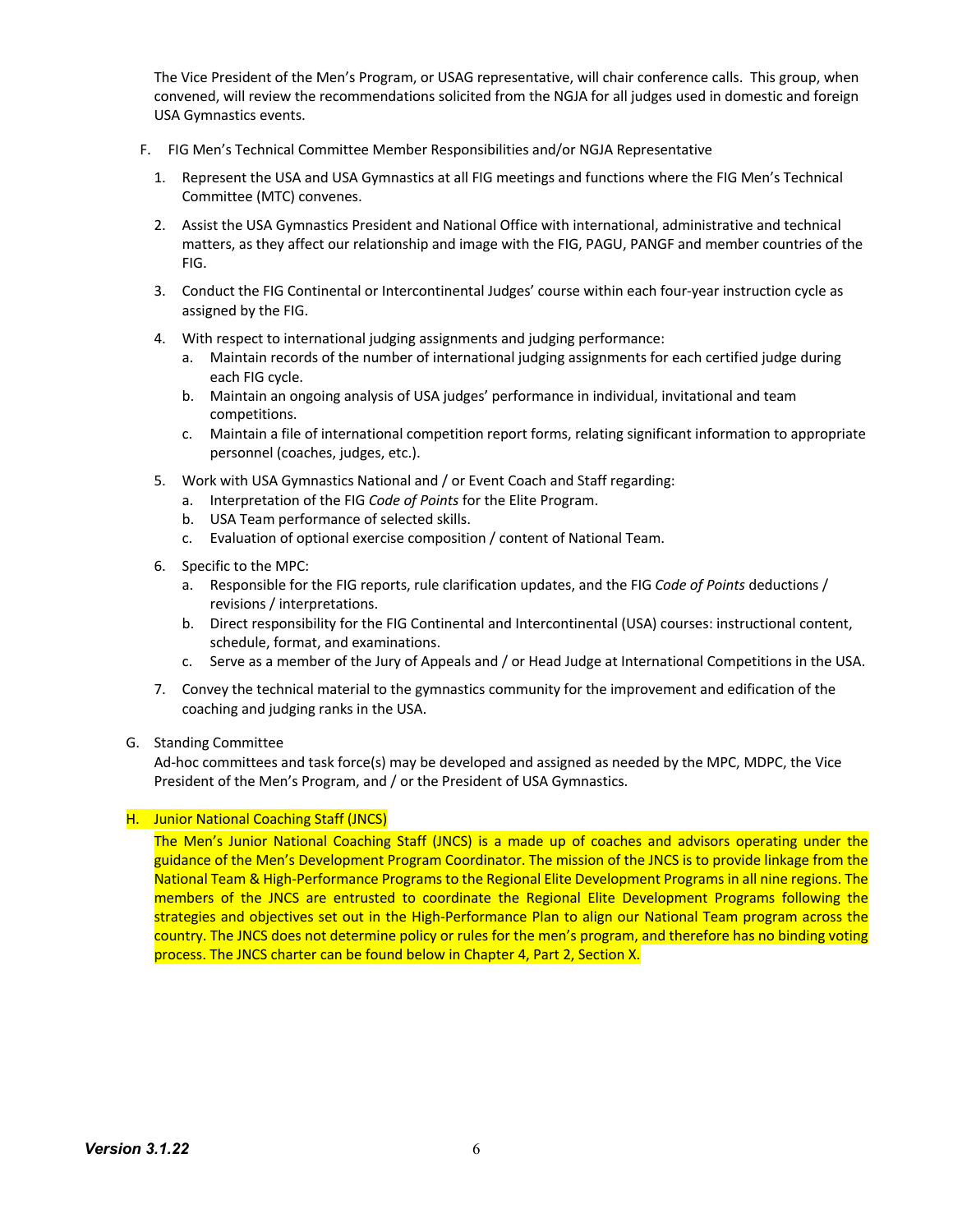I. Service Organizations

National Gymnastics Judges Association (NGJA)

- 1. Work with the FIG Men's Technical Committee Member and the Men's Program Committee to provide unified rules and interpretations for the USA men's gymnastics community.
- 2. Increase the number of gymnastics judges throughout the country.
- 3. Improve the quality of judges by conducting certification clinics.
- 4. Recommend, for consideration by the National office and/or the Independent Selection Committee, qualified judges for national and international competitions.
- 5. Evaluate judges' performances and promote education.
- 6. Discipline judges for improper conduct.

# **II. Men's Program Organization**

A. Regions / States

| <b>Region I</b>    | <b>Region II</b>   | <b>Region III</b> |
|--------------------|--------------------|-------------------|
| Arizona            | Alaska             | Arkansas          |
| California - North | Idaho              | Kansas            |
| California – South | Montana            | Louisiana         |
| Hawaii             | Oregon             | Missouri          |
| Nevada             | Washington         | Oklahoma          |
|                    |                    | Texas             |
| <b>Region IV</b>   | <b>Region V</b>    | <b>Region VI</b>  |
| lowa               | <b>Illinois</b>    | Connecticut       |
| Minnesota          | Indiana            | Maine             |
| Nebraska           | Kentucky           | Massachusetts     |
| North Dakota       | Michigan           | New Hampshire     |
| South Dakota       | Ohio               | Rhode Island      |
| Wisconsin          |                    | Vermont           |
| <b>Region VII</b>  | <b>Region VIII</b> | <b>Region IX</b>  |
| Delaware           | Alabama            | Colorado          |
| Maryland           | Florida            | <b>New Mexico</b> |
| New Jersey         | Georgia            | Utah              |
| New York           | Mississippi        | Wyoming           |
| Pennsylvania       | North Carolina     |                   |
| Virginia           | South Carolina     |                   |
| West Virginia      | Tennessee          |                   |

B. Responsibilities of the Regional Chairperson

Regional Chairpersons must provide information from the National Office directly to the State Chairpersons, who will make it available to their state's membership, regardless of the level and nature of their participation. Every program (club, high school, collegiate, Turner, Sokol, YMCA, etc.) should have access to USA Gymnastics information and be encouraged to participate in USA Gymnastics programs. The same is true for any individual professional member.

1. Maintain an open channel of communication between the National Office, Regional Office, and State Offices. This communication shall include all events, clinics, meetings and various decisions made throughout the year concerning USA Gymnastics Development Programs.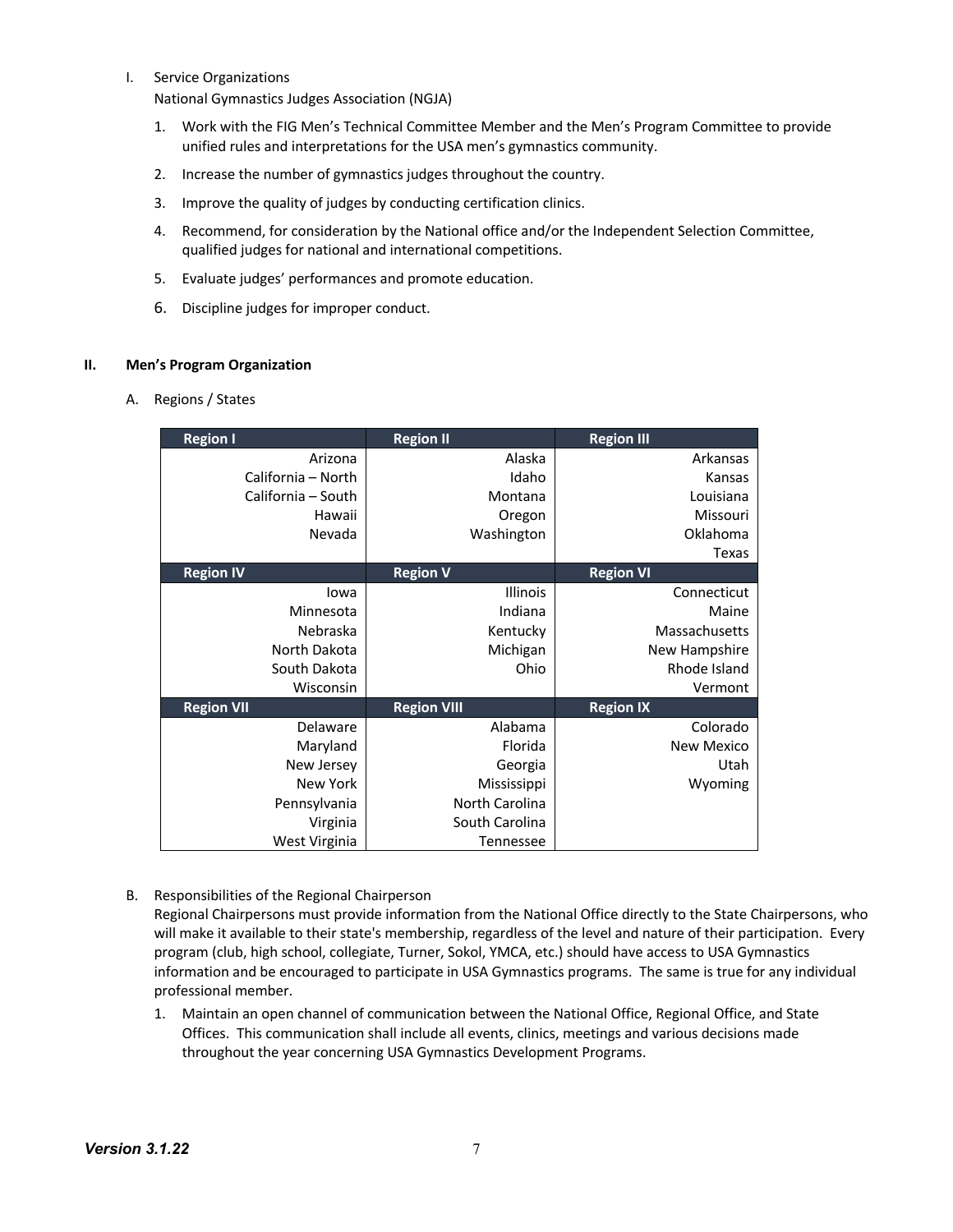2. Each Regional Chairperson will conduct an annual regional clinic. The Regional Chairpersons will coordinate scheduling and content of the clinic with the State Chairpersons and the members of the Junior National Coaching Staff.

Each Region will determine the final format, content and material included in its clinic based on the needs within that region. The Regional Chairperson shall provide the Vice President of the Men's Program the proposed date, site and agenda for the clinic at least twelve weeks in advance of the clinic. The Host Director of the Regional clinic is encouraged to distribute a written report of the clinic to all coaches in the region.

- 3. Conduct the USA Gymnastics Regional Championships meet using both compulsory and optional exercises and ensure that all official rules and regulations are met. Schedule this meet as provided in Chapter 3, Section V and notify the National Office. Forward all meet results to the National Office and the Meet Directors for Development National Championship events.
- 4. Decide regional matters in concurrence with the National Office. Develop policies and procedures governing activities and events in the region.
- 5. Be responsible for promotional planning and publicity. Plan a systematic and comprehensive promotional program within the region to cultivate the understanding and expansion of USA Gymnastics Development Programs. This area is vital to the future growth of the boys' programs.
- 6. Attend national meetings of the MDPC. These meetings include the Development National Championships, the Fall Meeting as scheduled, and a third meeting if scheduled. If such attendance is unlikely for personal or professional reasons, the Regional Chairperson shall advise the Vice President of the Men's Program in writing one month or as soon as possible before the meeting. The notification letter will state the reasons for the absence.
- 7. Disseminate information from the National Office to the region's State Chairpersons. Maintain current and comprehensive mailing lists of all clubs, YMCA's, high schools, Turner, Sokol and other boys' gymnastics programs in the region.
- 8. Work with JNCS member(s) to conduct the Regional Future Stars Program Evaluation in coordination with the National Office.
- 9. Work with the USA Gymnastics Accounting Department to establish a USA Gymnastics region account. Funds should be used for Regional Chairperson's travel to clinics, workshops and promotions; support of the region's Junior National Coaching Staff Members and other projects as approved. Regional Chairpersons will not have a separate bank account from USA Gymnastics.
- 10. Petitions: Approve/disapprove petitions to the Regional Championships; receive petitions for the Development National Championships and Future Stars National Championships and submit them to the Vice President of the Men's Program for approval/disapproval. See "Petitions," Section V.
- 11. Maintain an open line of communication with local judges' associations and the NGJA Junior Development Regional Technical Director for use of officials.
- 12. Rebate Monies
	- a. USA Gymnastics provides Regional Chairpersons with funding for phone, copying, shipping, etc., to accomplish these tasks. Chairpersons are also encouraged to be entrepreneurial in fund raising through clinics, workshops, competitions, etc., which DO NOT exceed the maximum fees prescribed in these Rules and Policies.
	- b. Each region will receive rebate monies from each professional (\$12) and athlete (\$2.50) membership registration. Rebate monies are deposited into each of the nine USA Gymnastics regional bank accounts respectively.
- C. Election of Regional Chairpersons
	- 1. Regional Chairpersons serve terms of three years: 2022, 2025, 2028, etc. There is no limit to the number of consecutive terms.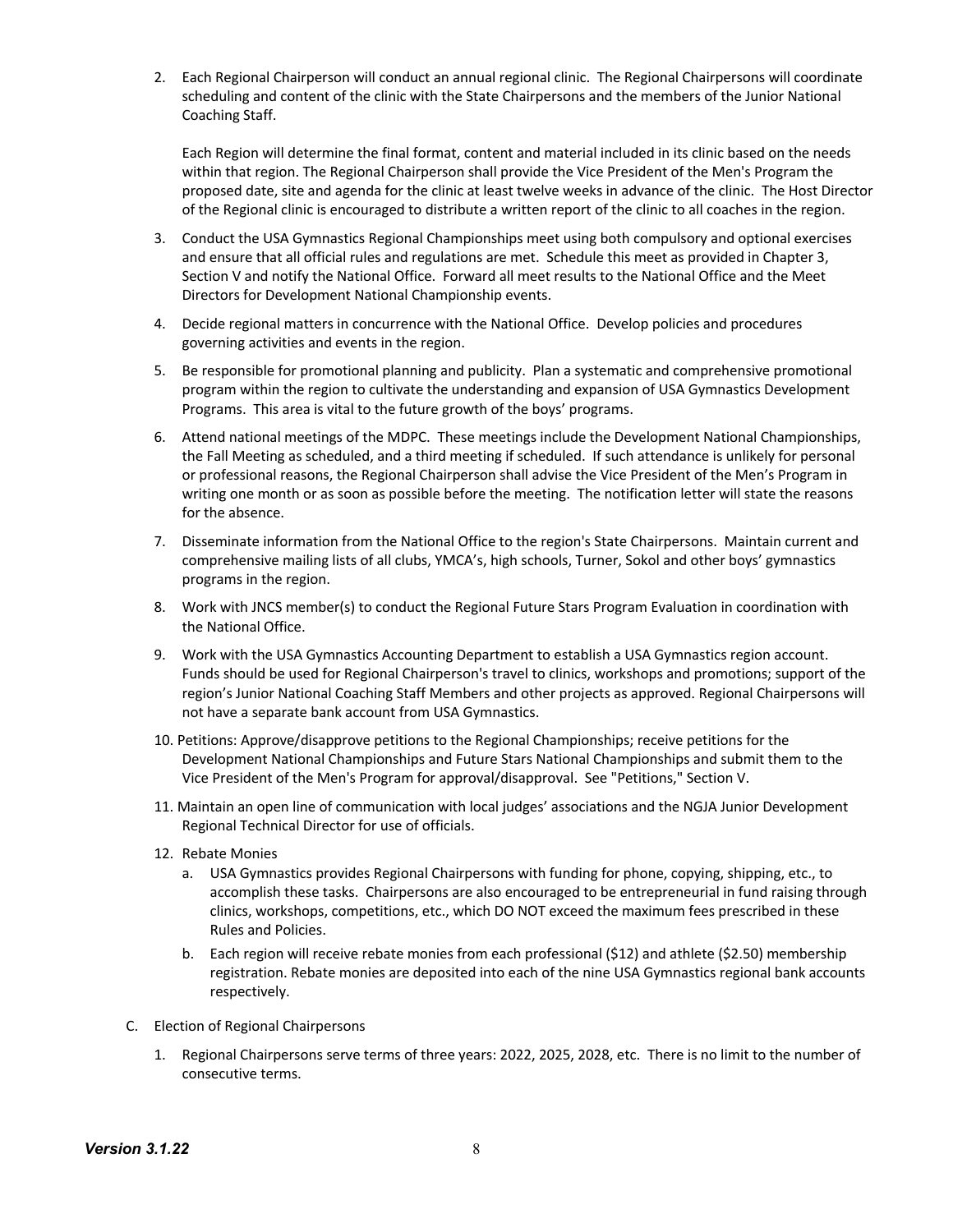- 2. The State Chairpersons elect the Regional Chairperson at the Regional Meet. Term of office begins following the Development Program National Championships and ends after the Development Program National Championships 3 years later.
- 3. The Vice President of the Men's Program may dismiss a Regional Chairperson who is not fulfilling the responsibilities and roles required by the position. Dismissal may be based on the Vice President of the Men's Program's assessment of the Regional Chairperson's performance or on a letter of recommendation from the State Chairperson.
- 4. Must have a valid USA Gymnastics membership, a minimum classification formerly known as a Professional Membership, including all up-to-date course, Safe Sport and background check requirements.
- 5. Resignation of the Regional Chairperson will require an interim appointment by the Vice President of the Men's Program.
- D. Responsibilities of the State Chairperson
	- 1. Maintain an updated list of all gymnasts and clubs in the state. This list shall be forwarded to both the Regional and National Offices.
	- *2.* Maintain an open line of communication between the state chairperson and both the Regional and National Offices. The State Chairperson shall actively gather information regarding men's gymnastics in the state throughout the year.
	- 3. Conduct the USA Gymnastics State Championship Meet using both compulsory and optional exercises and ensure that all official rules and regulations are met. Send the meet results to the Regional Office and the Director of the Regional meet. Include news articles, promotional ideas, and other publicity information in addition to the meet results. The meet's financial report must also be included.
	- 4. Conduct an annual State Clinic, notifying both the Regional and National Offices. Plan the site and date of this clinic in cooperation with the Regional Office. The specific content of the clinic shall correspond with the gymnastics priorities of the state: judging, compulsories, coaching techniques, etc.
	- 5. Decide state matters in concurrence with the Regional Office. Develop policies and procedures governing activities and events in the state.
	- 6. Be responsible for the promotion and public relations development of the USA Gymnastics Development Programs within the state. This is vital to the expansion and exposure of the USA Gymnastics Development Programs.
	- 7. Each state may appoint a committee to assist in the state.
	- 8. Must attend Regional Championships.
	- 9. Must immediately pass on information from the Regional or National Offices.
	- 10. Petitions: Approve/disapprove petitions to the State Championships. Receive petitions for Regional Championships and submit them to the Regional Chairperson for approval/disapproval.
	- 11. Maintain open line of communication with local judges' associations.
	- 12. Work with the USA Gymnastics Accounting department to establish a USA Gymnastics state account. Funds should be used for the state newsletter; State Chairperson's travel to clinics, workshops and promotions; support of the state's Junior National Coaching Staff Members and other projects as approved. State Chairpersons will not have a separate bank account from USA Gymnastics.
	- 13. USA Gymnastics provides State and Regional Chairpersons with funding for phone, copying, shipping, etc., to accomplish these tasks. Chairpersons are also encouraged to be entrepreneurial in fund raising through clinics, workshops, competitions, etc., which DO NOT exceed the maximum fee prescribed in these Rules and Policies.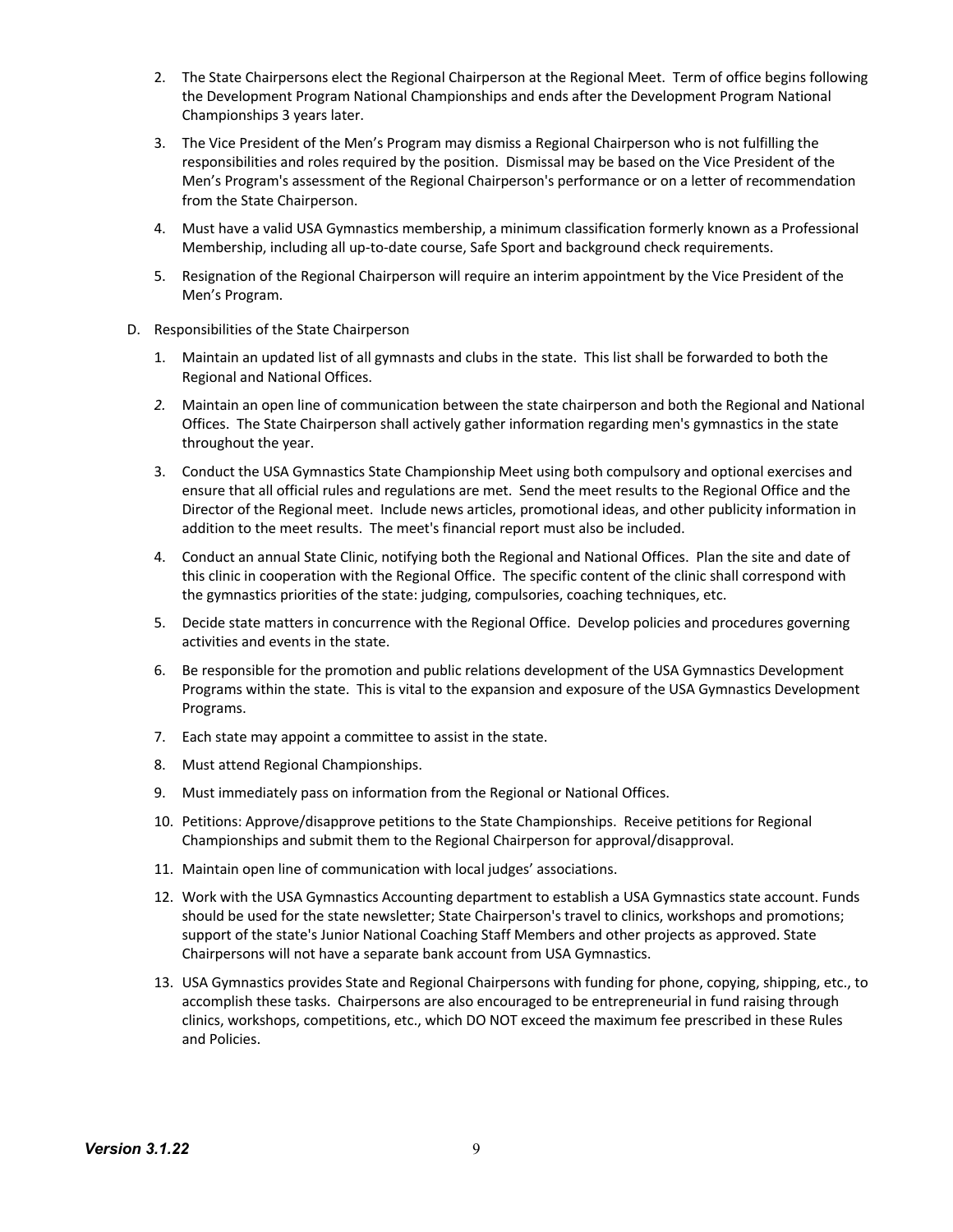- E. Election of State Chairpersons
	- 1. State Chairpersons shall serve a term of two (2) years: 2023, 2025, 2027, 2029 etc. There is no limit to the number of consecutive terms.
	- 2. The coaches within each state **(1 club/1 vote)** nominate and elect the State Chairperson at the State Meet. Term of office begins following the Regional Meet and ends following the Regional Meet two years later.
	- 3. The Regional Chairperson may dismiss a State Chairperson who is not fulfilling the responsibilities and roles required by the position. Dismissal shall be based on written correspondence to the Regional Chairperson containing the relevant details. Should the Regional Chairperson, in consultation with the Vice President of the Men's Program, determine dismissal is warranted, the Regional Chairperson will administer a statewide election to confirm the dismissal and select a replacement.
	- 4. Must have a valid USA Gymnastics membership, a minimum classification formerly known as a Professional Membership, including all up-to-date course, Safe Sport and background requirements.
	- 5. Resignation of the State Chairperson will require an interim appointment by the Regional Chairperson.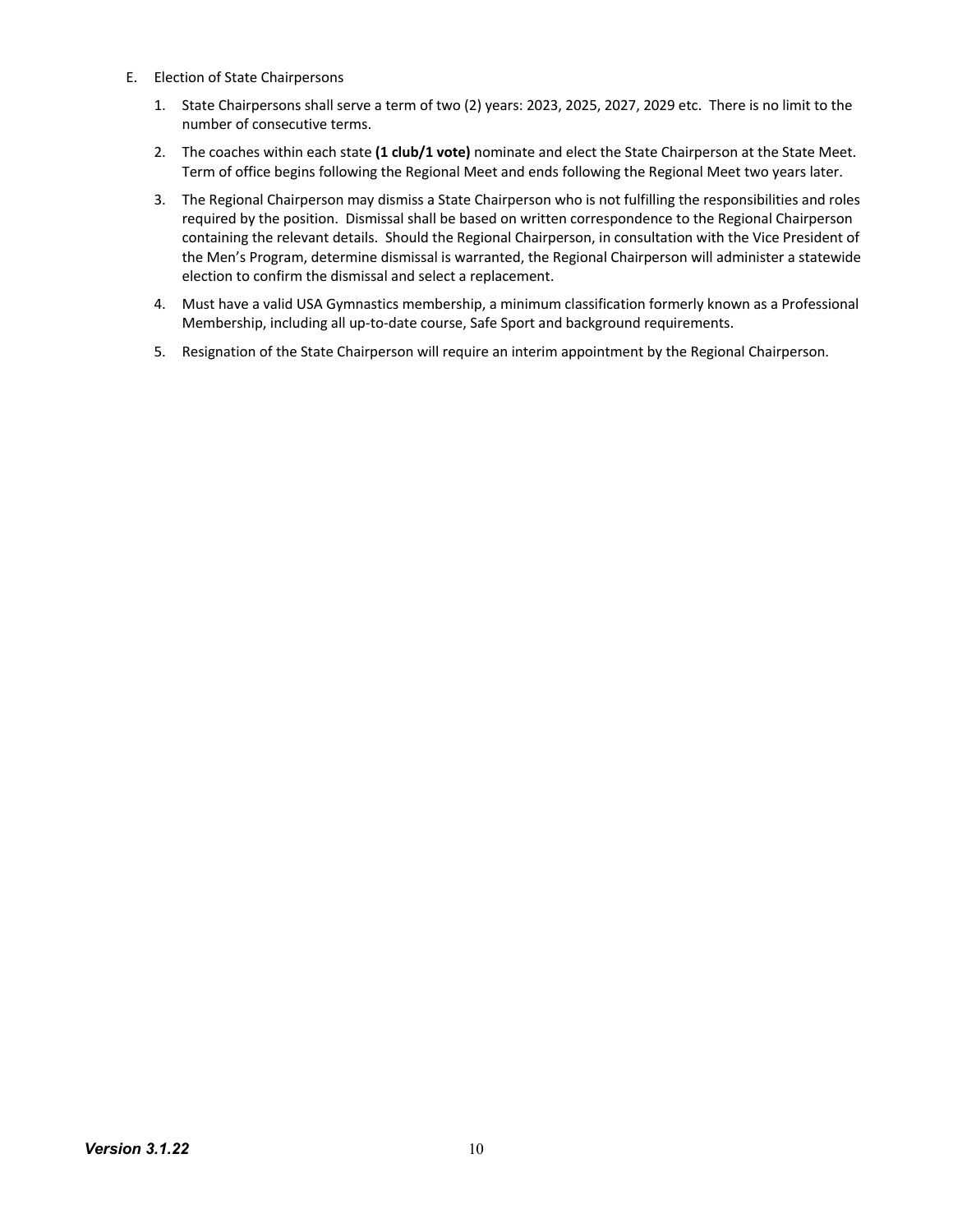

#### **USA Gymnastics Mission Statement**

To build a community and culture of health, safety, and excellence, where athletes can thrive in sport and in life.

#### **USA Gymnastics Organizational Values**

In service of our community, we embody ALL of these values to create change:

- SAFETY We promote a safe and inclusive environment for our athletes and our community
- INTEGRITY We act with absolute integrity through values-based actions
- ACCOUNTABILITY We hold ourselves responsible and accountable for all of our actions
- TRANSPARENCY We operate and communicate with transparency
- LISTENING We treat our community with the utmost respect and listen to their challenges and perspectives

# **USA Gymnastics Code of Ethical Conduct As of June 2021**

#### **Introduction**

Every USA Gymnastics ("USAG" or "USA Gymnastics") member has the power and the responsibility to shape the culture within our sport. By practicing our shared values and staying focused on our highest priority – the safety and well-being of our athletes – we can promote an environment that empowers and supports athletes and makes participation in the sport a positive and rewarding experience for all members.

The USA Gymnastics Code of Ethical Conduct (the "Code") is our collective commitment to work ethically in all instances. It offers a tangible way to put our values into practice, and guidance in situations that have potential or actual ethical implications. Ultimately, the effectiveness of the Code depends on a personal commitment from every member of the gymnastics community.

This Code is divided into three sections: (1) the Athlete Bill of Rights; (2) Ethical Obligations; and (3) Resolution of Ethical Issues. The Code does not address misconduct or abusive behaviors. Instead, the *USA Gymnastics Safe Sport Policy* provides the definitions and mandatory reporting requirements for misconduct and abuse.

All members, employees, volunteers, board members, committees and task force members of USA Gymnastics and contractors (collectively, "members of USA Gymnastics" or "members"), are required to implement and adhere to this Code.

Members of USA Gymnastics are also required to accept the requirements of and comport themselves in accordance with (a) the rules, policies, and procedures of USA Gymnastics and the United States Olympic and Paralympic Committee ("USOPC"); (b) the Olympic Movement Code on the Prevention of the Manipulation of Competitions; and (c) all applicable state and local laws.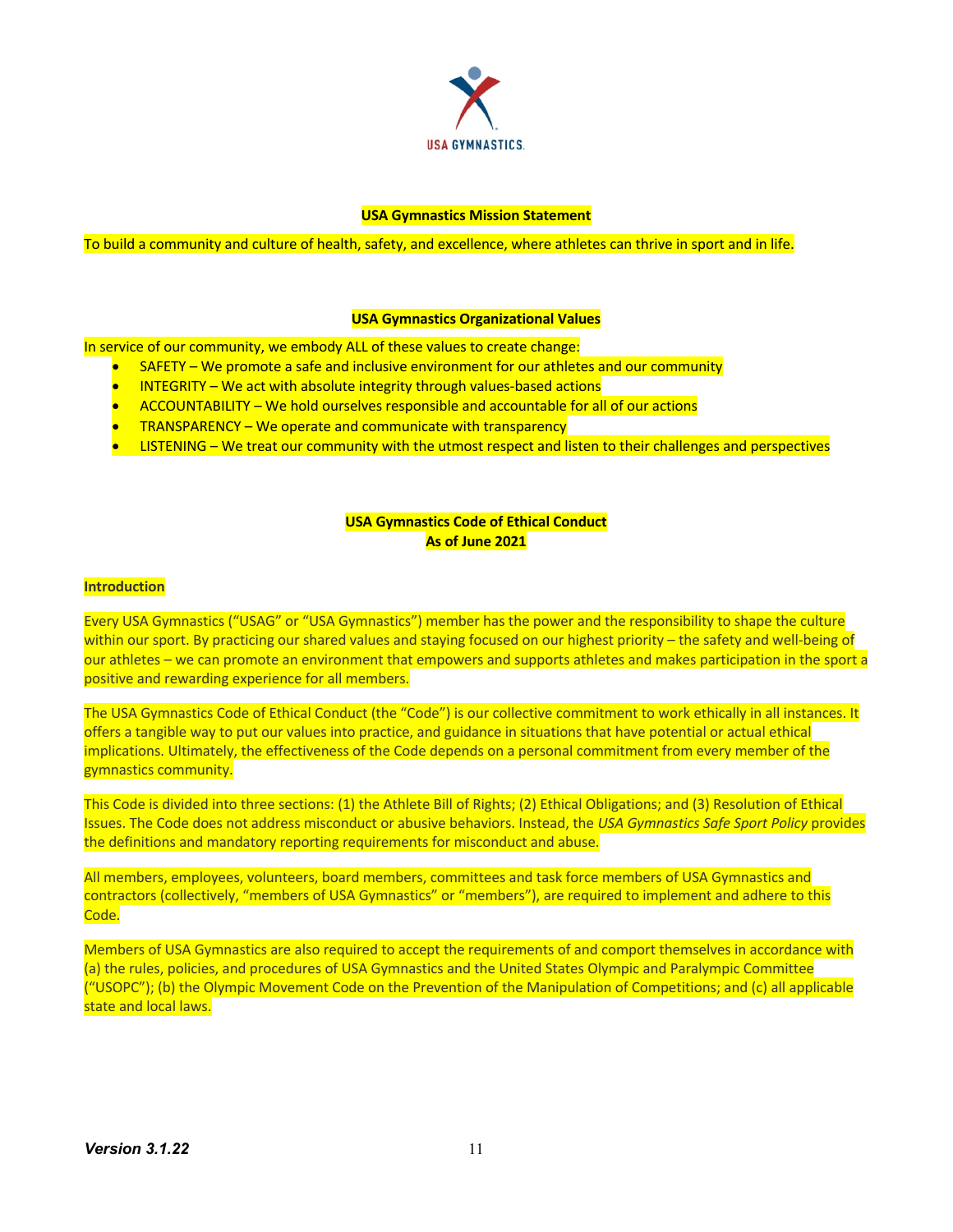#### **I. Athlete Bill of Rights**

All members of USA Gymnastics are committed to ensuring that athletes have a safe, inclusive, and supportive environment in which to train and compete, and that each athlete has the ability to:

#### A. Participate in gymnastics

Gymnastics is inclusive and open to everyone. All athletes have the right to participate, regardless of their age, race, ethnicity, gender, sexual orientation, gender identity, mental or physical disability, national origin, religion, or any other basis proscribed by law. Athletes have the right to participate at a level commensurate with their maturity and ability and will be given an equal opportunity to strive for success.

#### **B.** Train and compete safely

Safety is paramount. All athletes have the right to:

- Participate in an environment that is free from emotional, sexual, or physical abuse;
- Train and compete in a safe environment, free from inappropriate physical hazards, bullying, hazing, harassment, stalking, violence, or similar threats; and
- Train and compete on equipment that is clean, appropriately fitted, and properly maintained.

#### C. Have their personal health and wellness prioritized

Athletes have the right to pursue a healthy lifestyle that includes proper nutrition, mental health support, injury prevention and care, and necessary rest and recuperation, especially when healing from injury.

#### D. To be treated with dignity and respect

Athletes have the right to be treated fairly and with dignity and respect. They have the right to make mistakes and fail without fear. They have the right to be respected, encouraged and supported appropriately by other athletes, parents, coaches, judges, spectators, event officials and those in positions of authority.

#### E. Receive proper instruction

Athletes have the right to:

- Be coached by individuals who are knowledgeable and have received appropriate training.
- Be properly prepared for participation by those in positions of authority, including coaches, club owners, and administrators.
- Question or report improper behavior or violations of the Safe Sport Code, including of coaches or club owners, without fear that doing so will negatively impact their participation or success.
- All athletes (and particularly minor athletes) are entitled to have their parents observe coach/athlete interactions.

# F. Integrity and Transparency

Athletes have the right to fair and transparent procedures and policies within their discipline – including selection procedures – that demonstrate integrity and are free from conflicts of interest, impropriety, and favoritism.

# G. Provide input on matters that directly affect them

Athletes have the right to provide input, and have their voices respected, in matters that directly affect them.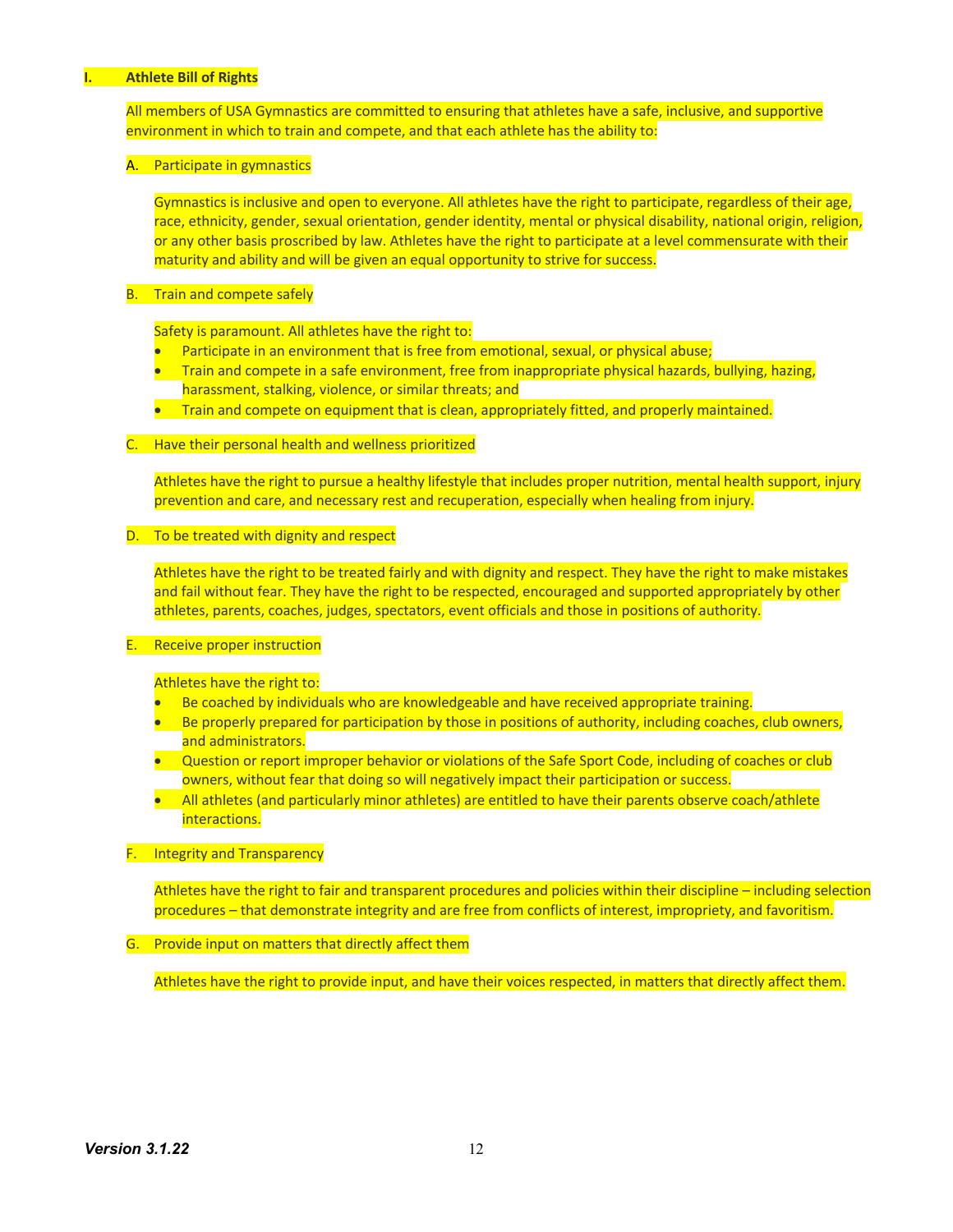#### H. Voice opinions on issues that affect the gymnastics community

Athletes have the right to respectfully express themselves on issues that impact the gymnastics community, with the confidence that doing so will not jeopardize their ability to participate and/or negatively impact their success.

The foundational philosophies of this Bill of Rights are separate from, but intended to guide, the responsibilities of each individual member included in the Ethical Obligations of Members (below), the Safe Sport Policy, and the Speak Up Policy. Ethical Obligations should be interpreted with these principles in mind.

# **II. Ethical Obligations of Members**

#### **A. Promotion of a Safe, Positive and Healthy Environment for All**

Members have an ongoing obligation and commitment to ensure a safe and healthy environment for all gymnastics participants. Consistent with this obligation, members must:

- Make decisions in the best interest of athletes.
- Maintain a safe training and competing environment.
- Promote a culture of trust and empowerment.
- Respect the fundamental rights, dignity, and worth of all participants.
- Encourage a healthy lifestyle and support nutritional well-being.
- Promote and respect all Safe Sport principles.

#### **B. Commitment to Integrity**

Members have a responsibility to uphold the integrity of the sport and to act honestly, openly, fairly, and competently. Members must:

- Be knowledgeable of, understand, and follow USA Gymnastics rules and policies, and refrain from knowingly misrepresenting or misinterpreting such.
- Promote fair play.
- Maintain respect on the floor and refrain from intimidating, embarrassing or improperly influencing any individual responsible for participating in, judging, or administering a competition.
- Follow the established procedures for challenging a competitive result.
- Make honest certifications regarding compliance with USA Gymnastics' policies, procedures, or membership requirements.
- Avoid engaging in business practices directed toward another Member that are known to be or are determined by a court or similar adjudicatory body to be, unethical, illegal or a breach of contract.

#### **C. Participation and Inclusion**

- Members have the right to participate in any USA Gymnastics activity or event for which the member is properly qualified under the rules of that activity or event and may participate to the best of their abilities at their discretion:
- Members may not knowingly participate in, or cause others to participate in, any activity or event where that individual is inadequately prepared or unable to participate safely.
- Members must promote positive participation and avoid behavior that is likely to interfere with the orderly conduct of the activity or other members' participation in, or enjoyment of, an activity or event.
- Members must respect the rights and opinions of others.
- Members must facilitate cooperation in order to serve athletes and other participants effectively and appropriately.
- Members must promote inclusion and an environment free of discrimination. Members may not:
	- o Restrict the ability of a member to qualify for or participate in competition because of the member's association with a particular organization or individual or because of that Member's race, sex, creed, sexual orientation, gender identity, age, national origin, mental or physical disability, or any other basis proscribed by law.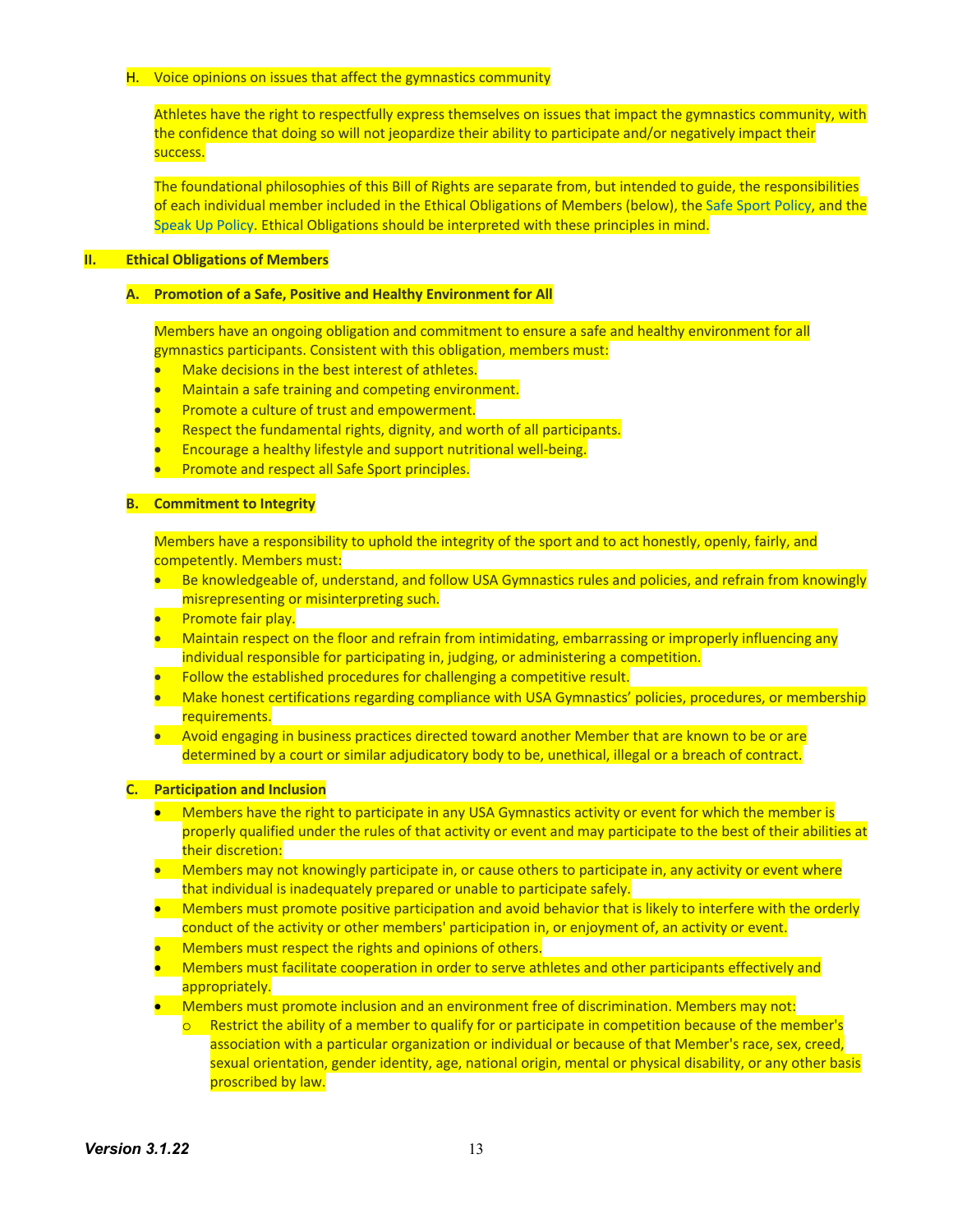$\circ$  Discriminate in the allocation of resources or opportunities to any member or prospective member on the basis of race, sex, creed, sexual orientation, age, national origin, mental or physical disability, or any other basis proscribed by law.

#### **D. Communication**

Members of USA Gymnastics have a duty to communicate honestly and openly and must:

- Respect the voice of athletes, particularly in matters that affect them.
- Strive to promote the sport and athletes.
- Provide all information and resources necessary to enhance a gymnast's enjoyment of the sport or reduce their risk of injury or illness.
- Refrain from unsportsmanlike comments or behavior.
- Address differences in a calm and respectful manner.
- Clearly communicate roles, responsibilities and expectations.
- Avoid making false or misleading claims; or, falsify, or omit any information, record or document or other evidence for any purpose.
- Accurately represent competitive achievements, professional qualifications, education, experience, eligibility, criminal record and other misconduct, and/or affiliations.

#### **E. Concern for the Welfare of Others**

Members shall seek to contribute to the welfare of gymnastics participants and must:

- Promote a culture of empowerment with a focus on athlete health and safety.
- Comply with mandatory reporting requirements established by federal law, the U.S. Center for SafeSport and USA Gymnastics Safe Sport Policy.
- Proactively address potentially harmful behavior or an unsafe environment.
- Be sensitive to any imbalance of power.
- Resolve conflicts in a professional manner.

#### **F. Professional Responsibility**

Members have the responsibility to aspire to the highest possible standards of conduct and must:

- Prioritize athlete welfare.
- Faithfully complete and comply with USA Gymnastics membership requirements.
- Strive to maintain high standards and excellence.
- Seek to increase proficiency levels through continuing education and in consultation with other professionals.
- Participate only at a level of the sport in which an individual is qualified and prepared for.
- Accept appropriate responsibility for one's own behavior and report any unlawful or other inappropriate conduct of others in accordance with Section II below.

# **G. Alcohol and Drug Free Environment**

Members of USA Gymnastics must ensure that the sport is conducted in an environment free of drug or alcohol abuse. Members may not:

- Use or provide to a third party any illegal (scheduled) drug pursuant to applicable federal, state or municipal law.
- Assist or condone any competing athlete's use of a drug banned by any applicable governing body, or, in the case of athletes, to use such drugs or refuse to submit to properly conducted drug tests administered by any governing body.
- Provide alcohol to or condone the use of alcohol by minors; consume alcohol while engaging in USA Gymnastics activities, including coaching and/or training and/or competing; consume excessive alcohol in the presence of athletes or at USA Gymnastics' events; or consume alcoholic beverages while a minor.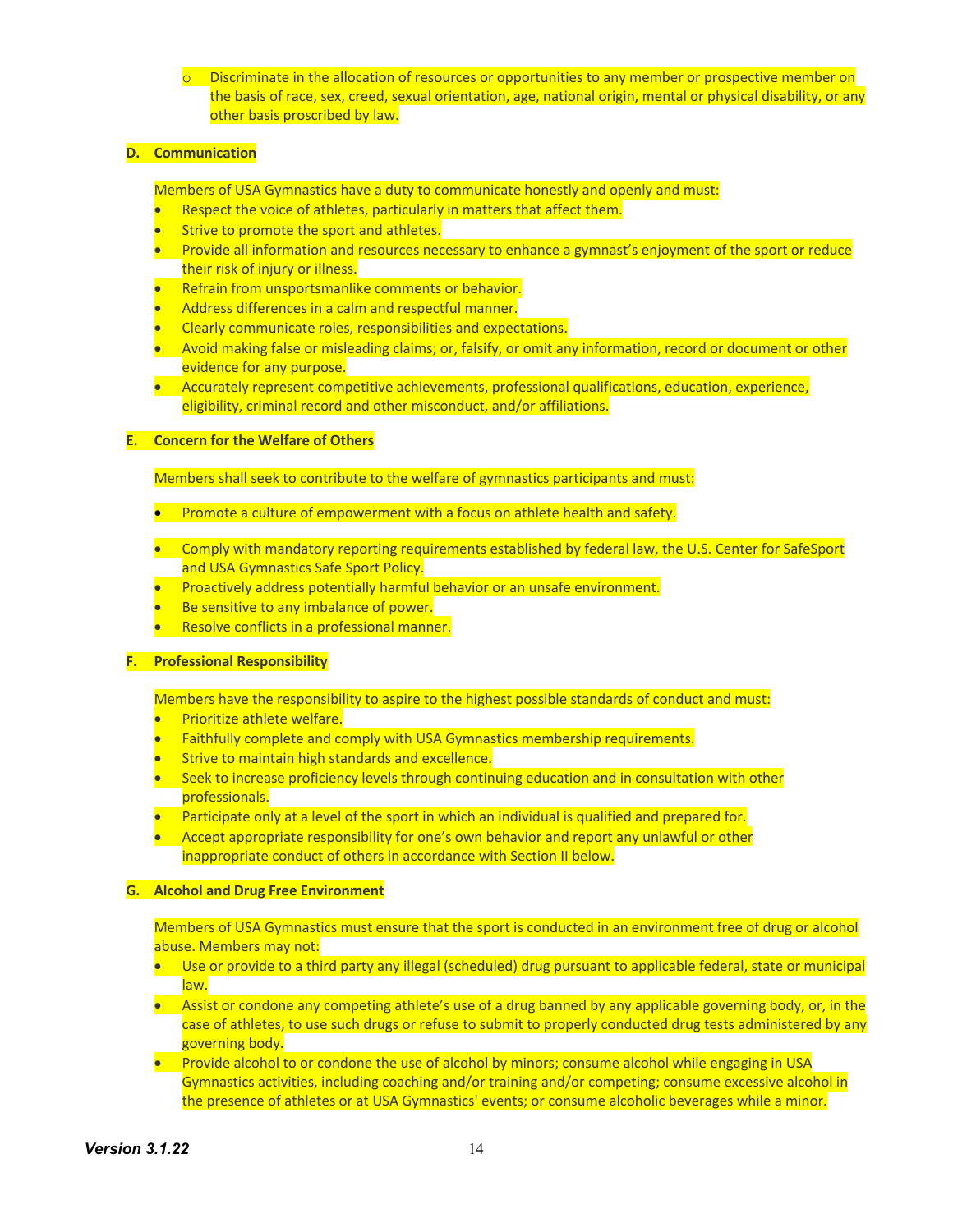#### **III. Reporting and Resolving Ethical Issues**

All members of USA Gymnastics have an obligation to be familiar with the principles outlined within this Code.

Members should be alert and sensitive to situations that could result in unethical, illegal or improper actions. Members may report potential or actual violations of this Code to the USA Gymnastics Ethics Hotline: (833) 844- SAFE.

If you choose to make your report to the USA Gymnastic Ethics Hotline, please be aware that all calls to the Ethics Hotline are confidential and callers may remain anonymous.

The specific methods, requirements, and procedures for reporting and resolving possible ethical violations of the Code are found in the Administrative and Ethical Grievance Procedures ("Grievance Procedures"), here.

The Grievance Procedures provide for informal resolution of ethical violations, the reporting of possible ethical violations (including anonymous reporting) and formal dispute resolution procedures for violations of the Code. The Grievance Procedures outline, among other things, who can submit a complaint, the requirements for a complaint, the process for responding to a complaint, the rights and responsibilities of the parties involved in the process, and the formal hearing process for resolution of complaint.

# **IV. Anti-Retaliation and Additional Resources**

**Anti-Retaliation**. Under no circumstances will an individual be subject to any disciplinary or retaliatory action for filing, in good faith, a report of a violation or potential violation of the Code. However, filing known false or malicious reports will not be tolerated, and anyone filing such reports will be subject to appropriate disciplinary action.

**Additional Resources.** The Office of the Athlete Ombuds and its staff (the Athlete Ombuds) offers independent, confidential advice to athletes regarding their rights and responsibilities in the Olympic and Paralympic Movement, and assists athletes with a broad range of questions, disputes, complaints and concerns. The Athlete Ombuds' focus is to serve athletes who represent the U.S. in international competition. The Athlete Ombuds operates on the core principles of confidentiality and privacy, independence, and impartiality.

Additional information about, and contact information for, the Athlete Ombuds can be found online at https://www.teamusa.org/athlete-ombuds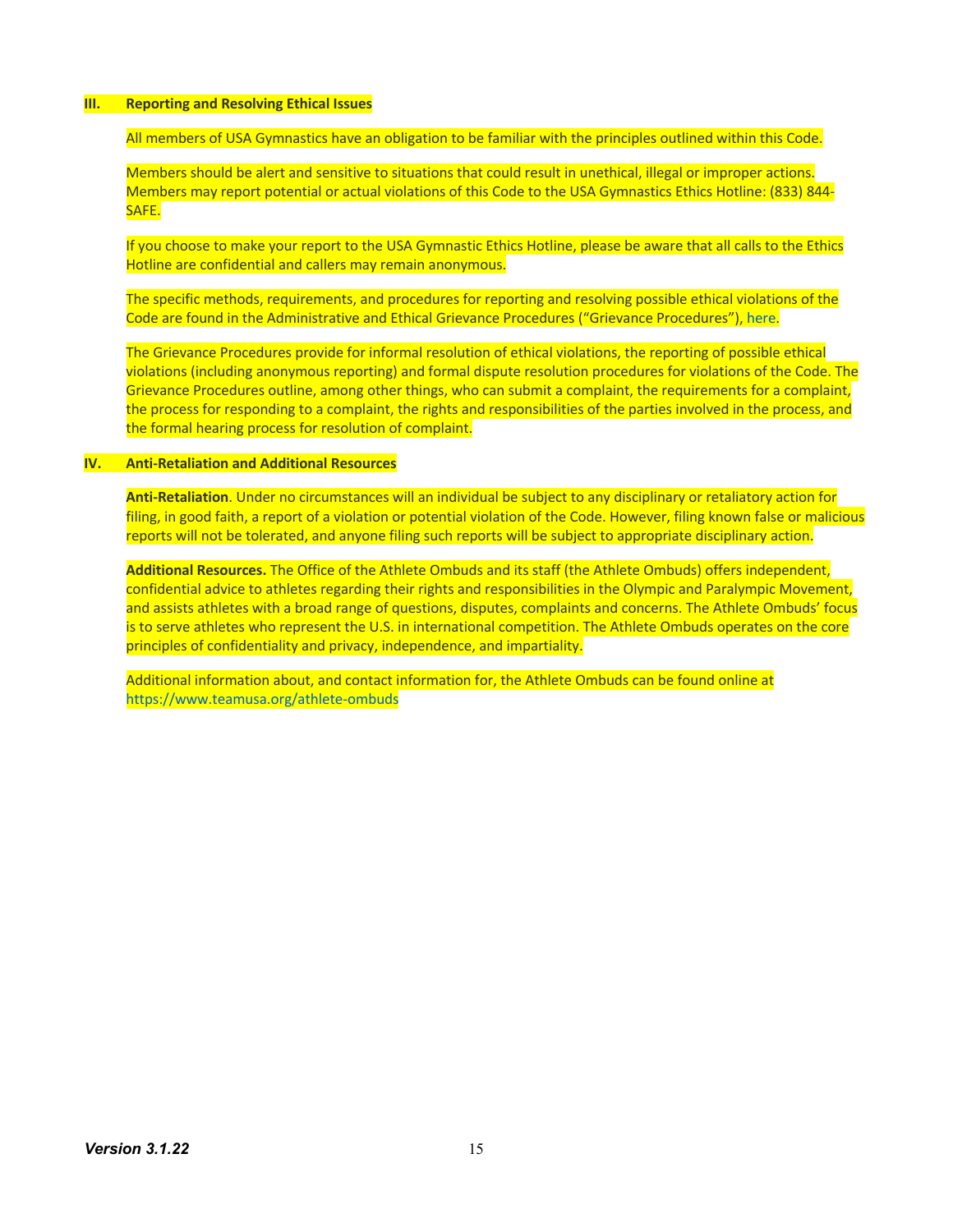

# **Professional Member Behavior Policy**

- A. At all USA Gymnastics Sanctioned Events, inappropriate coach behavior is defined as:
	- 1. Inappropriate remarks or comments, harassment, and/or gestures directed toward any official or meet personnel during the competition. No coach has the right to demand a last-minute change in the course of the meet or to jeopardize the athlete/competition in any way, unless there has been a violation of the *Rules and Policies.*
	- 2. Contact with other persons outside of the competitive floor area during the actual warm-up and course of competition. (Exceptions: USA Gymnastics or club doctor, trainer, other credentialed personnel)
	- 3. Derogatory remarks to the press in regard to USA Gymnastics, its designated representatives, meet officials or personnel.
	- 4. Violating any of the coaches' or judges' specific responsibilities as listed later in this chapter.
- B. This inappropriate behavior will be penalized as follows:
	- 1. First Offense: Verbal warning will be issued by the Meet Director in conjunction with the Meet Referee/Technical Director and/or designated representative of USA Gymnastics. The warning must be documented and recorded by the Meet Referee on the sanction report form.
	- 2. Second Offense: Withdrawal of floor credential, necessitating ejection from the competitive floor area (or pos sibly the entire competitive arena).
- C. At all USA Gymnastics Sanctioned Events, UNACCEPTABLE coach behavior is defined as:
	- 1. Verbal, emotional, sexual, or physical abuse of a gymnast.
	- 2. Abuse of alcohol or drugs.
- D. This UNACCEPTABLE behavior will be penalized as follows:
	- 1. Immediate ejection from the competition arena by the Meet Director in conjunction with the Meet Referee/Technical Director and/or designated representative of USA Gymnastics. The ejection must be documented and recorded by the Meet Referee on the sanction report form.
	- 2. The individual ejected will receive a sanction violation as outlined in Chapter 2 Sanctions.
	- 3. The Meet Director and/or any witnessing Professional Member must immediately report abuse to the local authorities and submit a Safe Sport Report to USA Gymnastics or the US Center for Safe Sport as required by his/her responsibilities as a mandatory reporter.
- E. Any falsification of official documentation (scores, athlete date of birth, athlete member number, etc.) will result in the removal of the athlete from competition and may result in disciplinary action against the responsible Professional member.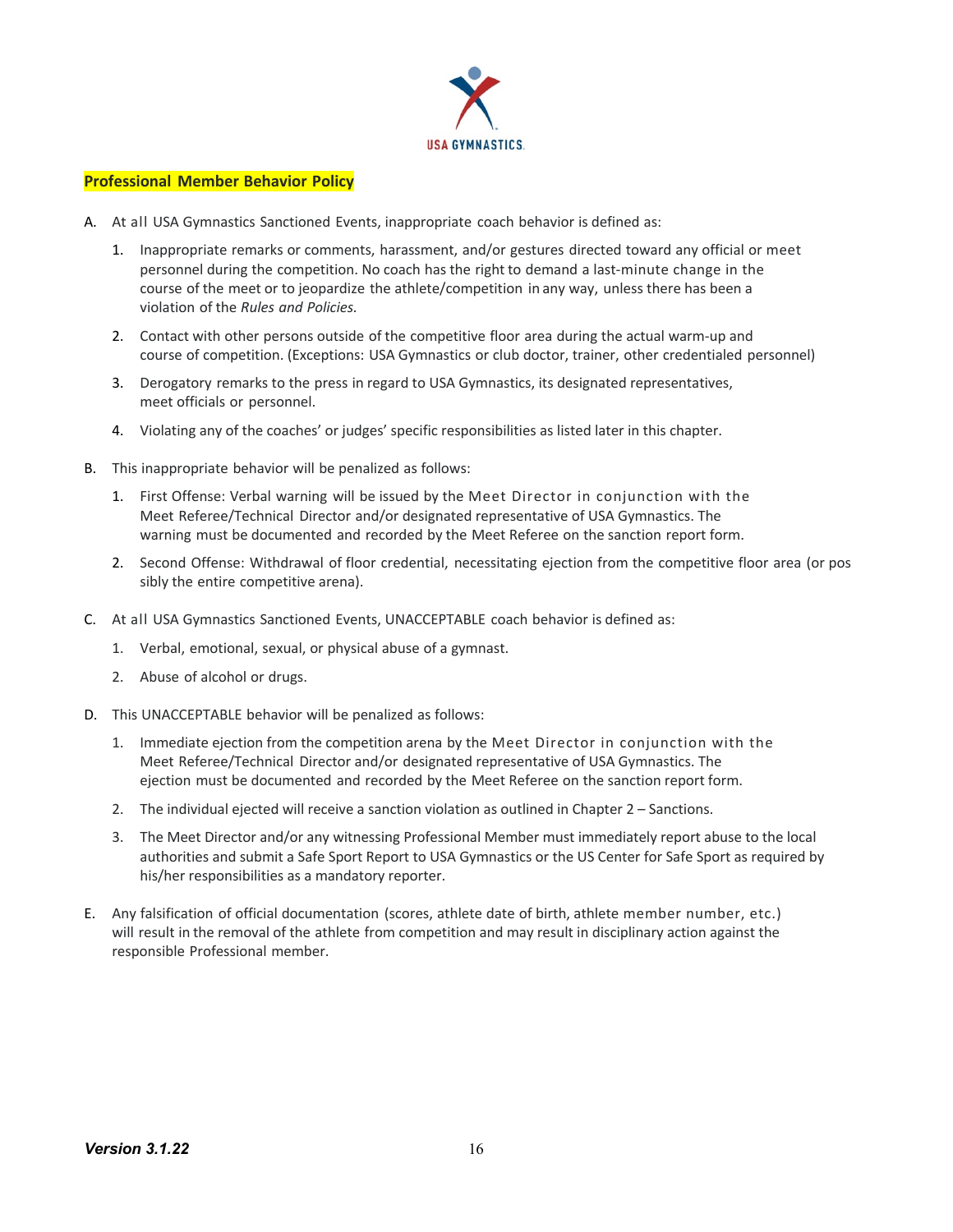

#### **Safe Sport Policy**

Athlete safety and well-being are USA Gymnastics' highest priority, and the USA Gymnastics Safe Sport Policy is one of the most powerful tools the organization has for athlete protection. USA Gymnastics' jurisdiction covers any Adult Participant authorized by USA Gymnastics to have **Regular Contact and/or Authority Over** minor athletes at any of the following USA Gymnastics activities:

- 1. Sanctioned competitions or activities;
- 2. Training activities to include camps and clinics;
- 3. Travel;
- 4. Lodging;
- 5. Pre/post game meals or outings sponsored by the Member Club or USA Gymnastics
- 6. Off-site outings for teambuilding, socialization, or fundraising sponsored by the Member Club or USA Gymnastics
- 7. Awards Banquets
- 8. Medical treatment provided at any event listed above event.

Safe Sport Policy provides important requirements, including:

- 1. Prohibiting sexual abuse, physical abuse, emotional/verbal abuse, bullying, hazing and harassment;
- 2. Requiring mandatory reporting of suspected or known abuse or misconduct;
- 3. Setting policies that limit one-on-one interaction between adults and minors, identifying other boundary violations and grooming behaviors. This includes the following policies:
	- a) Transportation
	- b) Lodging
	- c) Meetings and Training Sessions
	- d) Medical Modalities and Treatments
	- e) Electronic Communication
	- f) Locker Rooms and Changing Areas
- 4. To access the USA Gymnastics Safe Sport Policy, please click here.
- 5. One-on-one policies apply all

If you have a question regarding policy, misconduct, or a specific case, you can contact the USA Gymnastics Safe Sport helpline at 833-844-SAFE (7233) or safesportpolicy@usagym.org. The helpline and email account are monitored during regular business hours and will be replied to as soon as possible.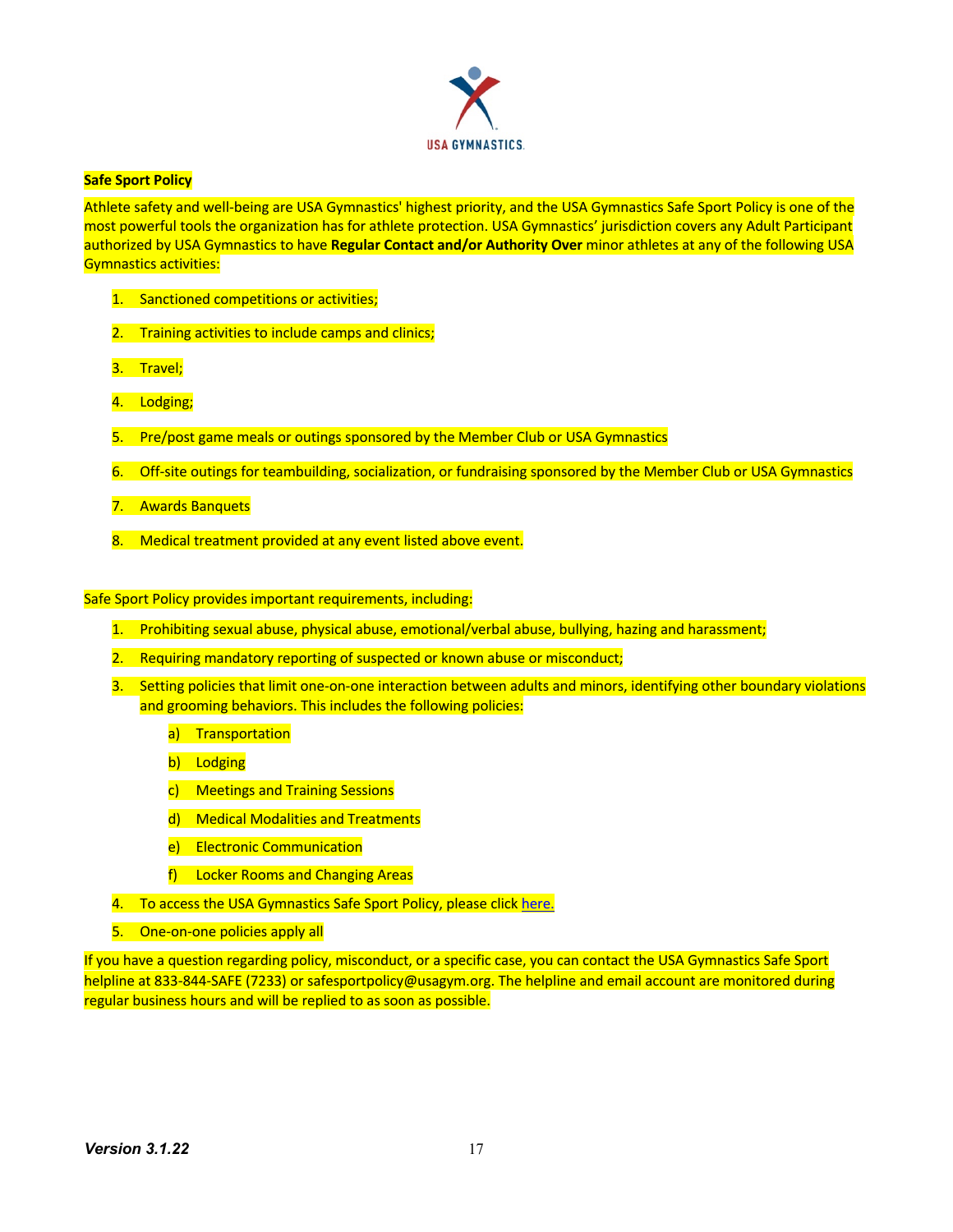#### **Make A Report**

**If child abuse is occurring,** call 911 immediately. If you suspect or know of child abuse, call local police and child services. Then report it to the U.S. Center for SafeSport.

**To report sexual misconduct:** The U.S. Center for SafeSport has exclusive jurisdiction over all situations related to sexual misconduct. If you suspect sexual misconduct, please contact your local authorities and the U.S. Center for SafeSport at https://uscenterforsafesport.org/report-a-concern/.

**To report non-sexual misconduct to USA Gymnastics:** If you are aware or have been made aware that a person under the jurisdiction of USA Gymnastics has committed misconduct as described in the SafeSport Code or USA Gymnastics Safe Sport Policy, it's important to make a report as soon as you are made aware of such actions or behaviors. You can make a report at https://usagym.i-sight.com/portal.

*USA Gymnastics mandates that all members follow state and federal laws governing reporting of child abuse. If you are 18 years of age or older and are subject to USA Gymnastics Safe Sport policy, you are required to report all instances of possible child abuse or neglect to law enforcement and state child services.*

#### **Event Sanctions**

#### **Permanently Ineligible and Suspended List**

As a condition for being granted a USA Gymnastics sanction for an event, the applicant must certify that no persons permanently ineligible for USA Gymnastics membership, prohibited from contact with minors and no persons listed on a federal or state sex -offender registry, will be associated with the event in any capacity, including, but not limited to, volunteers, meet support personnel, third-party medical staff, third-party photographers, and third-party security personnel.

To review the requirements for Professional Photography, Video, and Medical Personnel requirements at a sanctioned event, please click here.

To access the Permanently Ineligible list please click here. To access the Suspended and Restricted Person's List please click here.

## **Bathroom and Changing Areas at a Sanctioned Event**

Private or semi-private places must be made available for Minor Athletes to change clothes or undress at competitions or facilities.

A semi-private area is an area that is not separate from where other individuals are changing but offers the Minor Athlete some privacy to change. For example, a bathroom stall with a door would meet this requirement. A semiprivate area can also be created by a partition or drapery.

A private area is an area separated completely from anyone else changing. This area would be fully enclosed with a door, and no other individual would be able to enter without the Minor Athlete's permission. This could be a single restroom or family restroom, where the Minor Athlete can change alone and lock the door.

#### **Bathroom and Changing Area Monitoring**

Designated bathrooms and changing areas for minors must be monitored with random sweeps at any facility in a USA Gymnastics sanctioned event to ensure compliance with policy. Event Directors must assign a person to monitor the changing areas and bathrooms, with documentation that random sweeps occurred and there were no reported incidents.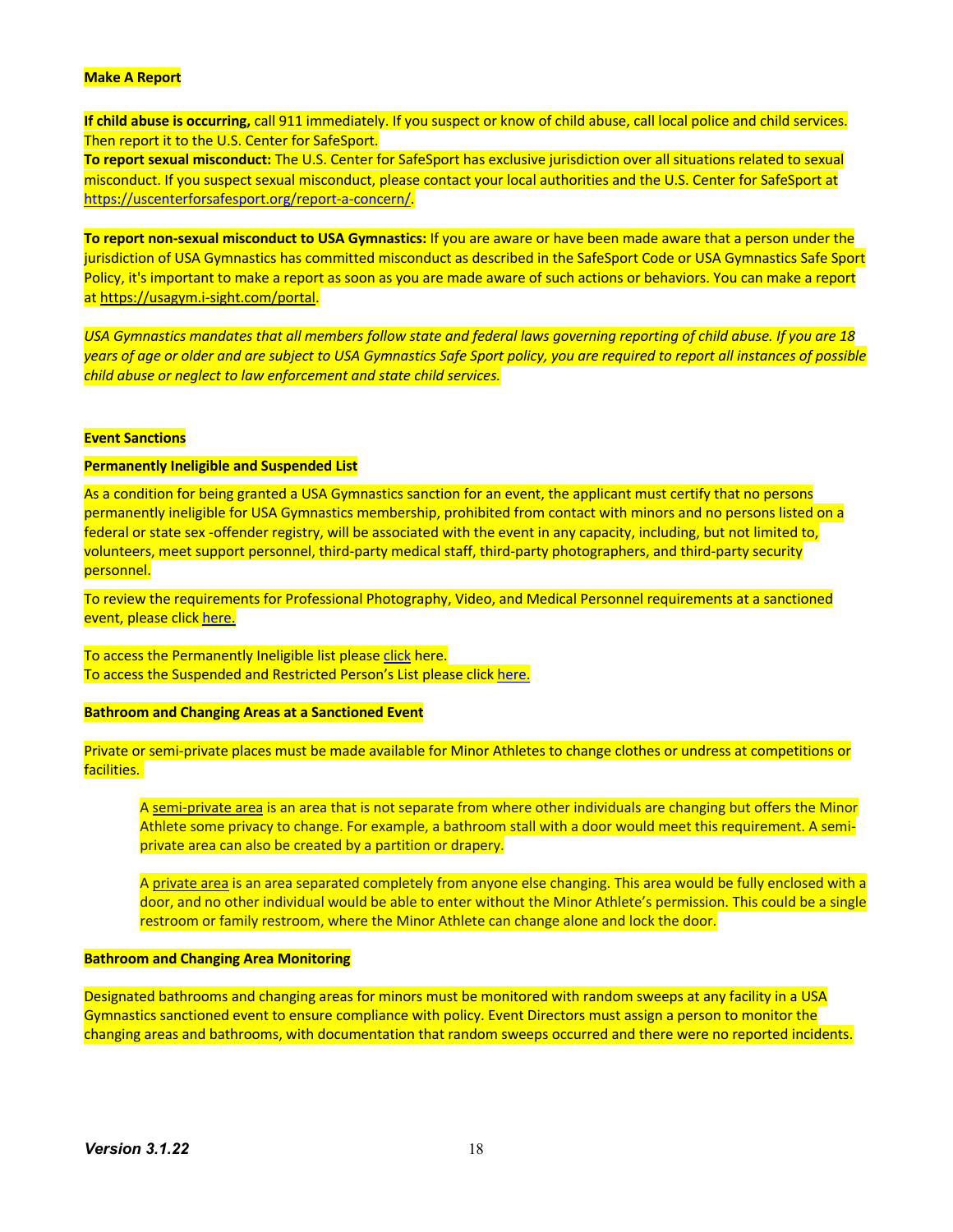# **CHAPTER 1**

# **USA GYMNASTICS MEMBERSHIP REQUIREMENTS**

# **New additions are highlighted**

100% of the athletes, coaches and judges participating in a USA Gymnastics Sanctioned Event must be pre-registered as an Athlete, Competitive Coach, Judge, Meet Director, Photographer/Videographer, Medical or Volunteer member of USA Gymnastics. Any participant who is unable to be verified as a current USA Gymnastics member will be ineligible to participate in any USA Gymnastics sanctioned event. In addition, any and all athletes who wish to compete USA Gymnastics sanctioned events must be affiliated with a current USA Gymnastics Member Club.

As part of the Athlete Membership requirements, all athletes 18 years of age and older must complete the U110 Safe Sport Course. Parents may give permission for athletes who are 17 years of age to complete the course at that time through their membership profile.

Visit the USA Gymnastics Member Services website for the most up-to-date membership requirements and options. Member Services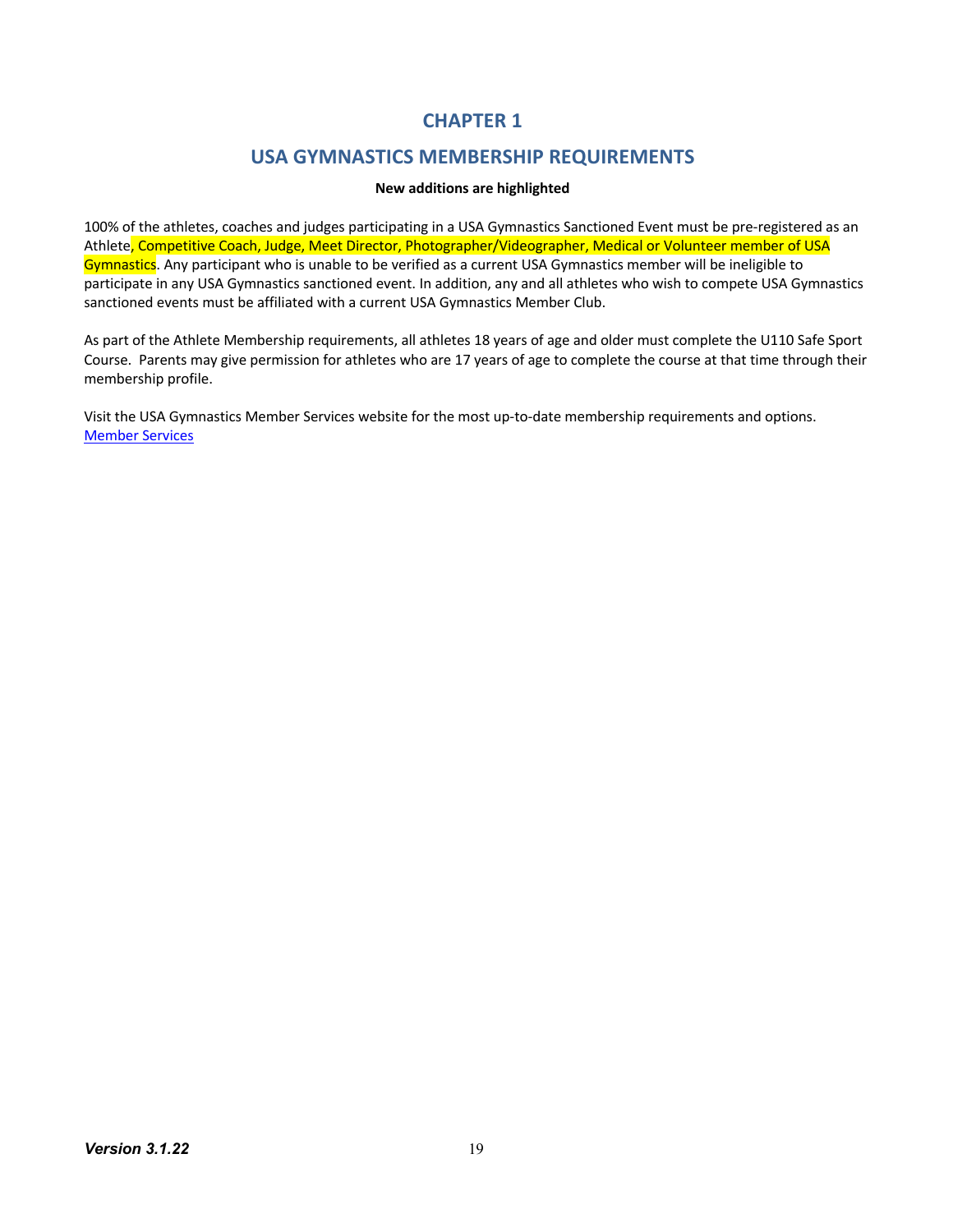# **CHAPTER 2**

# **SANCTIONS**

# **New additions are highlighted**

USA Gymnastics, as the governing body for the sport in the United States, is responsible for the granting of sanctions for those events, as defined in the USA Gymnastics Sanctioning Policies and Procedures. USA Gymnastics sponsored events may include:

- 1. Local meets, clinics, dual meets, tri-meets of a local nature
- 2. Pre-Sectional/Sectional and other Qualifier meets under the supervision of USA Gymnastics or its Regional or State sub-committees
- 3. State and Regional Championships events hosted under supervision of USA Gymnastics or its Regional or State sub-committees
- 4. National events/competitions hosted under the supervision of USA Gymnastics
- 5. Any invitational competition, workshop, clinic, or training camp involving current U. S. National Team Members
- 6. Foreign any competitions involving gymnasts from other countries
- 7. Clinics, workshops, training camps, and other events wanting the benefits of USA Gymnastics' secondary insurance coverage
- 8. Educational courses that are part of USA Gymnastics University

Once a sanction has been granted, the appropriate USA Gymnastics Rules and Policies must be followed. All participating athletes, coaches, judges, and meet directors must be members of USA Gymnastics.

#### **A non-USA Gymnastics sanctioned event may not be conducted concurrently with a USA Gymnastics sanctioned event.**

Secondary insurance coverage is provided for all USA Gymnastics members participating in a sanctioned event.

It is the Meet Director's responsibility to secure an event sanction for all USA Gymnastics sponsored events/competitions.

Meet Directors must be an active USA Gymnastics Meet Director member in the discipline for which they are applying for sanction.

Click here to visit the Member Services Sanction webpage for sanction options, fees, and directions on how to apply for a sanction.

#### **I. Meet Director Responsibility**

For either domestic or foreign sanctions, the Meet Director's responsibility is to:

- A. Follow all regulations contained in these Rules and Policies and all applicable technical regulations from the NGJA.
- B. Secure judges through the appropriate judging association.
- C. Verify that all judges have current men's **Judge** membership and all certifications and requirements are current.
- D. Ensure that all equipment specifications are correct, and the equipment is properly installed.
- E. Ensure gymnasts are entered in their proper age groups and levels and are USA Gymnastics registered Athlete Members.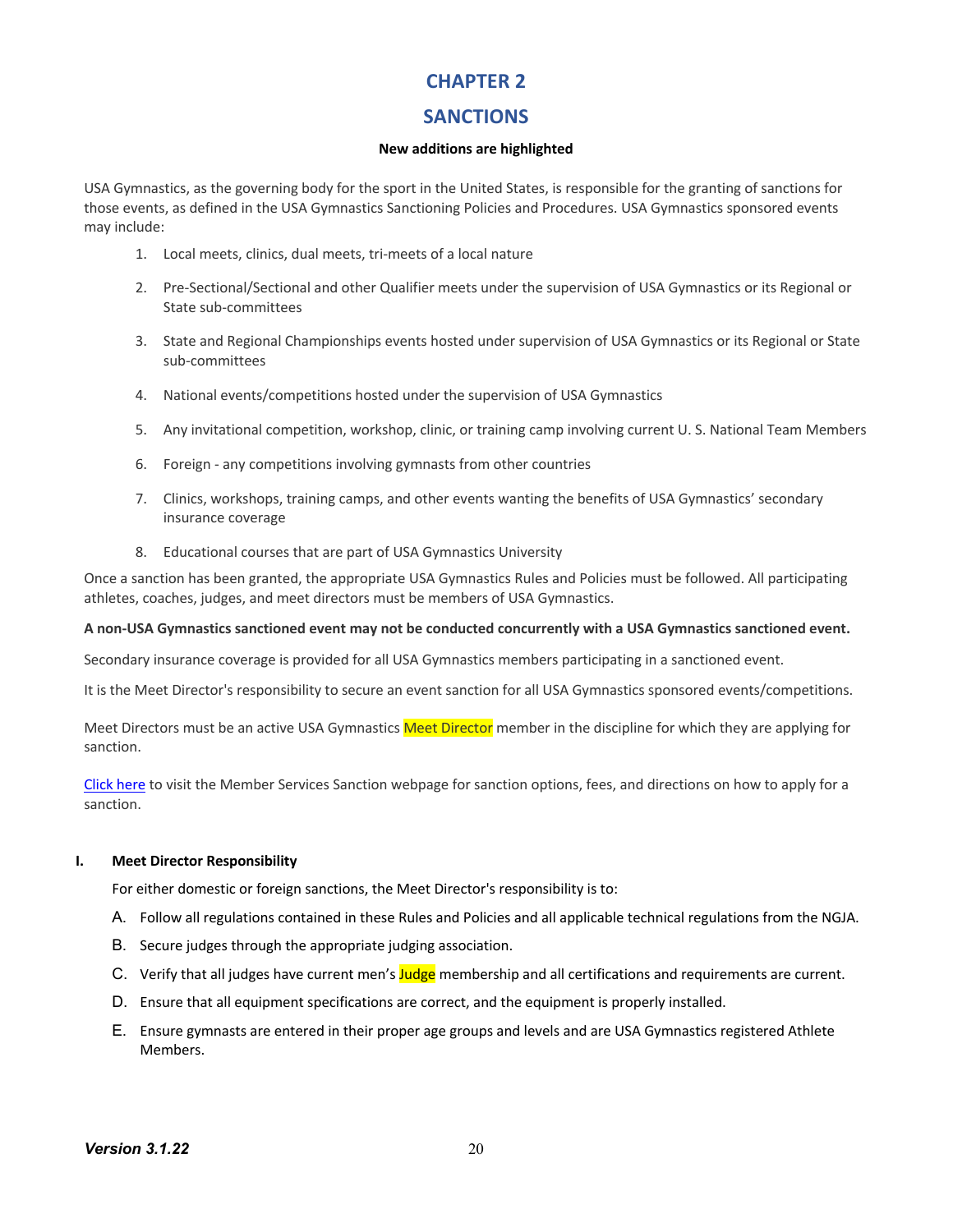- F. Ensure all reasonable safety measures are considered.
	- 1. Each competitive area must have its own physical space and may not overlap with another competitive area.
	- 2. There cannot be any obstructions on the floor exercise area.
	- 3. There must be sufficient room for mounting, dismounting and vaulting areas.
	- 4. Report results according to procedures as stated in these Rules and Policies under Meet Results, Section VII.
- D. The Meet Director must be thoroughly versed in the organization and regulations of gymnastics competitions. Violations of any of these Rules and Policies will result in disciplinary action against the Meet Director.
- E. Request for changes to original Request for Sanction:
	- 1. ANY change must be presented in writing for approval prior to the event. Changes may be submitted to membership@usagym.org .
	- 2. Request must be made at least ten (10) days prior to the event.
- F. After the Meet Director and officials have signed the Sanction Report Form, the Meet Director must return it to the USA Gymnastics National Office. The appropriate copies must also be sent to the State and Regional Chairpersons. These must be sent within seventy-two (72) hours of the conclusion of the event.
- G. Upon receipt of the Request for Sanction form and appropriate fee, and after USA Gymnastics approves the sanction request, all sanction forms are available online and ready to be printed, including the Certificate of Sanction, granting Sanction. This certificate must be posted during the competition.
- H. On the Member Services website, log into membership profile and click on "my sanctions" to see if a Certificate of Sanction has been granted. If a Certificate of Sanction has not been received one week prior to the event, contact the USA Gymnastics Member Services at 1-800-345-4719 or email Member Services at membership@usagym.org.

# **II. Duties and Responsibilities of USA Gymnastics Members in Regard to International Exchanges**

- A. Contact USA Gymnastics Member Services (1-800-345-4719) for assistance and directions. Do not directly contact any foreign federation, athlete, club or judge.
- B. With the increased participation of foreign athletes in the country, USA Gymnastics has the responsibility to inform our members of the FIG regulations governing this activity. The FIG and its member federations have jurisdiction over international events i.e., events involving more than one country's athletes.
- C. Violations of the FIG regulations can result in restrictions of the member federation and/or its athletes.
- D. While USA Gymnastics realizes the cultural enrichment that these types of events provide to our members, strict compliance to the FIG Regulations MUST be followed. Your cooperation is very much appreciated.
- E. Statutes of the Federation Internationale de Gymnastique (FIG) reprinted from the original Chapter VII, Article 35 And 36:
	- 35.3 Inter-Federation Events and responsibilities of Federations Federations may organize events among themselves in accordance with the Statutes and Regulations of the FIG. It is, however, forbidden for gymnasts or judges of a federation to participate in competitions of demonstrations in the sphere of activity of another federation without the prior consent of the federations involved and that of the federation organizing the event. Likewise, the participation of gymnasts or judges of a federation in an event organized by a body other than a federation must be subject to the prior consent of any federations involved. Federations are also responsible to the FIG for the behavior of their gymnasts, coaches, judges, and other officials and they act as guarantors to the FIG in respect of these responsibilities.
	- 36.1 In principle, gymnasts and judges taking part in any international competition must have the nationality (citizenship) of the federations they represent and the authority to participate from their federation.

# *The following article outlines the penalties that could be incurred by USA Gymnastics and individual members, if these rules are not followed.*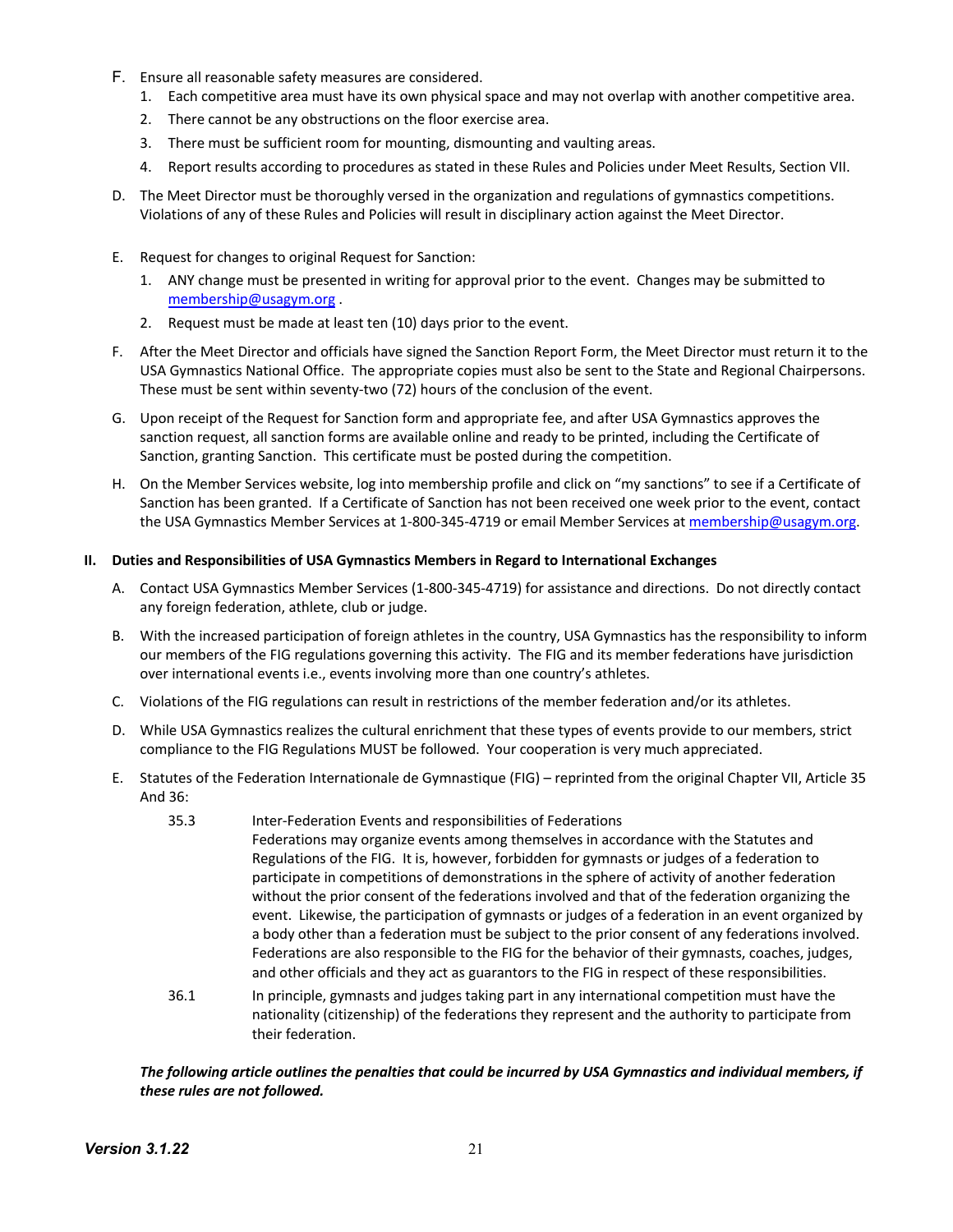- 43.2 Disciplinary measures which can be imposed amongst others on a federation or an individual:
	- a) a warning
	- b) the blame
	- c) suspension of the federation, or a person concerned for one or more official FIG events and other international events
	- d) the proscription to take part in the FIG events and other international event for one given or unspecified duration
	- e) the exclusion of any participation in FIG activities and other intentional events for one given or unspecified duration
	- f) the demotion of function
	- g) the withdrawal of a honorary title or distinction
	- h) the cancellation of the brevets or diplomas awarded
	- i) a financial fine
	- j) the suspension for one or more functions of a person elected within one of the FIG bodies and/or of a continental Union for one given or unspecified duration
	- k) the suspension of the federation for one given or unspecified duration;
	- l) the exclusion of a federation for one given or unspecified duration on decision of the Congress
	- m) the exclusion of a FIG person
	- n) the cancellation of results of a competition
	- o) the obligation to restore the financial benefits and prizes received
	- p) the disciplinary measures resulting from the anti-doping regulations
	- q) all the sanctions taken can be the subject of a publication in the FIG bulletin or in any other official FIG publication
	- r) or any other sanction which could be proposed by the Disciplinary Commission of the Gymnastics Ethics Foundation

**CLICK HERE** to review all current FIG rules and statutes.

- F. Invitations for Foreign Athletes (Competitions/Exhibitions/Training)
	- 1. Send ALL information (including any financial arrangements) and a cover letter including dates, registration forms, and fees to the USA Gymnastics Member Services Department.
	- 2. If you wish to invite a particular athlete(s) or foreign club(s), include club name, contact person, and address.
	- 3. If the activity is a competition/exhibition, a USA Gymnastics Sanction is REQUIRED.
	- 4. Do not send any invitations (foreign or domestic) until the USA Gymnastics office has notified you that approval has been granted.
- G. Other Considerations
	- 1. The USA Gymnastics Office must approve all sponsorships, advertising, and promotional materials concerning these events in writing.
	- 2. The use of the word "INTERNATIONAL" is strictly FORBIDDEN.
	- 3. Promotion or advertising depicting the event as a competition between two or more countries is forbidden (i.e., USA vs. Canada).
	- 4. If your club is planning on traveling to another country, you MUST inform the USA Gymnastics Member Services Department in order to gain written permission from both federations.
	- 5. All exhibitions, competitions, and training between countries (i.e., USA vs. Foreign country) is under the jurisdiction of USA gymnastics.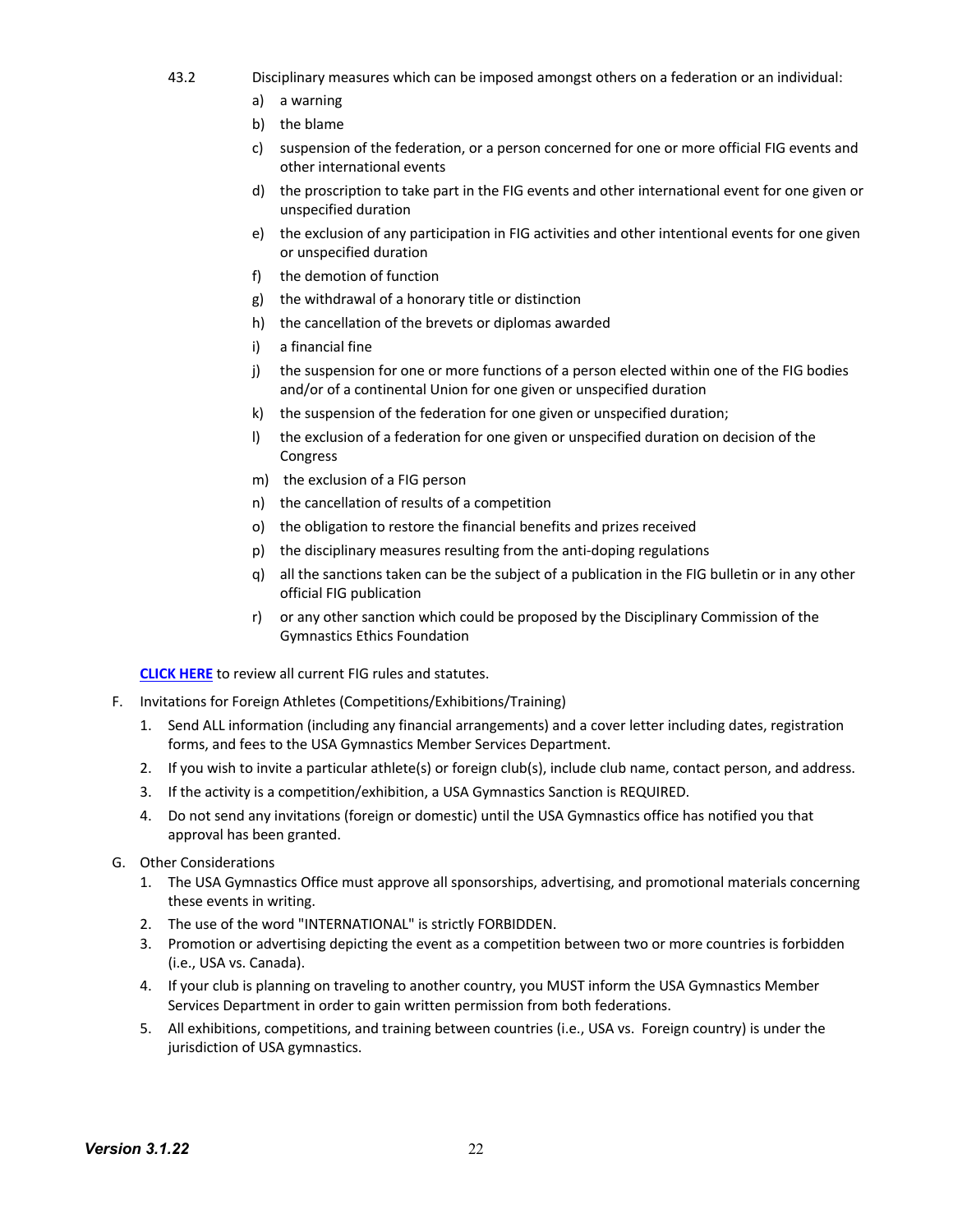# **III. Sanctioning Requirements for Foreign Exchanges**

The following categories have been defined for participation of foreign athletes in this country and for participants of USA club athletes in a club exchange in a foreign country. All exchanges involving foreign athletes are under the jurisdiction of the FIG and the host Federation. Every procedure MUST be followed to protect the athletes and the federations.

- A. Competitions/Exhibitions conducted in the United States
	- 1. Prior approval of Foreign Federation must be secured through request made by USA Gymnastics.
	- 2. All aspects of the event MUST be approved by USA Gymnastics. This includes but is not limited to:
		- a. sponsorships
		- b. marketing/property rights
		- c. equipment/format
		- d. television
		- e. all promotional, marketing, and advertising materials
	- 3. The use of the word "INTERNATIONAL" in the title of a competition/exhibition is strictly FORBIDDEN.
	- 4. Promotion or advertising depicting the event as a competition between two or more countries is forbidden (i.e., USA vs. Canada).
		- Athletes from a foreign country competing in the United States represent only their club at the exchange; they are NOT representing their country as a National Team member.
	- 5. Higher sanction fees may be assessed for galas or exhibitions depending upon the level of the participating athletes.
	- 6. FIG has a 5% tax on prize money awarded at an event.
- B. Training Exchanges conducted in the United States
	- 1. Prior approval of foreign Federation must be secured through a request made by USA Gymnastics.
	- 2. Only a letter of invitation with the specific information is required; however, it is not necessary to sanction.
	- 3. Proof of Insurance coverage:
		- a. It is the sole responsibility of the event host to secure proper insurance for the event. Be aware that some insurance packages do not cover foreign athletes or coaches.
		- b. Training exchanges may not be "USA Gymnastics-sanctioned"; therefore, the Athlete Member insurance is not in effect.
	- 4. Prior notification to USA participants that they represent only their club at this exchange, and they are not participating as official USA representatives.
- C. Competitions, exhibitions and training exchanges conducted in another country
	- 1. USA Gymnastics must receive communication from the host country requesting permission for USA Gymnastics members to attend.
	- 2. USA Gymnastics must approve of your club's participation BEFORE your club accepts an invitation to participate in another country's event. Notification requesting permission to participate in a foreign competition, exhibition or training exchange must be provided to the Program Director at the USA Gymnastics office.
	- 3. Events sponsored by and/or held in a foreign country CANNOT be "USA Gymnastics-sanctioned"; therefore, the Athlete Member insurance is not in effect. Prior notification to USA participants that USA Gymnastics insurance does not cover their participation in an event sponsored by and held in a foreign country is required.
	- 4. Any judge (US or foreign citizens) must receive permission from the National Federation of their country of citizenship before accepting an invitation to officiate a competition that is conducted outside of their country of citizenship.
	- 5. USA participants may only represent their club at these events/exchanges, and they may not participate as official USA representatives.
		- a. For example: Official results may not reflect "USA".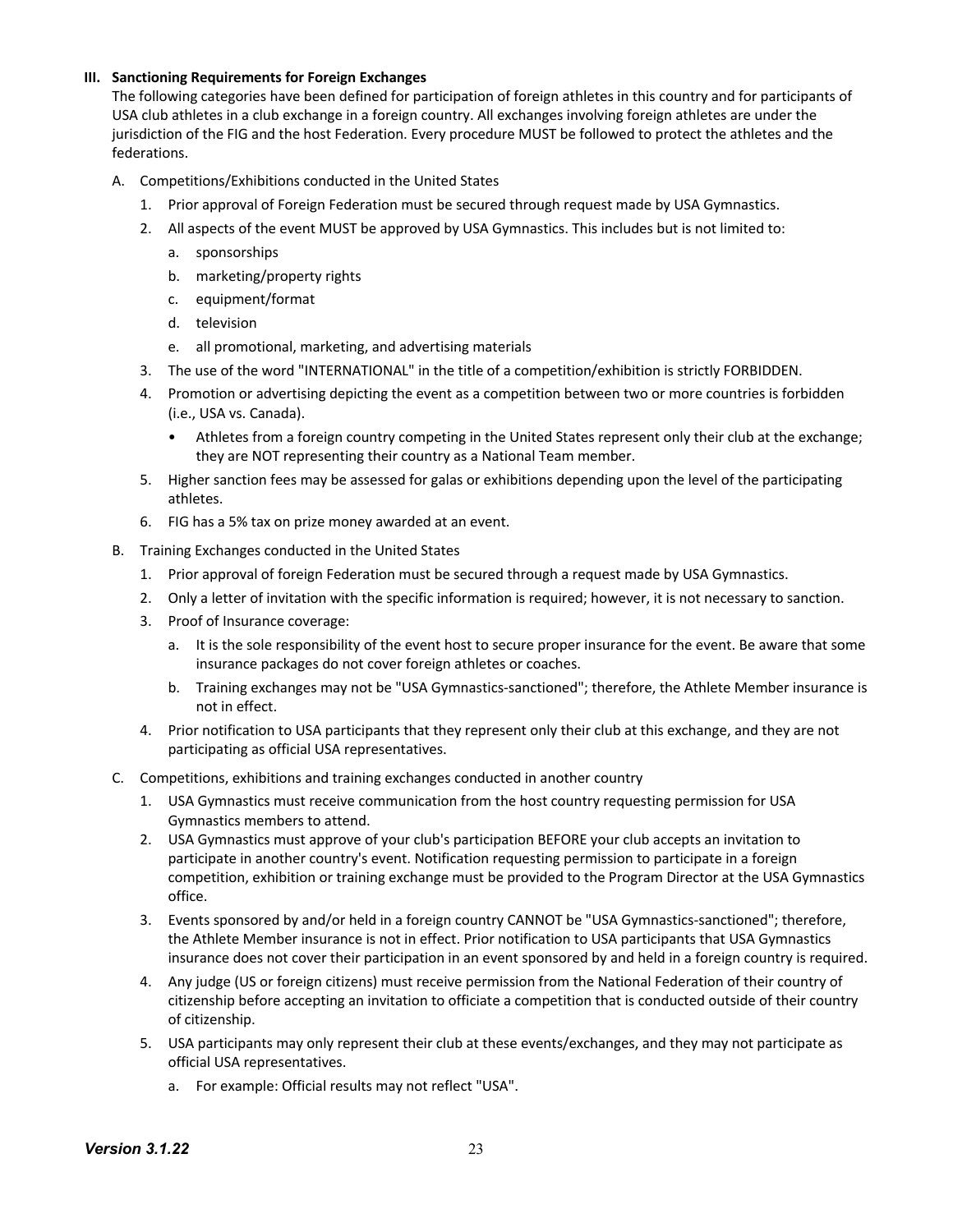- b. Prior notification to USA participants that they represent only their club at this exchange, and they are not there as official USA representatives is required.
- 6. USA National Team members may not represent their club in an international event without the approval of the Program Director or the National Team Coordinator.

#### **IV. Sanction Violation and Penalties**

Sanction violations may result in a fine, voiding of a competition and its results, and/or loss of sanction privileges.

A. Sanction Violations

When a Meet Director and/or other participating member fails to follow these Rules and Policies, actions can be taken against the Meet Director, hosting institution and/or the individual offenders by the USA Gymnastics office. Violations may also result in action being taken by the Regional Chairperson in conjunction with a Regional Board (if that region has a Regional Board).

- 1. Violation of Sanction may include, but is not limited to:
	- a. Violation of any regulation within the Rules and Policies.
	- b. Conducting a USA Gymnastics event without a valid sanction.
	- c. Conducting an event on different dates or with more than one location or discipline without the proper sanctions and/or changes.
	- d. Improper timing of the event:
		- i. Athletes in the gym too long (over 5 hours)
		- ii. Starting the warm-ups before 8:00 AM
		- iii. Poor scheduling causing the meet to run past 10:00 PM
	- e. Inadequate facility or equipment.
	- f. Allowing members on the competition floor without a current, valid membership, including all membership requirements.
	- g. Failure to have a current Men's Competitive Coach, Judge or Meet Director Membership, with all membership requirements completed.
	- h. Incorrect awards.
		- i. Failure to order awards for State or Regionals from USA Gymnastics' national medal company – A1 Awards
		- ii. Failure to give out at least the minimum number of awards as stated in these Rules and Policies
	- i. Failure to return required sanction forms in the allotted time allowed.
	- j. Altering USA Gymnastics language on sanction report form.
	- k. Failure to obtain signatures/initials of officials/coaches on the sanction report form sign-in sheet(s).
	- l. Failure to submit the National Gymnastics Foundation head tax.
- 2. Violations on the part of a competitor:

If an individual gymnast is in violation of the regulations, he will be disqualified, and all awards returned (example: wrong level, wrong age division).

- 3. Violations on the part of a coach or judge:
	- a. If an individual who does not have the appropriate current Competitive Coach or Judge Membership and/or all membership requirements or falsifies one of the above mentioned memberships and attempts to participate on the field of play at a USA Gymnastics sanctioned competition, he/she will be removed from the field of play by the Meet Director.
	- b. If the club represented by the individual who has been removed from the field of play has no other coaches present who are **Competitive Coach** members and cannot find a substitute **Competitive** Coach member at least 18 years of age, then the athletes from that club will not be allowed to compete in the meet.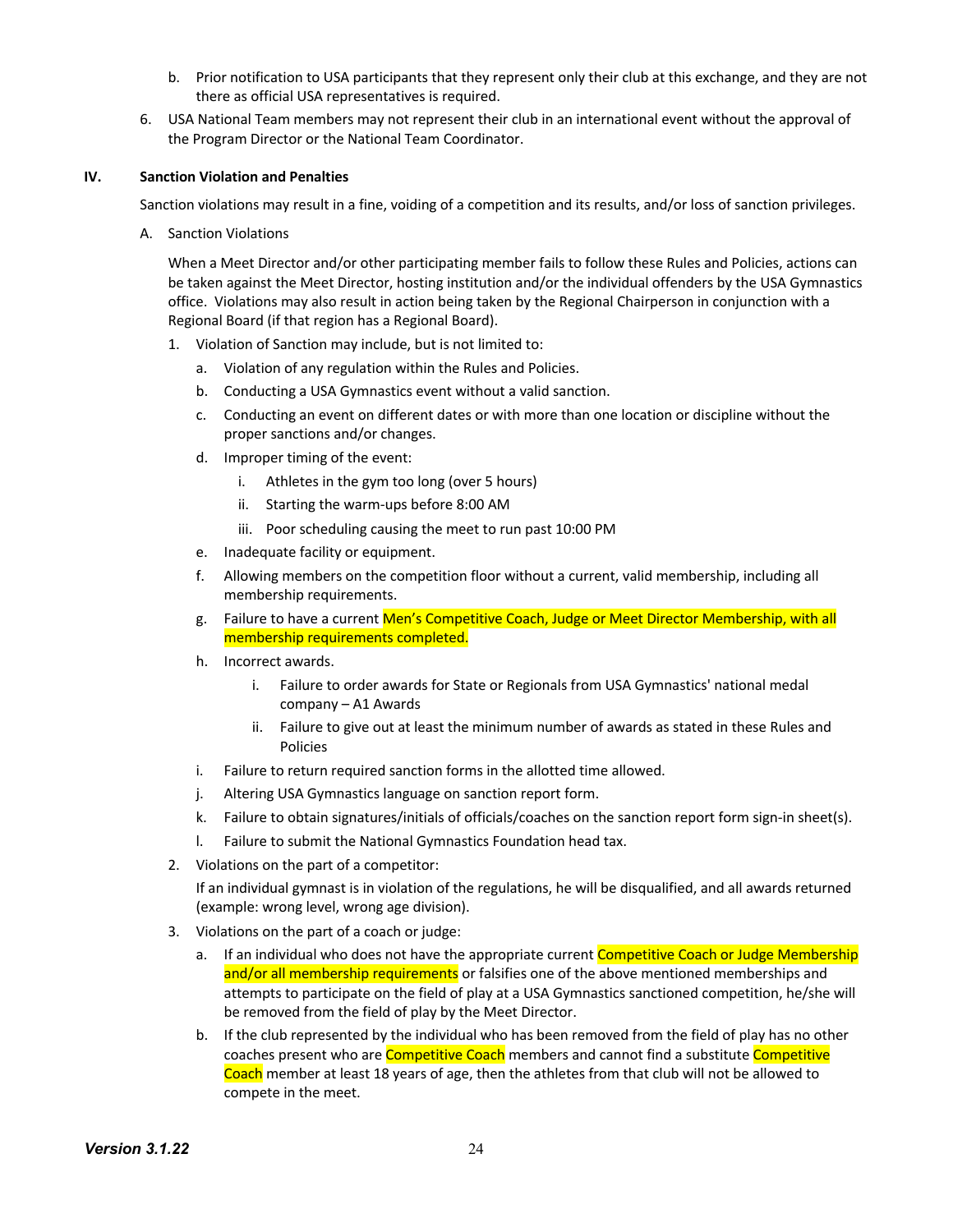- c. Entry fees for the competition do not have to be refunded under these circumstances.
- d. The individual and the Meet Director, as well as the club the coach represents, will be sent a letter of violation from USA Gymnastics. The accused individual will have 30 days to respond.
- B. Meet Director Penalties for Violations:
	- 1. A meet director may receive the following penalties for violating any of the above stated violations.
		- a. A first-time violation results in a fine of \$100 for one violation plus \$100 for each additional violation associated with the same sanction.
		- b. A second-time violation results in a fine of \$500 for one violation plus \$500 for each additional violation associated with the same sanction. For each additional violation associated with the same sanction, the fine is \$500 each. In addition, a second-time violation may result in possible suspension of sanctioning privileges for the next competitive season. Fines apply only to the individual and/or the Meet Director.
	- 2. Hosting institutions may also be denied sanctioning privileges if violations are repeated with multiple Meet Directors.
	- 3. The State and Regional Chairpersons will be notified of any violations by e-mail.
	- 4. If a fine is assessed to a Meet Director, but not paid by the deadline indicated, the ability to sanction an event will be denied until all balances are paid.
	- 5. Ifthe violation is due to the lack of mandatory forms being returned, the ability to sanction an event will be denied until all mandatory forms are returned.
	- 6. If a fine is assessed but not satisfied by the deadline indicated, the Meet Director's membership may be placed in a pending status.
	- 7. Escalating penalties accrue during the current competitive season (August 1-July 31).
- C. Additional Member Penalties for Violations:
	- 1. A participating member may receive the following penalties for violating any of the above stated violations.
		- a. A first-time violation results in a fine of \$100.
		- b. A second-time violation results in a fine of \$500. For each additional violation associated with the same sanction, the fine is \$500 each.
		- c. A third-time violation results in a fine of \$1,000 and possibly suspension of membership.
	- 2. Fines apply only to the individual and/or the Meet Director.
	- 3. The State and Regional Chairpersons will be notified of any violations by e-mail.
	- 4. If a fine is assessed to a participating member but not paid by the deadline indicated, his/her membership will go into a pending status until all balances are paid.
	- 5. Escalating penalties accrue during the current competitive season (August 1st-July 31st)
- D. Written notification of a Sanction violation should be mailed to the Regional Chairperson within forty-eight (48) hours of the competition. It is the right and responsibility of USA Gymnastics members to report Sanction violations.

# **V. Sanction Report Forms**

A. After the Meet Director and officials have signed the Sanction Report Form, the Meet Director must return required documents of the sanction report to the USA Gymnastics National Office within seventy-two (72) hours from the end of the event via mail or email, including the Men's National Gymnastics Foundation Report and NGF Men's Fund donation – see IX below for details.

USA Gymnastics Member Services – Sanctions 1099 N. Meridian St., Ste 800 Indianapolis, IN 46204

Or email to: sanctions@usagym.org

• The appropriate copies must also be sent to the State and Regional Chairpersons.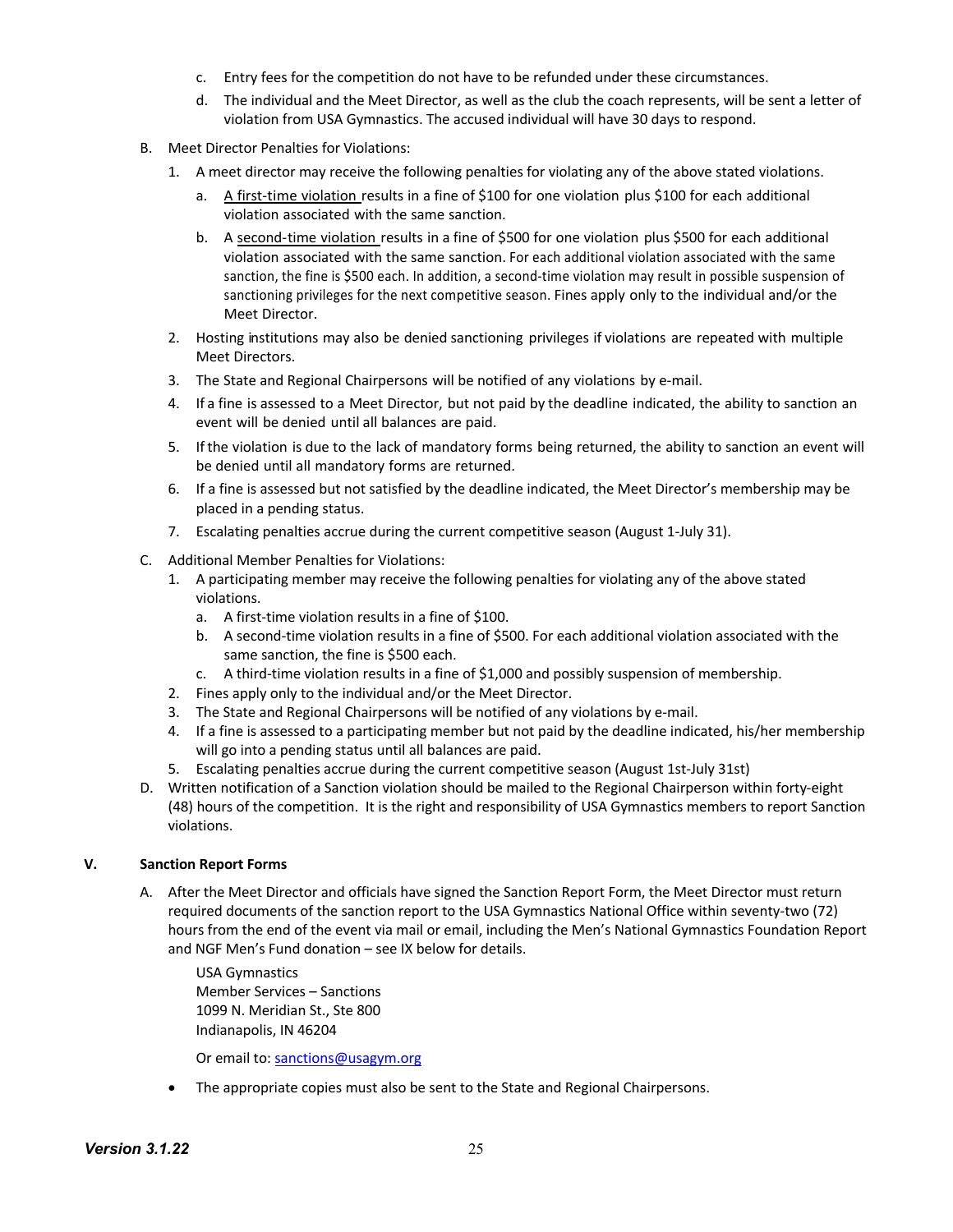- B. Request for Changes to Original Request for Sanction
	- 1. The Meet Director must submit the request to change the sanction in writing to Member Services.
	- 2. Request must be made at least ten (10) days prior to the event.
	- 3. If a Certificate of Sanction is received prior to the change, the Meet Director must make the changes on the certificate. A new certificate will NOT be issued.

## **VI. Meet Results and Meet Result Forms**

The meet director must mail copies of the meet results AA and individual event scores, for each age group, and a completed Meet Results Form within 72 hours to the following individuals:

- A. Local Meets:
	- 1. State Chairperson
	- 2. Regional Chairperson
- B. Sectional Meets:
	- 1. State Chairperson
	- 2. State Meet Director
	- 3. Regional Chairperson
- C. State Meets:
	- 1. Regional Chairperson
	- 2. Regional Meet Director
	- 3. State Chairperson
- D. Regional Meets
	- 1. Regional Chairperson
	- 2. Development Program National Championships Meet Director (include a list of qualifiers)
	- 3. Vice President of the Men's Program
	- 4. Men's Program Manager
	- 5. Development Program Coordinator
	- 6. Development Program Assistant

# **VII. National Gymnastics Foundation Men's Fund**

In August of 1999, the Junior Olympic Program Committee (JOPC) mandated that a one-dollar donation, for each participant at any men's sanctioned event where a fee is charged, be collected and sent to The National Gymnastics Foundation, Inc. (NGF) in order to aid in the funding of the NGF Men's Scholarship Fund. The funds that have been raised from August of 1999 to September of 2020 have been, and will continue to be, used exclusively to provide scholarships to current and future collegiate gymnasts.

In October of 2020, the Board of Directors of the NGF voted to update the name and purposes of the NGF Men's Scholarship Fund in order to serve more gymnasts. What has previously been known as the NGF Men's Scholarship Fund will now be referred to as the NGF Men's Fund. Funds collected from October of 2020 and beyond will be used by the NGF Men's Fund to provide financial support to a wider population within men's gymnastics for multiple purposes including, but not limited to, individual academic scholarships, elite athlete training grants, elite development team support, and collegiate program support.

In August of 2021, the Men's Development Program Committee (formerly JOPC) voted in favor of increasing the donation amount for the first time since 1999, from \$1 to \$3. This three-dollar per participant donation mandated by this form is required to be returned with the USA Gymnastics Sanction Report Form to the National Office within 72 hours of the conclusion of the sanctioned competition or event. **Do not send these funds to your State or Regional**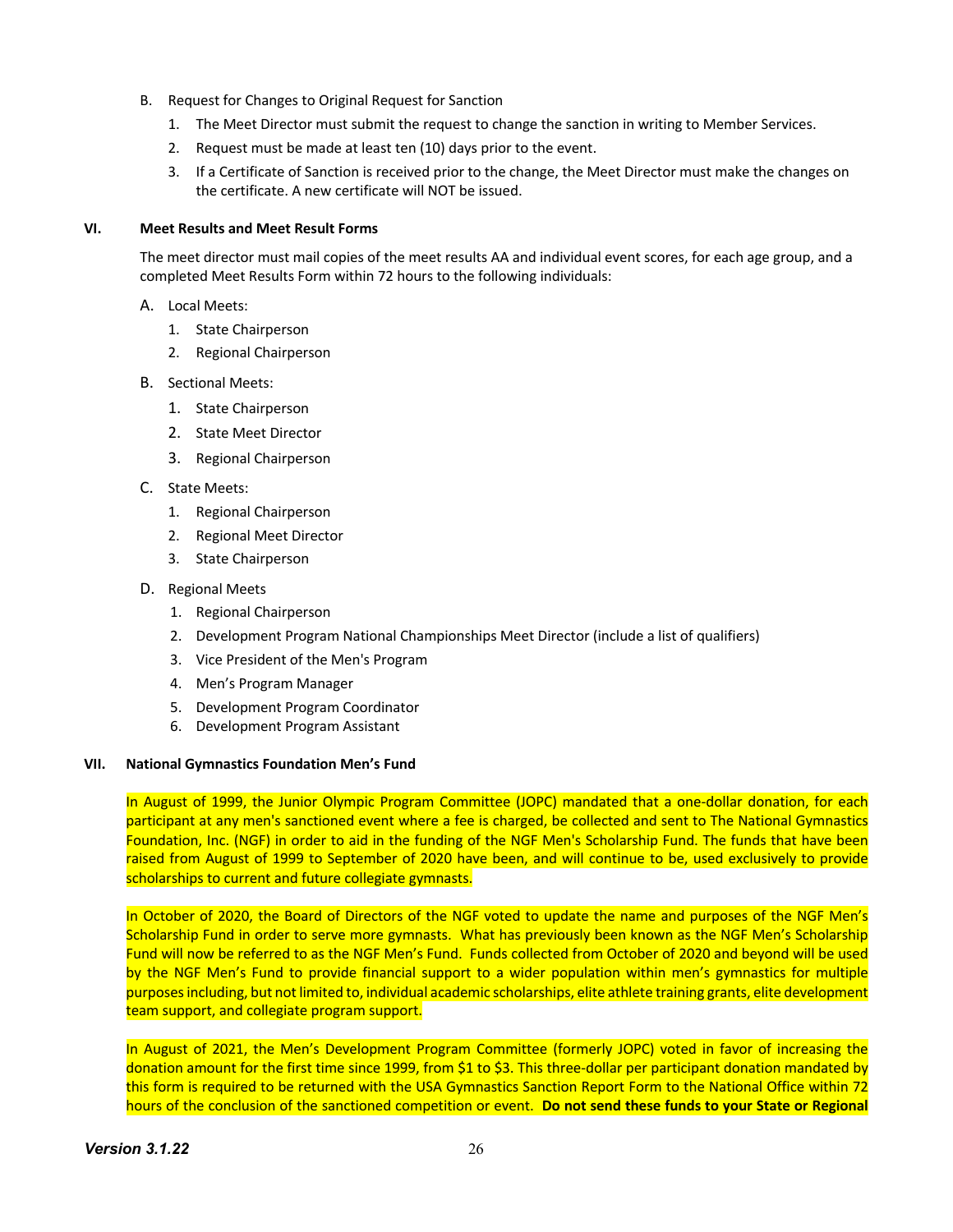**Chairpersons**. Failure to cooperate in supporting the NGF Men's Fund will lead to complications securing Sanctions in the future and continuing as a Meet Director Member in good standing.

More information concerning the details of the National Gymnastics Foundation Men's Fund can be found here: https://usagym.org/pages/men/pages/scholarship\_program.html.

The NGF Sanction Report Form for Meet Directors can be found here: https://usagym.org/pages/home/pages/forms.html?#mens

Clinics, educational opportunities, Club Track competitions, and Future Stars program evaluations that are supported by a USA Gymnastics State or Region and where any proceeds from the event go to the State or Region shall be exempt from the National Gymnastics Foundation Men's Fund donation.

In addition to all local sanctioned competitions, the National Gymnastics Foundation Men's Fund donation is required to be paid for all State and Regional Championship competitions.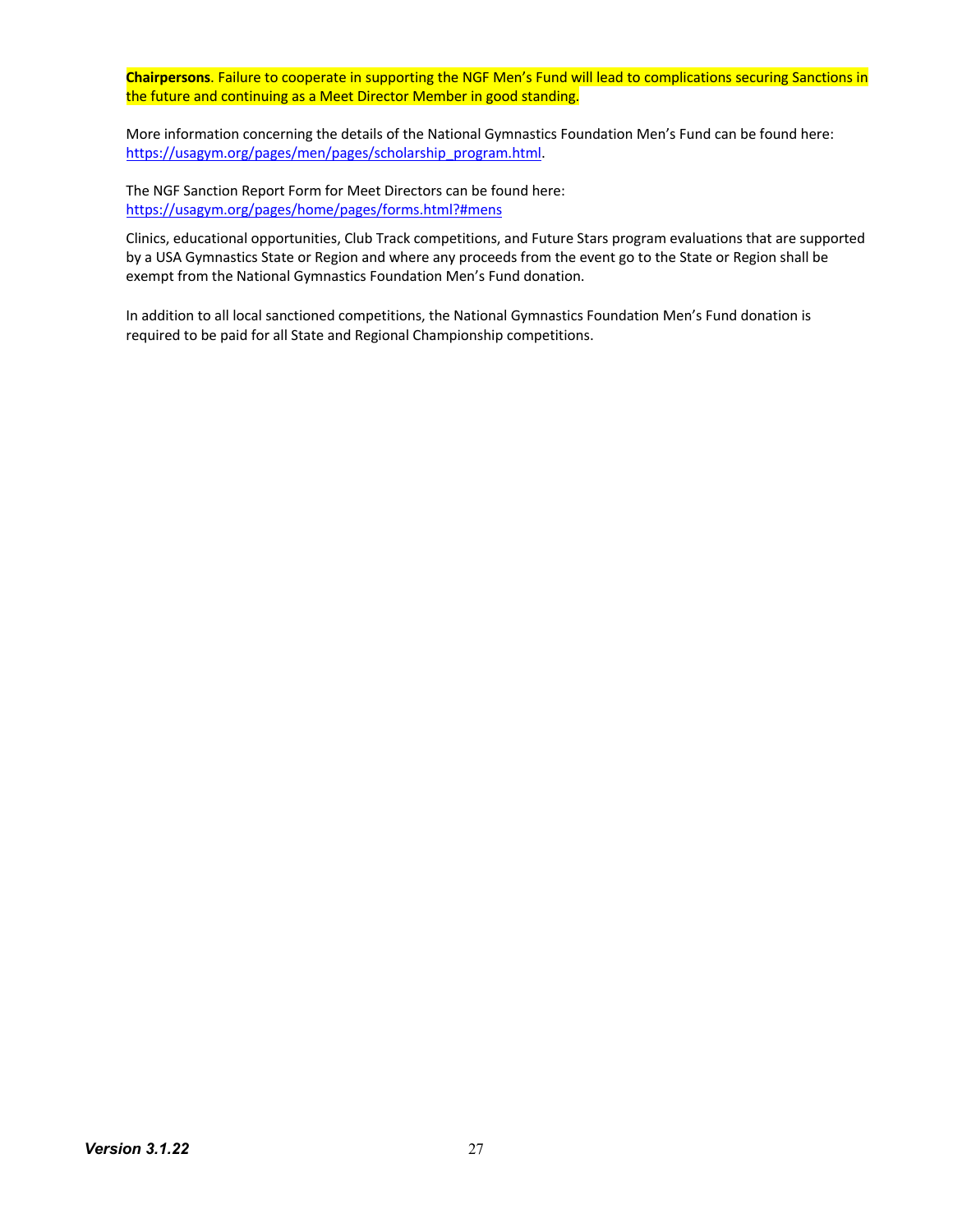

## **Sanctioned Event Minimum Medical Requirements**

- A. 3 levels: High Risk, Moderate Risk, Low Risk. USAG Program VPs/Directors would be required to assign a risk level to each level and/or event within their sport.
- B. High Risk: MAG Levels 8,9,10, Senior & Elite

The performance of skills that pose a risk of severe injury, including fractures, dislocations, spinal cord injuries or deep wounds.

- 1. Requires the following level of medical staff present during warm-up, practice and competition: Certified Athletic Trainer (ATC), EMT, Paramedic, Sports Med Fellowship trained MD/DO, or Sports Certified Physical Therapist (PT, SCS)
- 2. Supplies: AED, Splints, Gauze pads, rolled gauze, sling, advanced first aid supplies, ice cooler/bags, crutches
- 3. Medical staff should complete incident report form
- 4. 1 practitioner is required per 50 athletes competing at once and one per venue.
	- Example: 75 athletes on the event floor at once in one room of a convention center and 75 athletes on the event floor in a different room of a convention center would require 4 medical staff
- C. Moderate Risk: MAG Levels 4,5,6,7

The performance of skills that pose a risk of injury likely limited to lacerations, concussions, sprains or strains

- 1. Requires a medical professional with first aid training (nurse, PT, ATC, MD/DO, EMT, Paramedic) present during practice and competition.
- 2. Prefer practitioner who is familiar with signs and symptoms of concussion and is up to date on current concussion return to play guidelines.
- 3. Medical staff should complete incident report form
- 4. 1 medical staff member is required per 100 athletes competing at any given time and 1 per venue.
	- Example: If all events take place in one arena with up to 100 athletes on the event floor at once, then one medical staff member is required.
- 5. Supplies: advanced first aid supplies with gauze pads to control bleeding, slings, ace wraps, ice cooler/bags
- D. Low Risk: MAG Level 3 or below

The performance of skills that pose a risk of injury likely limited to bumps, bruises or abrasions

- 1. No medical personnel required. Coach or meet director should be comfortable with basic first aid.
- 2. First Aid Kit with breakable ice packs.
- 3. Meet director would complete incident report form
- E. All levels would be required to submit a completed basic EAP for the gym or venue (We can help create a template with checkboxes)
- F. Click here to review the SafeSport requirements for Medical personnel.
- G. Medical staff are responsible for following their state's scope of practice and practice guidelines.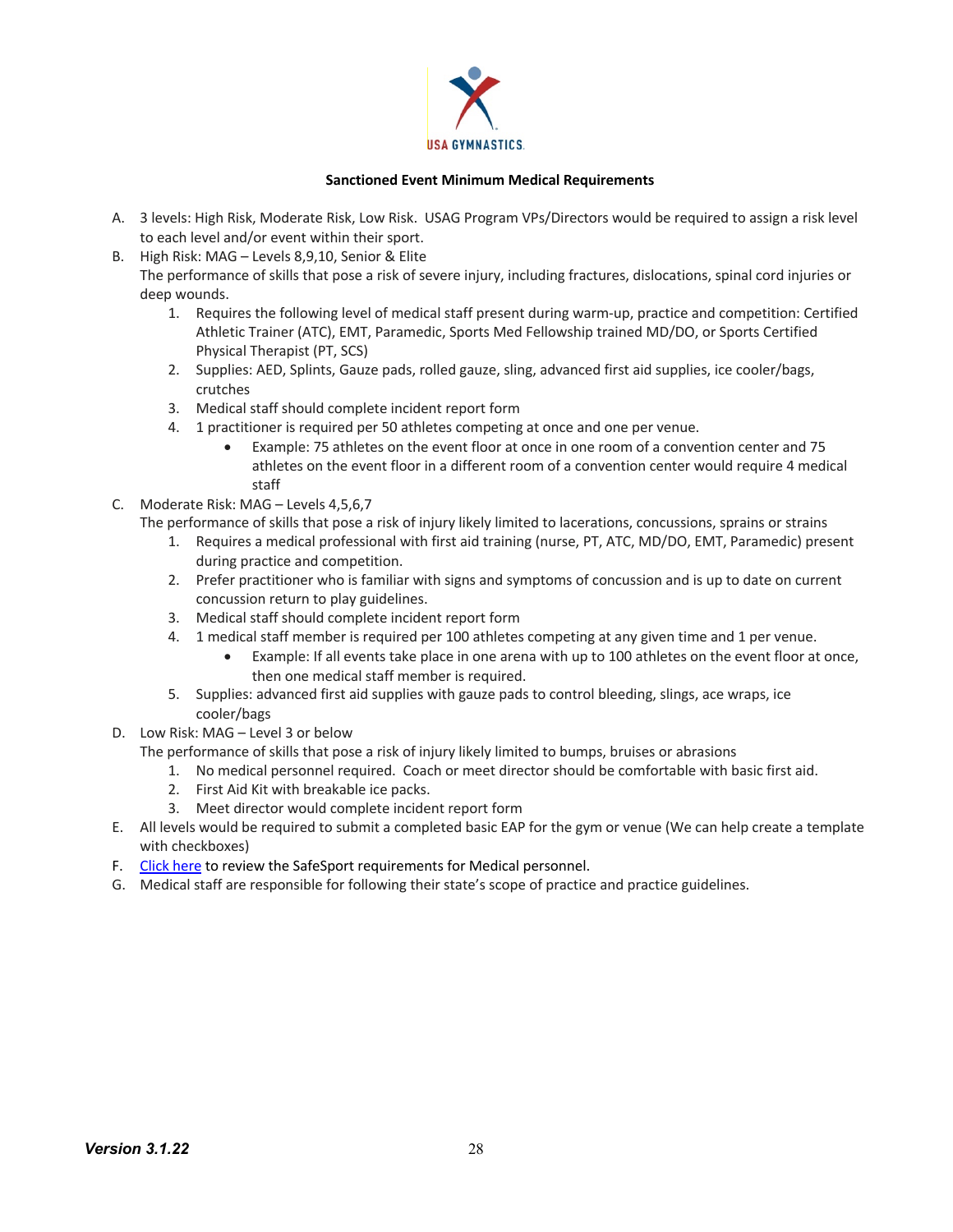# **How to find qualified medical personnel for your meet:**

- Ask parents at your gym if they have proper qualifications or know anyone in the community who does
- Search your local hospital or children's hospital's website for "Sports Medicine" and contact them via phone numbers or "Contact Us" form on the web page
- Call your local hospital or children's hospital and ask for the Marketing and PR department and ask them if they have providers who would be willing to cover your event
- Utilize a web-based service that matches ATCs to events such as Go4Ellis: https://go4ellis.com/
- To find a sports certified physical therapist go to: https://aptaapps.apta.org//APTAPTDirectory/FindAPTDirectory.aspx o In the search field "Find By Specialist", choose "Sports"
- Call your community's fire department to see if they have EMTs or Paramedics available to work the event
- Call your local orthopedics practice and ask to speak to the practice manager to see if their sports medicine physicians will provide event coverage
- Use your search engine to search for "sports event medical professionals near me"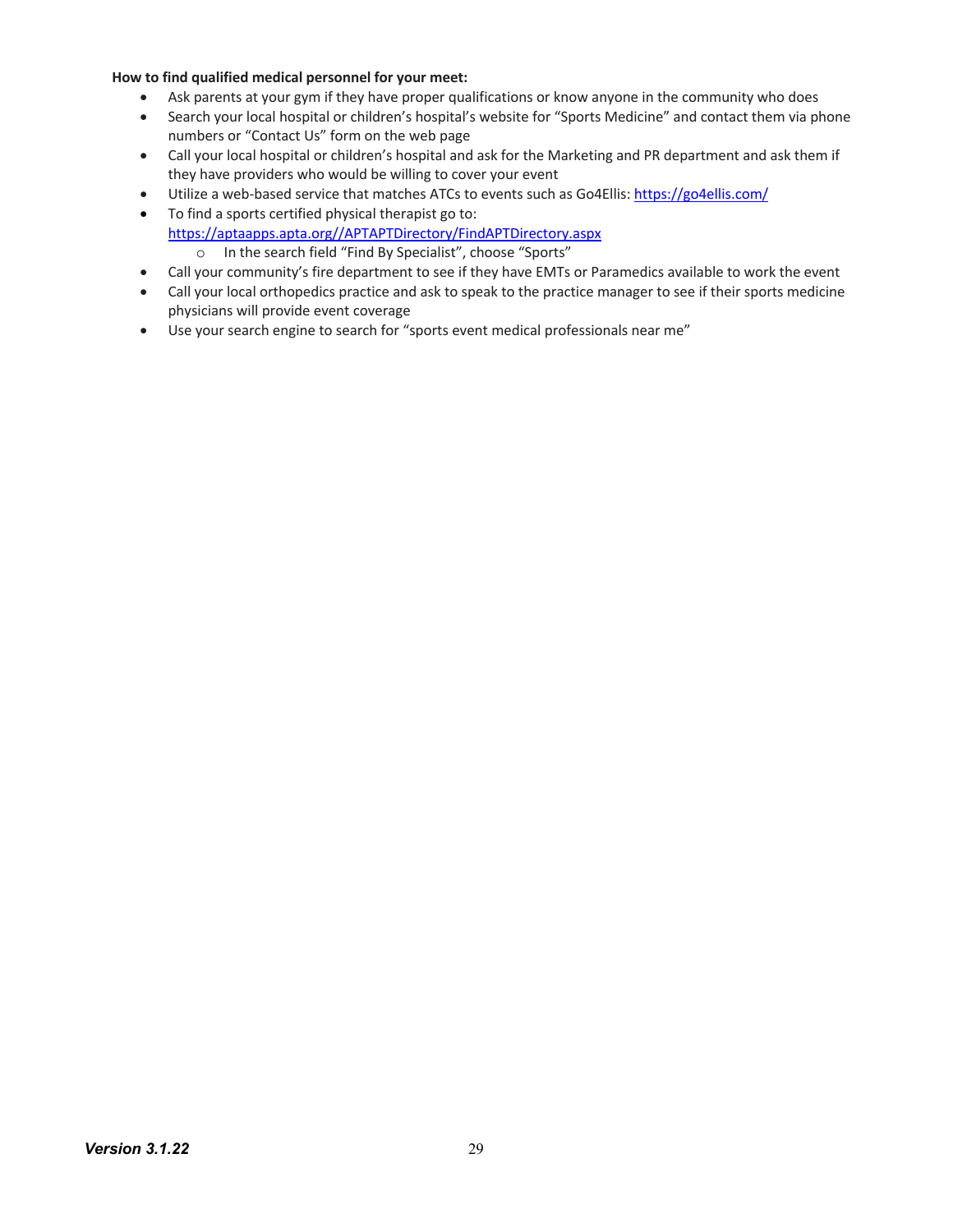

#### **Concurrent Sanctioned Event Policy**

USA Gymnastics is aware that meet directors of a USA Gymnastics sanctioned event may also be conducting sanctioned events of other gymnastics organizations *(i.e., AAU)* in the same venue, date, and time. If meet directors choose to conduct a multi-gymnastics association event, they must adhere to the following policies. Violations of any of the below polices may result in sanction revocation.

USA Gymnastics sessions CANNOT be run concurrently in the same session with a non-USA Gymnastics sanctioned event. Any non-USA Gymnastics session(s) must be conducted either prior to or following all USA Gymnastics sanctioned sessions on each competitive day.

- **•** Permissible Gym Set Up:
	- o Events with one gym set-up:
		- Sessions with USA Gymnastics competitors and non-USA Gymnastics competitors are NOT permitted to compete at the same time in the same competitive space, nor can they alternate sessions throughout the day.
	- o Events with Multiple gym set-ups:
		- § Dedicated field-of-play *(can be more than 1)* reserved to conduct only USA Gymnastics sessions.
		- § Additional dedicated field-of-play *(can be more than 1)* reserved to conduct any non-USA Gymnastics sessions.

■ Each separate field-of-play should be clearly defined by signage, or separated by a specific, noticeable barrier (i.e., airwall, curtain, stanchion, etc.)

- Example: a Meet Director is hosting an event in large space that can be partitioned into 3 competitive fields-of-play areas; Field A, Field B and Field C.
	- o Fields A and B are reserved for USA Gymnastics sessions
	- o Field C conducts the non-USA Gymnastics sessions.
	- o The Meet Director may use all the Fields A, B or C to conduct non-USA Gymnastics sessions provided that the non-USA Gym. sessions are conducted either prior to or following USA Gymnastics sessions on each competitive day.
- Meet Director must have an event plan that illustrates:
	- $\circ$  A clear definition of the start and end times of each organization's competition sessions for the duration of the event.
	- o All event procedures that prohibit non-USA Gymnastics session participants (*athletes, coaches, judges)* from accessing the dedicated USA Gymnastics gyms/competition area during USA Gymnastics sessions.

Meet Director must obtain a separate certificate of insurance from each gymnastics association whose sessions will be conducted in the same venue as the USA Gymnastics sanctioned event.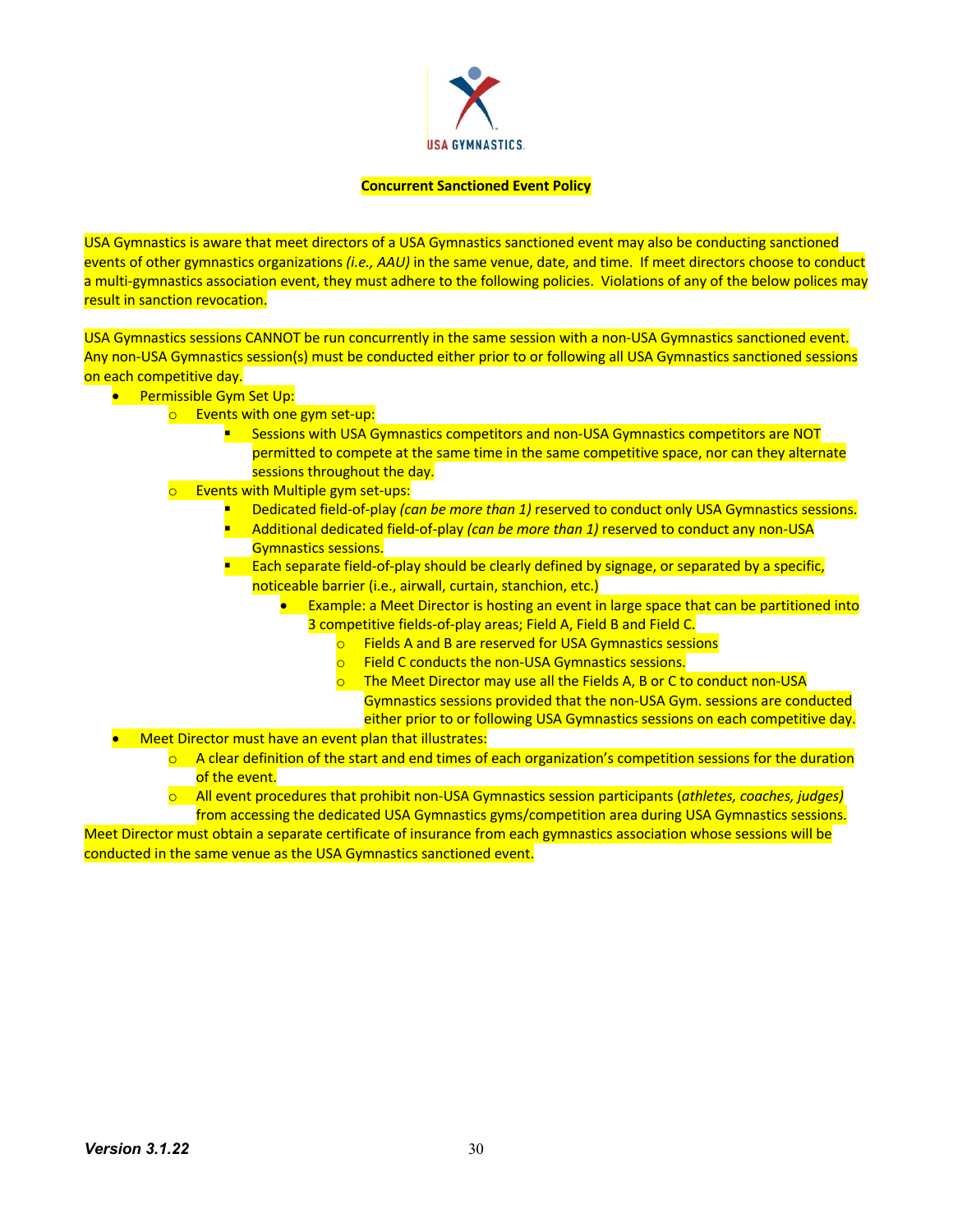# **CHAPTER 3**

# **MEN'S DEVELOPMENT PROGRAM**

# **New additions are highlighted**

**All rules pertaining to the Men's Development Program, including levels, age requirements, equipment specifications, routine requirements and championship format, can be found in the 2021-2024 Junior Competition Manual, which is available for purchase here: https://usagym.org/pages/men/pages/rules\_dev.html.**

Additional Rules to the Junior Competition Manual are listed below:

#### **I. Participation by post-High School and NCAA/Collegiate Competing Athletes**

The Men's Development Program is intended for athletes of high school age and below. In special cases, athletes who have graduated from high school may qualify to participate in the Men's Development Program.

- A. A "Collegiate Competing Athlete" is defined as an athlete who is/has represented a college or university program in varsity or collegiate club competition.
- B. No Collegiate Competing Athlete will be allowed to participate in the Men's Development Program. This includes:
	- 1. Any athlete who represents a NCAA institution in a varsity gymnastics event.
	- 2. Any athlete who represents a collegiate team (GymACT or NAIGC) and/or participates in the USA Gymnastics Collegiate Championships or any qualification event for the USA Gymnastics Collegiate Championships.
- C. One-year post-High School athletes who are not defined as a Collegiate Competing Athlete and meet the age requirements, may participate in the Men's Development Program with the approval of the Men's Program Vice President.
- D. Discrepancies to these rules may be directed to the Men's Program Vice President

#### **II. Residency Clause**

- A. The location of the club or team determines the state and regional meet in which the gymnast competes. Therefore, if a gymnast lives in one state but competes for a club or team located in another state, the following regulations apply:
	- 1. A gymnast must compete in the State Meet based upon the state in which their club is located. The gymnast may, based on special circumstances, petition the Vice President of the Men's Program for permission to compete in the state meet for the state in which they reside.
	- 2. The gymnast must compete in the Regional Meet based upon the State Meet in which they competed. The gymnast may, based on special circumstances, petition the Vice President of the Men's Program for permission to compete in the regional meet for the region in which they reside.
	- 3. American citizens training at foreign clubs: American citizens residing in border areas and training at Canadian or Mexican clubs must compete in the State and Regional Meets appropriate for their residence. American citizens residing abroad and wishing to participate in the State, Regional and National Championships must contact the Vice President of the Men's Program for determination of the appropriate state and regional meets. To compete in the championship meets, such gymnasts must have a standard USA Gymnastics Athlete Membership. American citizens training at foreign clubs are not eligible for the discounted insurance-only membership provided for foreigners competing in U.S. meets.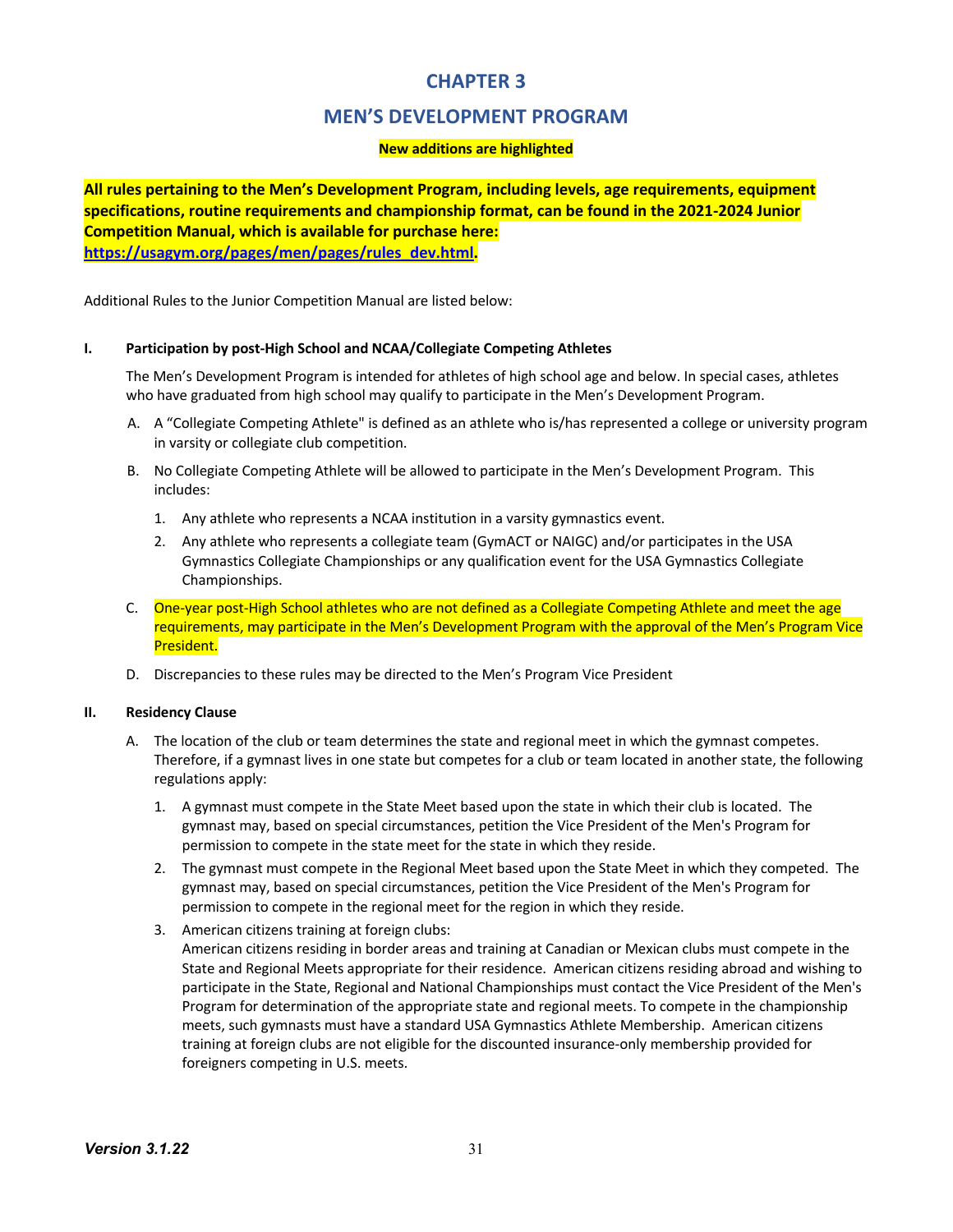# B. Foreign Athletes

USA Gymnastics recognizes the positive benefits of having foreign athletes who reside in the United States participate in its sanctioned competitive events. However, USA Gymnastics has an obligation to observe all rules and regulations regarding the participation of foreign athletes as set forth by the International Gymnastics Federation (FIG).

- 1. FIG regulations require that all Foreign Athletes (anyone without United States Citizenship) regardless of age or competition level - must gain permission from the gymnastics federation of their country of citizenship and from USA Gymnastics before they may compete in any sanctioned USA Gymnastics event.
- 2. In order to fulfill the FIG requirements foreign athletes must: Acquire written approval from the gymnastics federation from their respective native country (for which that athlete holds a passport) before they may compete in competitions held in the United States. If a gymnast who is not a U.S. citizen competes without the written permission from their national federation, is a violation of the International Gymnastics Federation's (FIG) regulations. Getting approval from that federation is the responsibility of the athlete, and this rule applies to all levels of competition in all five programs (men's and women's artistic gymnastics, rhythmic gymnastics, trampoline and tumbling, and acrobatic gymnastics).

To make it easier, a draft letter that gymnasts may send to the appropriate national gymnastics' federation, as well as a link to the FIG's directory of national gymnastics federations, is available on the Men's Page of the USA Gymnastics website (usa-gymnatics.org). A copy of the letter of approval from the appropriate national gymnastics' federation must be provided to the gymnast's club.

- 3. Non-citizen USA Gymnastics athlete members who are residents, living and training in this country are allowed to compete/participate in USA Gymnastics sanctioned events with full privilege and receive awards up to and including the National Championships.
- 4. Only athletes who are eligible to become members of the National Team may participate in the following events:
	- National Qualifier
	- Winter Cup
	- U.S. Gymnastics Championships
	- Trials or selection events for World Championships, Pan American Games, or the Olympic Games
- 5. Foreign athletes may not become members of the Future Stars Team or U.S. National Team
- 6. Foreign athletes may not qualify to participate in the Junior Development Camp, if one is held.

# **III. In addition to the competition attire requirements listed in the Junior Competition Manual, USA Gymnastics utilizes the FIG rules for advertising and publicity. Specific rules pertaining to competition apparel are as follows.**

- A. Competition Restrictions
	- No publicity is allowed on socks or shoes, only normal manufacturers identification is permitted on these items.
	- No hats or caps are allowed to be worn.
	- No publicity is allowed on hand grips or other such gear used by the gymnasts for competition. Only normal manufacturer's identification is permitted on these items.
	- No publicity is allowed on the apparatus used in competition; only normal manufacturer's identification is permitted.
	- For safety reasons, jewelry of any kind is NOT allowed during competition and is considered a uniform violation.
	- For safety reasons, athlete's hair must be secured away from the face so as to not obscure their vision of the apparatus. Failure to do so will result in a uniform violation
	- Uniform violations will result in a medium behavioral deduction of 0.3 on each event in which the infraction occurs. The judge will warn the gymnast that the deduction will be taken at each event.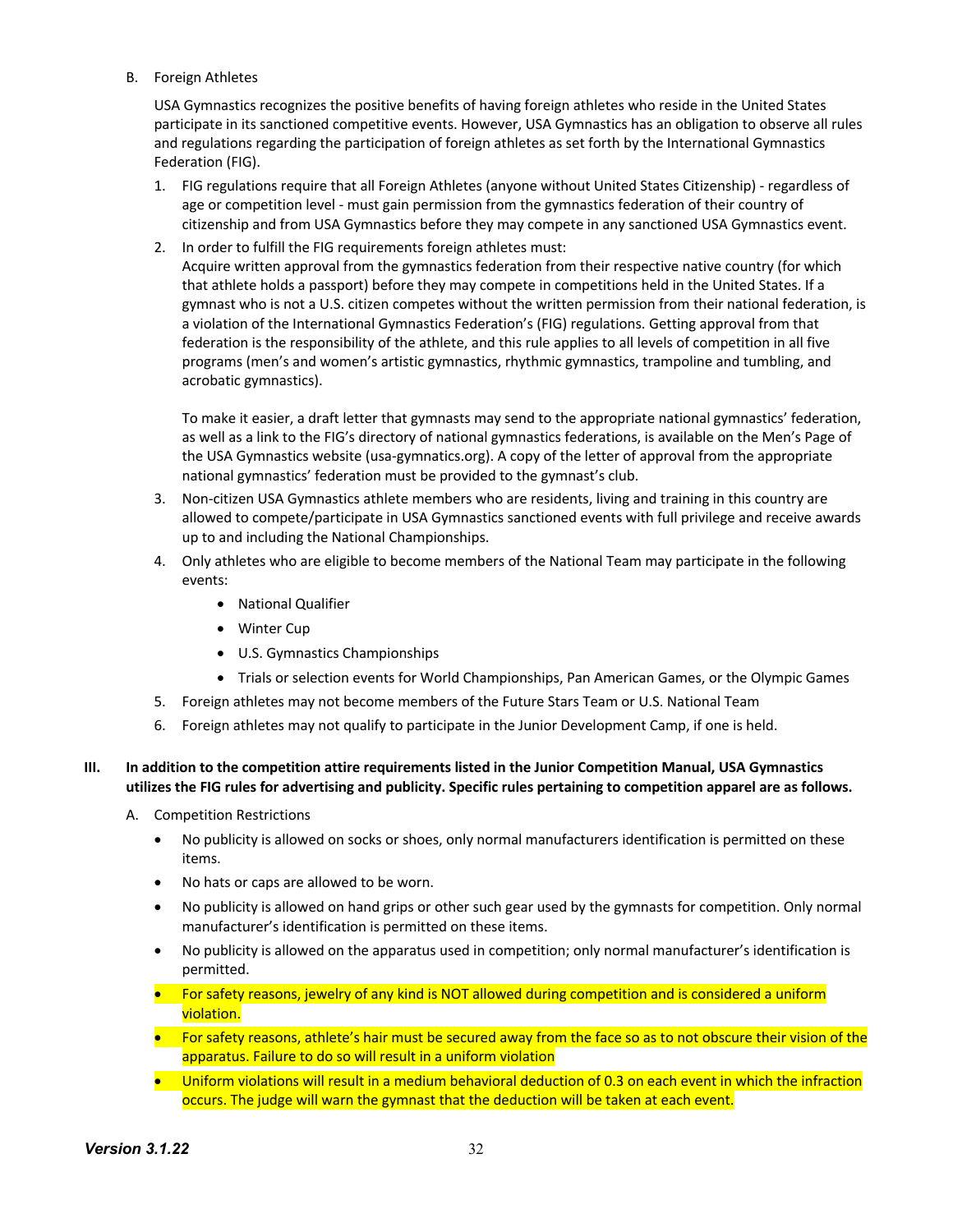- B. Manufacturer's Logo per FIG
	- The logo must be the same as it is normally used as a registered trademark.
	- Only one identification mark on each piece of clothing is permitted, a unitard is considered one piece.
- C. Competition Attire
	- 1. Singlet, shorts, or pants
		- Publicity can be displayed on the gymnast only once.
		- One location only on the singlet or the shorts or the pants
		- Maximum space 60 sq. cm including the background
		- **NOT allowed: on the back anywhere**
	- 2. Warm-up Suit
		- Publicity may appear on the gymnast only once. It can be on the jacket or the pants placed anywhere in keeping with good taste and design.
		- Publicity Space- Maximum space 80 sq. cm
	- 3. Carry-on Bag and T-shirt

Publicity Space:

- maximum space 200 sq. cm
- background space can be of any color and the identification multicolor
- may appear two times on each bag and t-shirt
- 4. Additional questions concerning rules for advertising and publicity regulations not listed should be directed to the National Office Staff.
- D. All Local, State, and Regional rules and policies must conform to USA Gymnastics rules as approved by the MDPC and listed within the Junior Competition Manual and approved updates. Any deviation from these rules and policies must be requested and authorized by USA Gymnastics in writing.

# **IV. Coaches Attire**

Coaches are required to be in professional attire on the competition floor. Professional attire includes:

- athletic attire such as a warm-up suit
- polo shirt
- athletic footwear (no street or dress shoes)
- long athletic style pants or shorts (i.e. golf shorts)
- no t-shirts
- no hats
- no denim style pants
- no cargo style shorts
- backpacks should remain in the competitor seating areas off the floor and may not be worn by coaches on the competition floor

# **V. Competition Credentialing**

Credentialing at Local competitions where published ahead of time, State, Regional, and National Championships may allow for one coach per athlete, maximum of two coaches per club, to be allowed a credential. Clubs who would like to send more than two coaches must do the following:

A. Local competitions may have this option for credentialing but should publish the credentialing rule with their meet information so that participating clubs are made aware. Requests for additional credentials may be considered for valid reasons such as large numbers of gymnasts from a club competing within a session.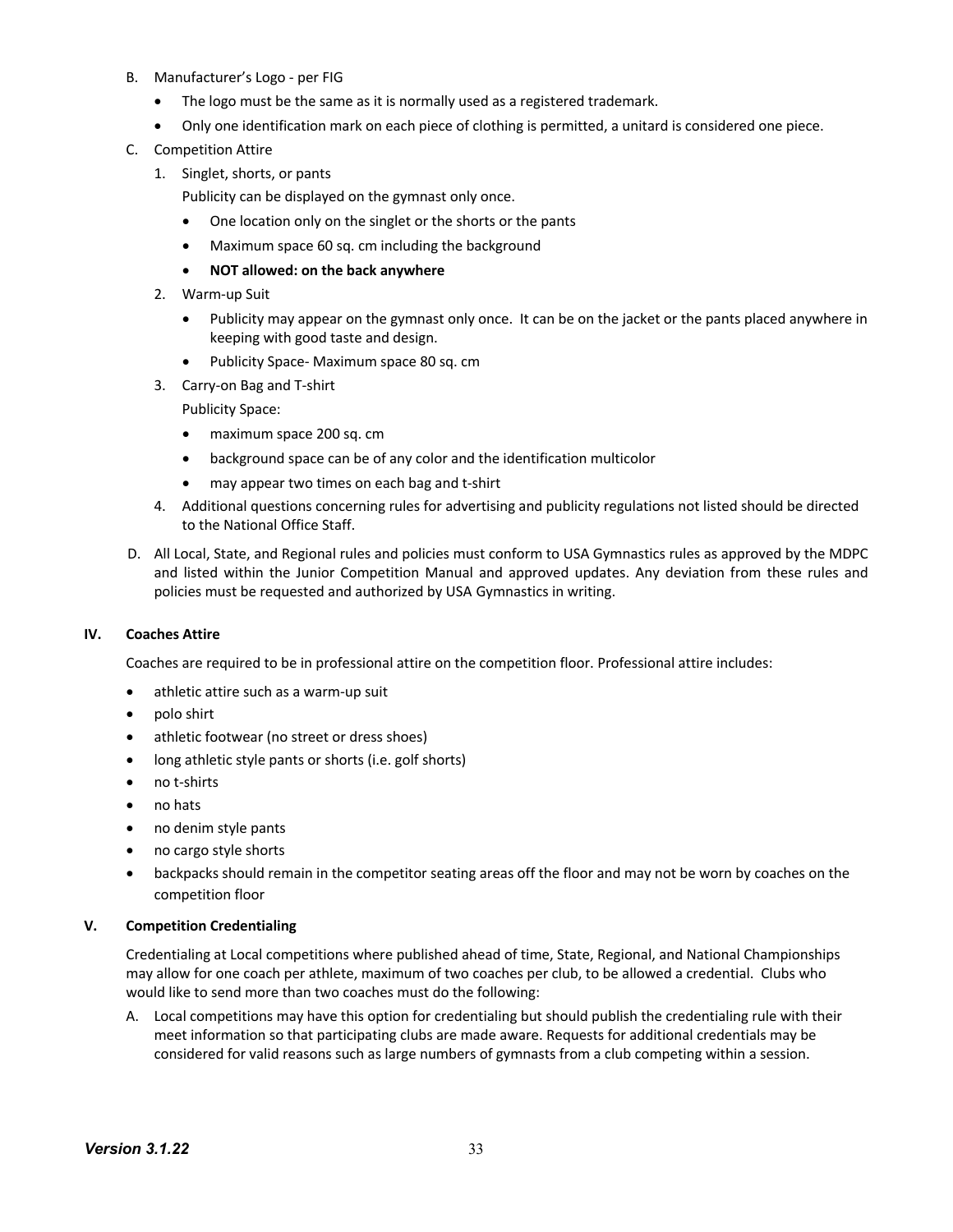- B. State & Regional Championships may have this option for credentialing but should publish the credentialing rule with the meet information so that participating clubs are made aware. Requests for additional credentials may be considered for valid reasons such as large numbers of gymnasts from a club competing within a session.
- C. Eastern/Western or Development National Championships required. Participating clubs that want to send more than the maximum number of allowed coaches must complete an Additional Coaches Credential Request Form and submit it to the Men's Program Manager at USA Gymnastics along with \$75 per requested additional credential for consideration. Submission of this request does not guarantee the approval of requested coach's credential.
	- $\triangleright$  The Additional Coaches Credential Request Form can be found on the men's page of the USA Gymnastics website under "Forms" or click here: https://usagym.org/PDFs/Forms/Men/addlCoachCredential.pdf
	- $\triangleright$  Any club that needs to change a coach slated to attend National Championships must email the Men's Program Manager.
- D. The coach whom the credential is being requested for must be a competitive coach member in good standing with the men's discipline at the time of request.

#### **VI. National Championships and Qualifying Meet Dates**

A. USA Gymnastics, in consultation with the MDPC, will approve dates for National Championship events

- B. The Development National Championships shall be conducted annually in May.
- C. Eastern & Western National Championships shall be conducted at least two weeks prior to Development Nationals.
- D. Regional Championships should be conducted no less than three weeks before the starting date of the Eastern/Western National Championships. The Vice President of the Men's Program must approve in writing any deviation from this date.
- E. State Championships must be conducted no less than two weeks before the starting date of the Regional Championships. The appropriate Regional Chairperson must approve in writing any deviation from this date.

#### **VII. Development National Championships and Qualifying Meet Sites**

- A. If a call for bids is sent out for Eastern/Western National Championships and/or Development National Championships, the National office will review bids according to the deadlines provided in the bid packets.
- B. The Regional and State Chairpersons will determine the sites of the Regional and State Championships. The Regional Chairperson will attempt to locate the Regional Championships competition site in a different part of the respective region each year.

#### **VIII. Financial Responsibilities**

- A. The host institution of a State and/or Regional Championship is financially responsible unless otherwise previously specified by written agreement. Financial responsibilities for the Eastern/Western and/or Development National Championships are available from USA Gymnastics.
- B. Entry Fees for Qualifying and Championship Meets

Entry Fees apply to Sanctioned qualifying meets only. Entry fees for non-qualifying meets are at the discretion of the Meet Director.

- 1. Maximum of **\$75** per gymnast for a qualifying meet below the state level.
- 2. Maximum of **\$135** per gymnast for the State Meet
	- a. Entry fee may be increased to a maximum of **\$160** for gymnasts competing two days of competition at the State Meet.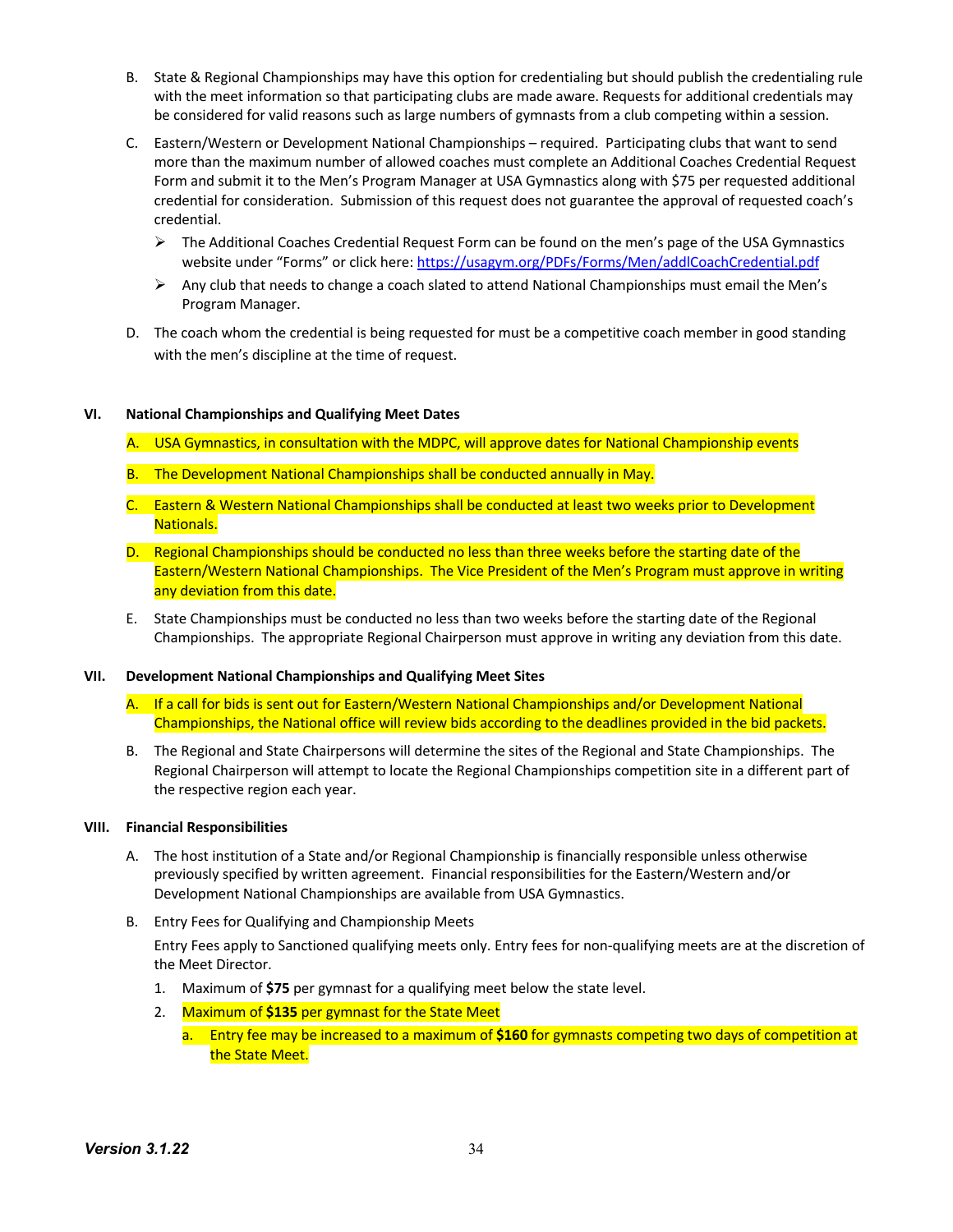- b. Registration forms with entry fees that are not received by the due date may be assessed a late fee not to exceed forty percent (40%) of the total entry fee. The due date and late fee must appear in the State Meet information.
- 3. Maximum of **\$160** per gymnast for the Regional Meet.
	- a. Entry fee may be increased to a maximum of **\$175** for gymnasts competing two days of competition at the Regional Meet.
- 3. Maximum of **\$175** per gymnast for the Eastern/Western & Development National Championships.
- 4. All entry fees for Championship Meets are maximum allowable. Entry fees may be subject to change after review and recommendation by the MDPC. USA Gymnastics holds final approval for Championships entry fees.
- C. Adding \$3 to the entry fee for the NGF Men's Fund is not permitted.

#### **IX. Qualification Procedures**

A. State Championships

The State Chairperson sets all qualification rules for the State Championships with the advice and assistance of such people as they deem necessary along with practical, operational and logistical needs within that state. The primary goal is promoting the junior programs within the individual state. However, if these qualification rules conflict with recommended USA Gymnastics policy, the National Office must approve the differences in writing.

- B. Regional Championships
	- 1. The Regional Chairperson sets qualification scores for all age divisions with the advice and assistance of such people, as they deem necessary along with practical, operational and logistical needs within that region. The primary goal is promoting the junior programs within the individual region. However, if this conflicts with recommended USA Gymnastics policy, the National Office must approve the differences in writing.
	- 2. Recommended guidelines for qualifying scores may be set by the MDPC or the respective regions. Guidelines for participation in the Regional Championships are determined by the Regional Chairperson/Regional Board or Committee for each region based upon numbers, time allotment, and facility and budget concerns specific to the region.
- C. Eastern/Western & Development National Championships
	- 1. The MDPC reviews and establishes the qualifying process for the Eastern/Western & Development National Championships, which may be by qualifying score, allotment system or a combination of these two methods.
	- 2. The qualification process will be posted on the USA Gymnastics website by April 1 of each year.

# **X. Petitions**

- A. The MDPC may recommend any variations to the Petition Procedures listed below. If there are changes to these procedures, those will be communicated to the Men's program Community
- B. Athletes who petition to any meet within the Development Program should be able to prove, through score verification, that they would have qualified for the competition. The national office guideline is that an athlete's submitted all-around scores be **at least two points higher than the set qualifying score and that at least two different meet results be submitted**. Submitted scores should be actual copies of meet results. This will assure that the athlete would have been able to achieve the set qualifying score in the State or Regional Championships (includes Future Stars National Championships) where judging is typically more stringent.
- C. Petitions to any National Championships should follow current petition requirements listed above and in addition, athletes must submit results from a minimum of two USA Gymnastics sanctioned meets during the current competitive season, showing that their scores would place them in the top 50% of athletes who qualified by score from their region using the published national allotment.
- D. Petitions may **only be submitted by the athlete's coach** and submitted petitions must meet protocol procedures and be fully documented for consideration. Petitions may only be submitted for athletes who are ill, injured, or under special circumstances, are unable to participate in the qualifying competition.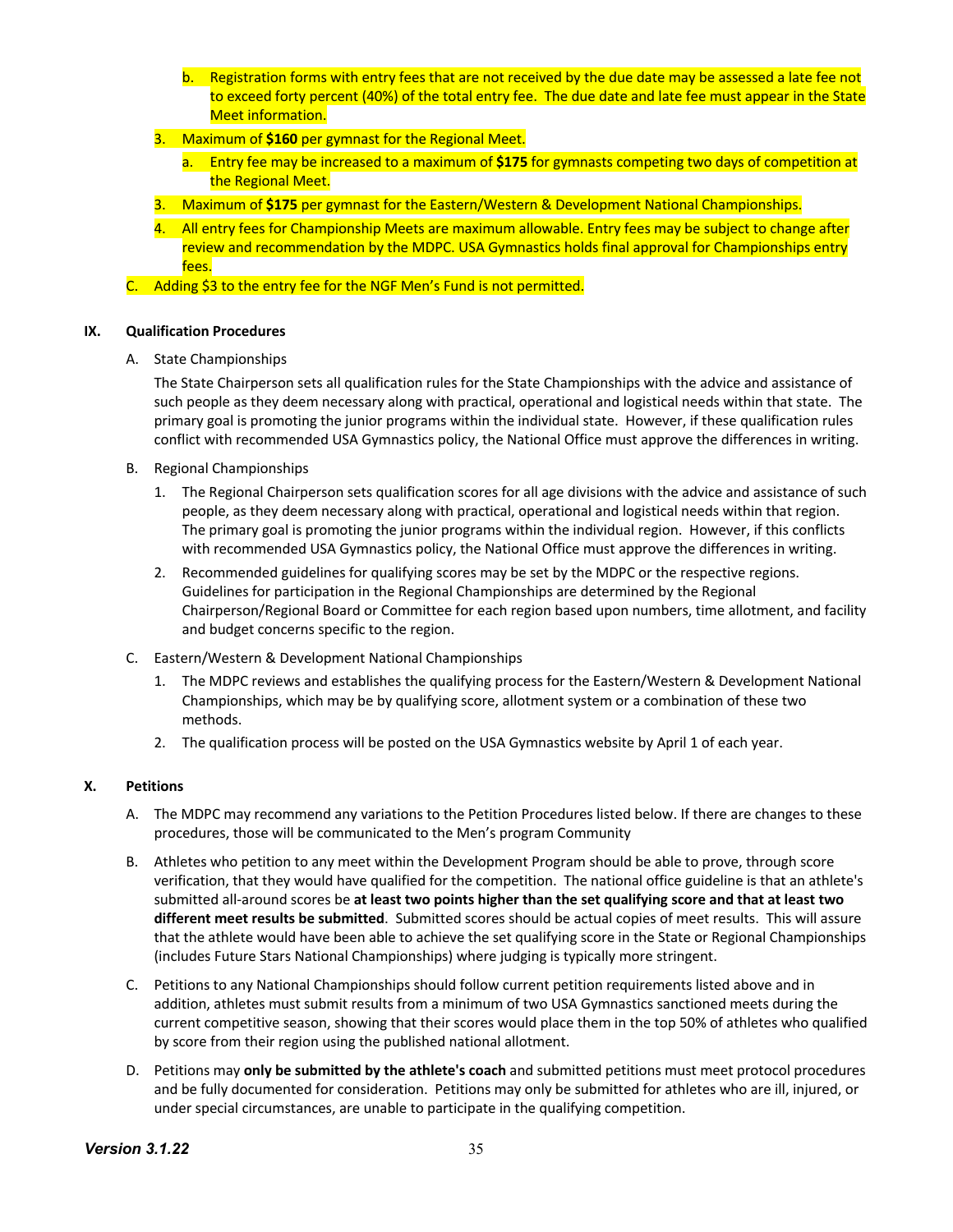- 1. Coaches are responsible for submitting ALL required documentation for a petition.
- 2. Petitions must be received by either the State Chairperson (for Sectional or State meets) or the Regional Director (for Regional and National meets) before the competition begins. Petitions should provide all documentation including
	- actual copies of score sheets for score verification, and
	- doctors' statement (if applicable)
- 3. Petitions should also include entry forms for the event being petitioned as well as entry fees. Petitions that do not meet either the time or documentation requirements will not be accepted.
- 4. Petitions for athletes injured during a competition must be turned in to the State Chairperson (Sectional or State meet) or to the Regional Chairperson (at the Regional Championships) by the conclusion of the event where the injury occurs (unless an emergency situation dictates otherwise). Documentation must be received by the State Chairperson (State Championships) or the Regional Chairperson (Regional/Development Program National Championships/East or West Championships) within 48 hours of the conclusion of the event and must include the following:
	- Scores
	- Doctor's statement
	- Entry form for the event being petitioned to
	- Entry fee for the event being petitioned to
- 5. The State or Regional Chairpersons must receive non-injury petitions; whichever is appropriate, at least 14 days before the event being petitioned except in the case of an emergency. Non-injury petitions must include a complete letter of explanation along with copies of meet results for score verification. In the case of an emergency, petitions must be submitted within 48 hours of the conclusion of the event. Non-injury petitions are subject to approval by the Vice President of the Men's Program for national level meets.
- D. State or Regional Chairpersons are required to include completed petition forms with the entries to either the Regional or National Championship Meet Director. In addition, Regional Directors must submit a copy of both Regional Championship results and completed petition forms, along with the Regional Chairperson's personal observations and recommendations, by email or overnight mail to the Vice President of the Men's Program at USA Gymnastics. All injury petitions to the National Office should go through the Regional Director.
- E. State Directors will inform the Sectional or State Meet Director and the Regional Chairperson will inform the State Chairperson and Regional Meet Director as to the status of all petitions. Petitions that are not granted will have their entry fees returned.
- F. The National Office will inform the Regional Chairperson and Meet Director of any National Championships event as to the status of all petitions for that event. All National Championship petitions will be granted at the discretion of the MDPC. Petitions that are not granted will have their entry fees returned. The MDPC reserves the right to review state and regional petitions for action.
- G. Injury petitions require a full medical clearance from the attending physician stating the athlete is able to compete without restriction. Injury petitions may be tentatively approved pending a physician's clearance. Failure to provide medical clearance will result in the petition being denied. Medical clearances should be sent to the Men's Program Manager at USA Gymnastics.

# **XI. State and Regional Championships Procedures and Competition Formats**

- A. State Championships
	- 1. State competition may be conducted in one day. Technical Sequences are required for State competition at the Junior Elite level. Technical Sequence competition and Optional competition must be scheduled on different days if athletes will be competing in both sessions.
	- 2. Individual finals may be conducted if desired.
	- 3. State Championships are obligated to follow the Junior Competition Manual rules with respect to age groups and age divisions; however, State Chairpersons may request variation from the age groups and levels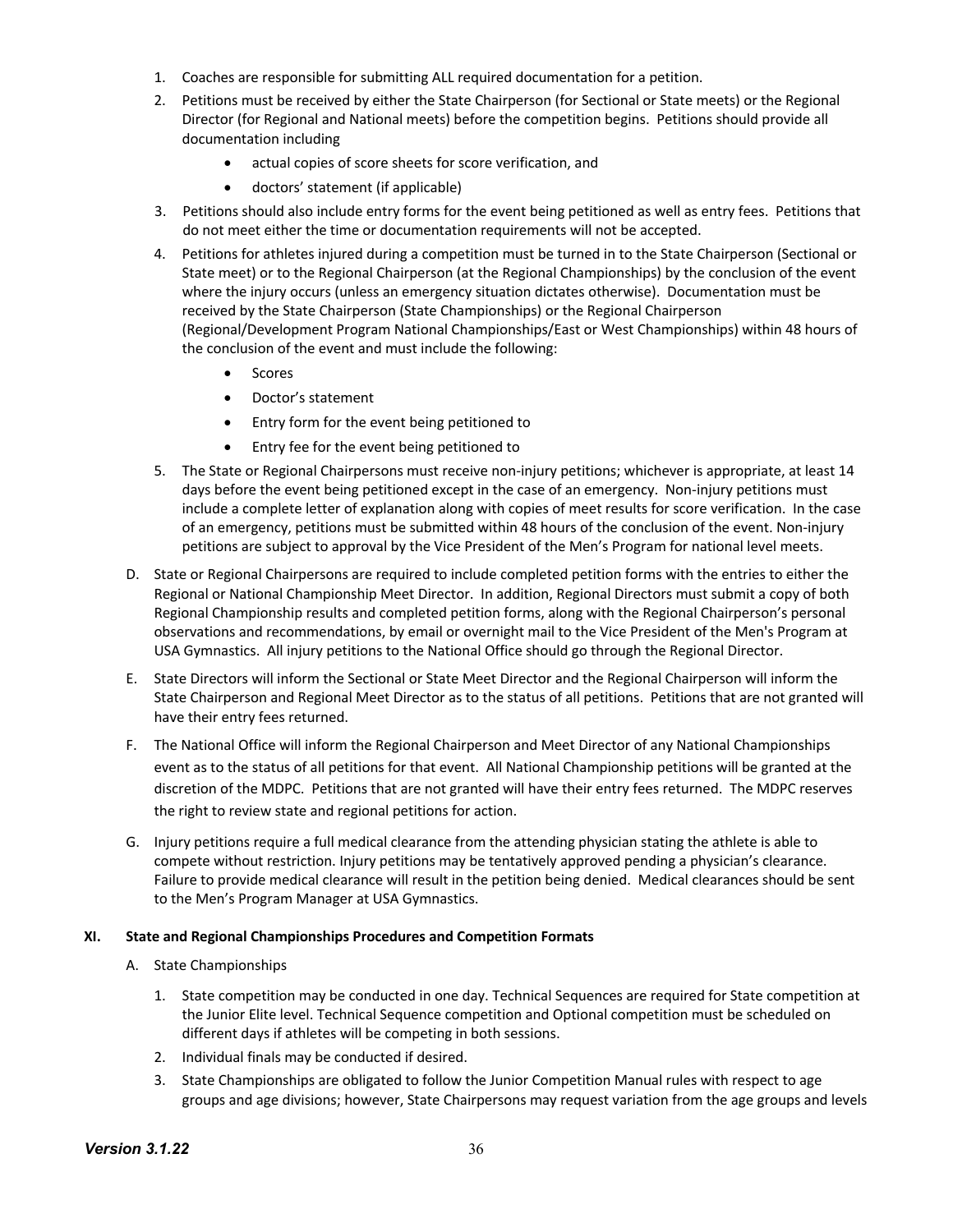presented in the Junior Competition Manual Age Group Table in the case of documented need regarding state development or due to financial considerations. Approval must come from the Vice President of Men or the Development Program Coordinator.

- 3. The Meet Director shall forward complete meet results to the Regional Chairperson and the Regional Meet Director. The State Chairperson shall forward a list of regional qualifiers and petitions to the Regional Chairperson within 24 hours after completion of the competition.
- 4. Competition at State and Regional Championships shall be conducted within approved USA Gymnastics age groups as printed in the Junior Competition Manual or approved updates. Age groups may be combined or split where participant numbers dictate at the discretion of the State or Regional Chairperson.
- 5. **Important**: Clubs entering into their state championships must use the USA Gymnastics online reservation platform. The last day for a club program to initiate their entries into the State Championships through the USA Gymnastics Reservation Platform is February 15<sup>th</sup>. Level changes cannot be made after March 1<sup>st</sup>. For information regarding the reservation platform go to: https://usagym.org/pages/post.html?PostID=18319&prog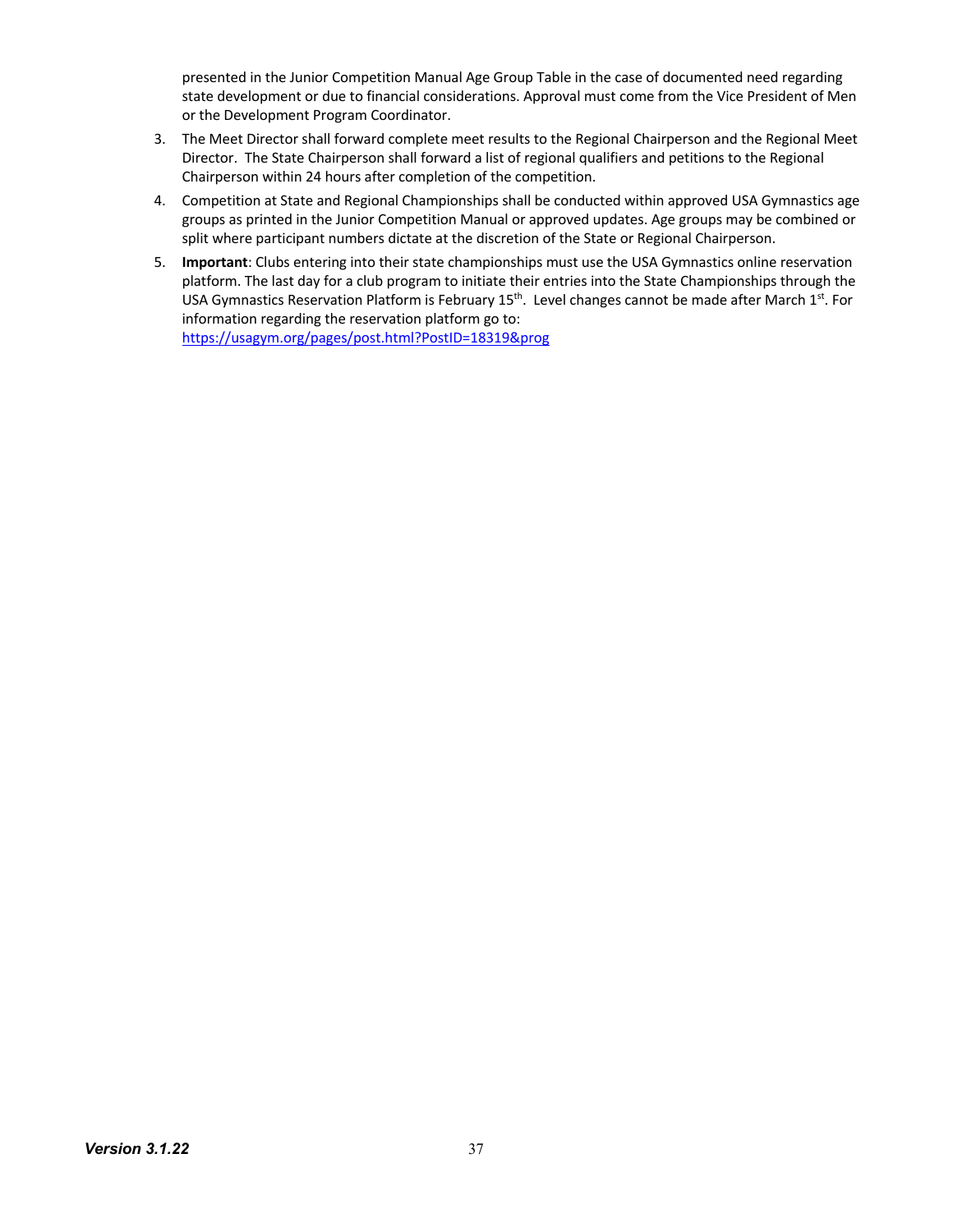- B. Regional Championships
	- 1. Regional Championships should be conducted over a minimum of two days. Individual finals may be conducted if desired. Junior Elite qualifiers must perform Technical Sequences and Optional competition on separate days.
	- 2. The qualifying score to the Regional competition may vary from the nationally recommended score as provided annually by the MDPC.
	- 3. Regional Championships are obligated to follow the Junior Competition Manual with respect to age groups and age divisions; however, Regional Chairpersons may request variation from the age groups and levels presented in the Junior Competition Manual Age Group Table in the case of documented need regarding regional development or due to financial considerations. Approval must come from the Vice President of Men or the Development Program Coordinator.
	- 4. Competition at State and Regional Championships shall be conducted within approved USA Gymnastics age divisions as printed in the Junior Competition Manual or approved updates. Age groups may be combined or split where participant numbers dictate at the discretion of the State or Regional Chairperson.
	- 5. **Important**: State Chairpersons must use the USA Gymnastics online reservation platform to enter their State's qualified athletes into their respective Regional Championships.

#### C. Age Categories

- 1. Primary age groups for optional level competition and qualification to State, Regional, and Development National Championships are as follows:
	- a. Level 8 JE: 12 years, 13 years
	- b. Level 9 JE: 14 years, 15 years
	- c. Level 10 JE/JN: 16 years, 17 years, 18+ years
- 2. Recommended age groups for optional level competition and qualification to State, Regional, and Eastern/Western National Championships are as follows:
	- a. Level 7 JN:  $12-14$  years,  $15+$  years
	- b. Level 8 JN: 12 years, 13 years,  $14+$  years
	- c. Level 9 JN: 14 years, 15 years,  $16+$  years

The MDPC will determine age groupings and allotment to Eastern/Western National Championships each year and release a qualification document prior to State Championships.

Recommended age groups for all compulsory levels at State and Regional Championships will be determined annually by the State or Regional Board that oversees those programs. The MDPC determines the minimum allowable competitive age for each level of competition.

- D. Awards for State and Regional Championships
	- 1. Awards are to be made at the conclusion of each competition with appropriate ceremony and announcements.
	- 2. Gymnasts receiving awards must be in club warm-ups or competitive attire), but all award winners must wear the same attire (all warm-ups or all competition pants with tops).
	- 4. *This is only a minimum guideline*. The minimum number of places to be awarded is as follows -- Meet Directors may award more places if they wish and substitute awards (such as ribbons) may be given for the additional places:
		- a. If only one gymnast is entered in an age division, he receives the  $1<sup>st</sup>$  place All-Around medal only.
		- b. If only two gymnasts are entered in an age division, they receive  $1<sup>st</sup>$  and  $2<sup>nd</sup>$  place All-Around medals only.
		- c. If 3 10 gymnasts are entered in an age division:
			- 1) Award  $1<sup>st</sup>$  place in each event
			- 2) Award  $1^{st} 3^{rd}$  All-Around for 3 5 gymnasts
			- 3) Award  $1^{st} 4^{th}$  All-Around for 6-10 gymnasts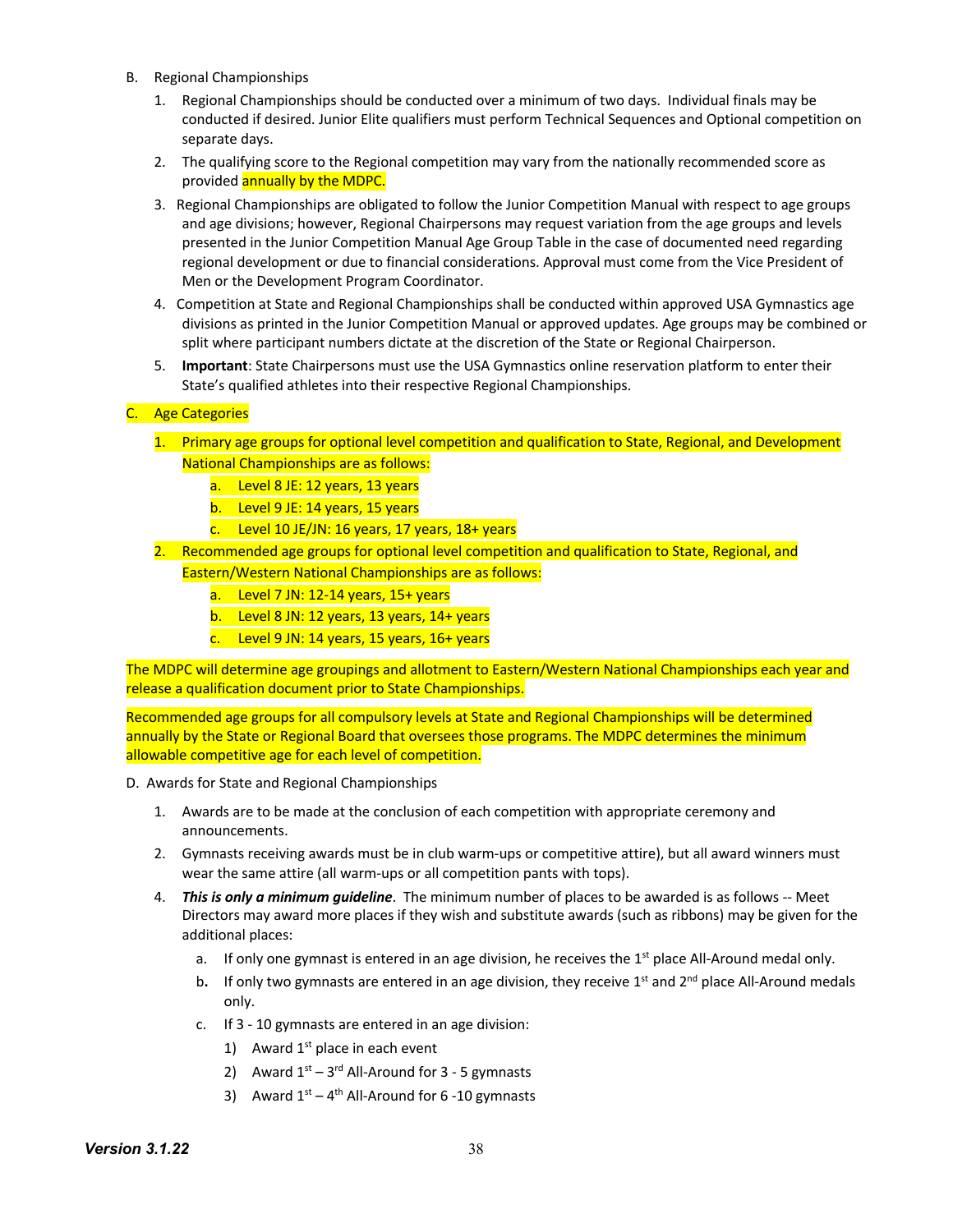- d. If 11 20 gymnasts are entered in an age division:
	- 1) Award  $1<sup>st</sup> 6<sup>th</sup>$  All-Around places
	- 2) Award  $1^{st} 3^{rd}$  event places
- e. If 21 50 gymnasts are entered in an age division:
	- 1) Award  $1<sup>st</sup> 6<sup>th</sup>$  All-Around places
	- 2) Award  $1<sup>st</sup> 6<sup>th</sup>$  event places
- f. If 51 or more gymnasts are entered in an age division:
	- 1) Award  $1^{st} 10^{th}$  All-Around places
	- 2) Award  $1^{st}$   $10^{th}$  Event places (unless Finals allows less per event to compete)
- g. A State Chairperson may request the Regional Chairperson to grant a deviation from these recommendations based on financial conditions of the State Meet.
- h. The Regional Chairperson may choose to deviate from this recommendation based on financial conditions of the Regional Meet.
- i. Regardless of the policy decided upon, the maximum awards are to be medals only. Trophies are not to be awarded to individuals for individual event or all-around recognition.
- j. Variance from this policy may result in loss of Sanction and invalidation of qualifying scores.
- 5. The tie breaking procedures for State and Regional Championships will be decided by each State and Regional Board.
- D. Ordering Awards
	- 1. All State, Regional and National Championships medals must have the USA Gymnastics logo on them.
	- 2. A-1 Awards has exclusive use of the USA Gymnastics logo on awards and recognition products. Therefore, all State, Regional, and National Championships medals must be ordered only from A-1 Awards, 1/800-444- 9569.
		- a. Any use of the USA Gymnastics logo on medals or awards by another company is prohibited.
	- 3. The State Chairpersons will order awards for the State Meet. A-1 Awards must receive this order five (5) weeks in advance to allow for processing and shipment.
	- 4. The Regional Chairperson will order awards for the Regional Meet. A-1 Awards must receive this order five (5) weeks in advance to allow for processing and shipment.

# **XII. Development Program National Championships and Eastern/Western National Championships Procedures and Competition Format**

A. Entry Information

Only Regional Chairpersons may submit entries for the Eastern/Western and Development National Championships. Regional Chairpersons must use the USA Gymnastics online reservation platform to enter their Region's qualified athletes.

- B. Competition Schedule:
	- 1. Qualifiers will be placed by random draw by club affiliation and distributed to the designated sessions by level.
	- 2. Competition may be conducted by Capitol Cup format in two flights for each session. One flight will warmup in the warm-up gym while the other flight competes. The squads in each flight will alternate competition between age groups. A draw will be held to determine the starting event for each squad within the flight. Modification of this format may be approved by the National office based upon participant numbers in any session.
	- 3. Competition warm-ups will be scheduled to begin by 8:00 am and competition scheduled to conclude by 10:00 pm. Two judge panels will be used in all Capitol Cup sessions. Any deviation from these times must be approved by USA Gymnastics. During the entire competition, each group will warm up an event, and then compete.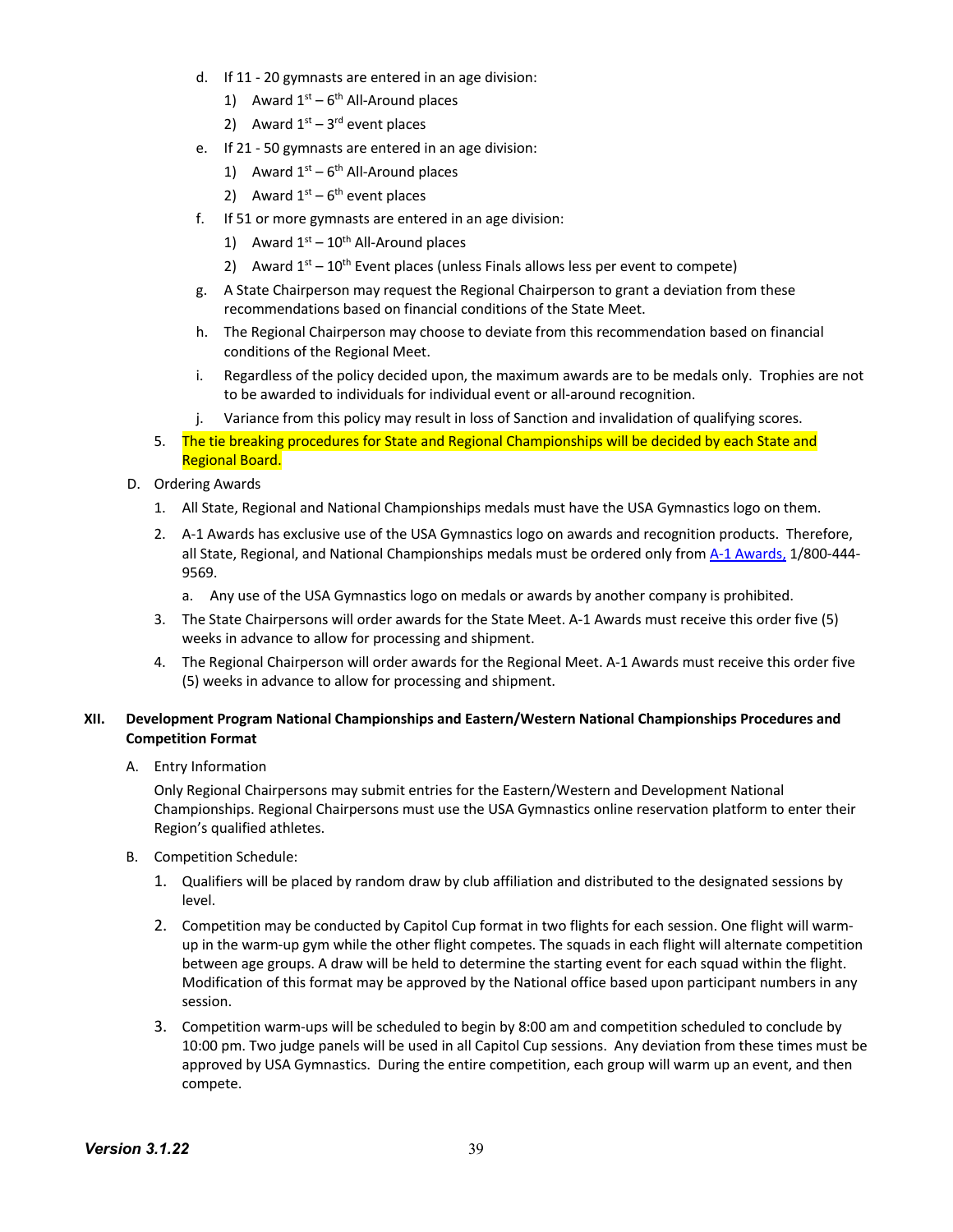- 4. Following the conclusion of each preliminary day, All-Around and Individual Event Finalists will be posted for each division. Two alternates in both the All-Around and each individual event may be designated for each Development Program age group. Alternates may replace gymnasts who withdraw from the Finals competition the day before the Finals event. Scratches that occur after the designated time on the day before the event will not be replaced.
- 5. At Development Nationals, athletes in the JE Level 10, 18-19 year division, will compete two days of optional routines for qualification to U.S. Championships.
- 6. The MDPC will determine the competition format for the Junior Elite Division at Development Program National Championships. Junior Elite division competitors will perform Technical Sequences and Optional Routines on separate days. Designation of routines to be performed in the Preliminary and Finals sessions will be determined by the MDPC.

#### **Level 10 Junior National (JN) Division All-Around and Individual Event Finals**

- a. The top 30 gymnasts by AA ranking in the JN Division from the preliminary competition Level Level 10 (16 years), Level 10 (17 years) and Level 10 (18/19 years) age groups qualify to the All-Around Finals.
- b. In addition, athletes who finished in the top six (6) on an event in the preliminary competition and who did not qualify for the AA Finals will qualify to compete in the Junior National Division Finals on those events from each single age year.
- c. Any athletes not competing in the All Around will go up first on the event in random order and the All-Around qualifiers will go at the end of the rotation with an internal rotation of all-around athletes from event to event.
- d. The combined score from the Preliminary session and the Finals session will be used to determine the All-Around and Individual Event final rankings.

#### **Junior Elite (JE) Division All-Around and Individual Event Finals**

#### **Level 8 and 9**

- a. All JE Division Level 8 and 9 athletes will perform the designated (12-15) Technical Sequences in the JE Finals session as determined by the MDPC for the competition format.
- b. The combined score from the Optional Routine Competition session and the Technical Sequence Competition session will be used to determine the All-Around and Individual Event final rankings.
- c. JE Division Level 8 and 9 athletes will be eligible to receive awards in single age year categories.

#### **Level 10**

- a. JE Division Level 10 athletes, ages 16-17 will perform the designated Technical Sequences in the JE Finals session as determined by the MDPC for the competition format. JE Level 10 athletes aged 18-19 will perform 2-days of Optional routines. They will not perform Technical Sequences.
- b. The combined score from both days of Optional Competition will be used to determine the All-Around and Individual Event final rankings for the JE Level 10, 18-19 division.
- c. JE Division Level 10 athletes will be eligible to receive awards in single age year categories.

# C. Awards Ceremonies:

- 1. Development National Championships
	- a. Junior Elite Division
		- i. Junior Elite Division **All-Around** awards will be presented to the top ten finishers in each age group within Level 10 (16-18/19), Level 9 (14-15), and Level 8 (12-13). Ties will not be broken, and duplicate awards will be given. Ten all-around awards will be given except in the case of a tie for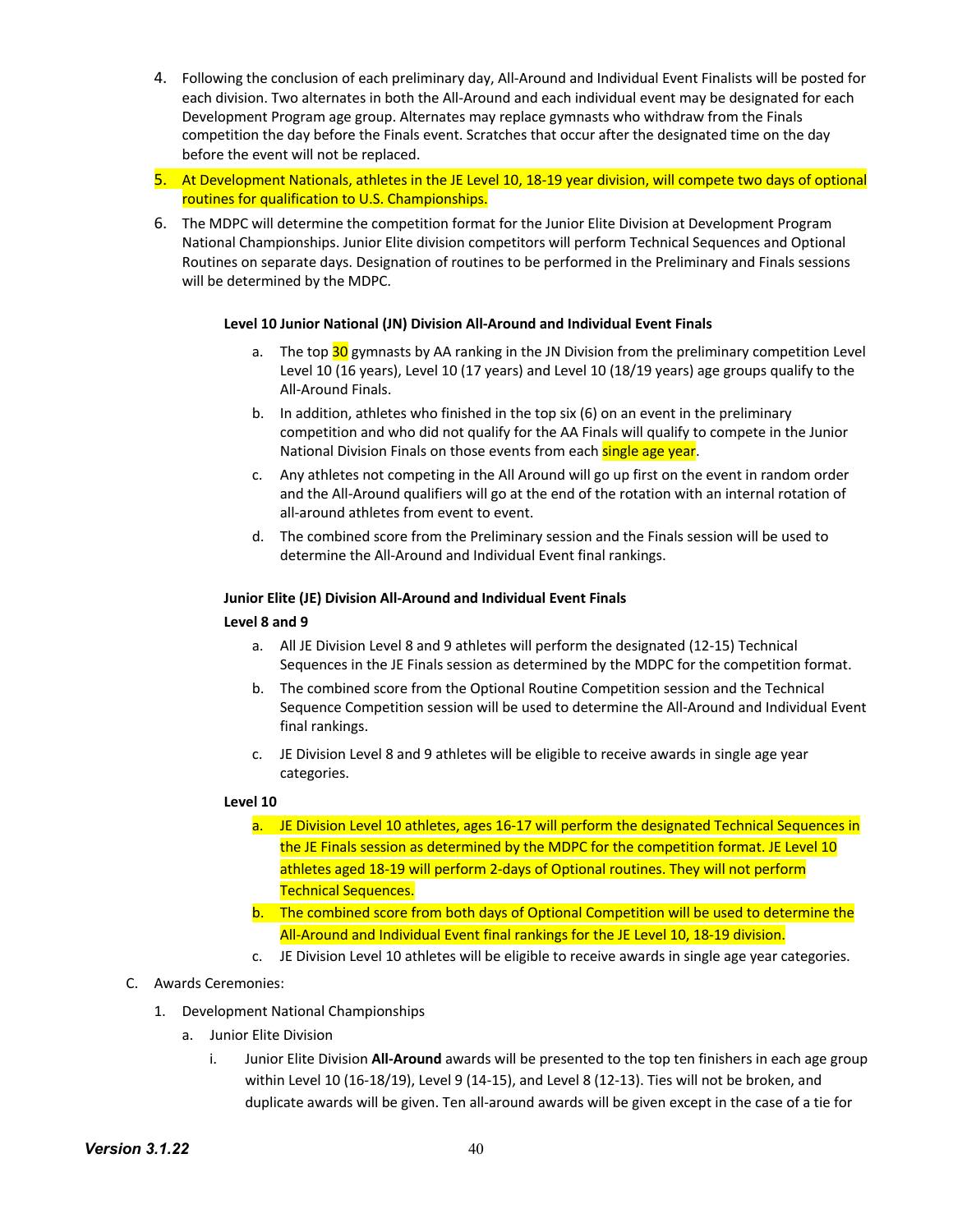tenth place. Single Age Year placements will be used when designated by MDPC. The 18/19-yearold group is a combined age group.

- ii. **Individual Event** awards will be presented to the top six finishers in each age group. Ties will not be broken, and duplicate awards will be given. Six places will be awarded except in the case of a tie for sixth place. Single Age Year placements will be used when designated by MDPC.
- iii. Awards will be presented for All-Around and Individual Events following the second day of competition based upon combined score of both days by division.
- b. Junior National Division
	- i. Junior National Division **All-Around and Individual Event** awards will be presented to the top ten finishers within Level 10 (16-18/19) based upon single age year categories. Ties will not be broken, and duplicate awards will be given. Ten all-around awards will be given except in the case of a tie for tenth place. Single Age Year placements will be used when designated by MDPC. The 18/19-year-old group is a combined age group.
	- ii. Junior National Division Region Team

When submitting Regional Championships results, the Regional Chairperson will identify the top five (5) athletes in the Level 10, 17-18 year-old Junior National division (combined) and the top five (5) athletes in the Level 10, 15-16 year-old Junior National division (combined) to represent their region in the Level 10 JN Optional Routines/JN Regional Team session at Junior National Championships. The Top 3 Regional Teams in each combined age group will be recognized. The Regional Team score will be calculated from competition in each respective age division. All regional team participants must be in competition attire for the award presentation. The Junior National Division will use the Top 5 scores from the first day of competition on each event to determine the Regional Team ranking.

c. Club Team Award

The Top 6 Club Teams in each Level will be recognized on their first day of optional competition based on the combination of the results from Junior National and Junior Elite Divisions, where applicable. A Junior National Championship banner will be awarded to the Top 3 teams. The Club Team score will be calculated using the Top 3 scores on each event from the respective divisions. All participants must be in competition attire to appear in the award presentation.

- 2. Development Program Eastern/Western National Championships
	- a. Awards for each age group will be determined annually based on number of athletes qualified to Development Program Eastern and Western Championships, respectively, in each age group.
	- b. Number of awards in each age group can be different at each Championship based on the number of athletes qualified in each level and age group.
	- c. Level and age groups at Development Program Eastern/Western National Championships are:

| Level | Age Groups              |
|-------|-------------------------|
|       | 12-13, 14-15, and $16+$ |
|       | 12-13 and $14+$         |
|       | 13-14 and $15+$         |

- D. Medical Requirements
	- 1. A certified trainer must be available for all training and competition sessions.
	- 2. A medical doctor must be available or be on call for any emergency situations that may arise.
	- 3. A medical facility or hospital shall be located in the immediate area.
	- 4. A written medical plan must be in place and accessible. It should include available personnel and transport service contact information, evaluation protocol, and actionable emergency procedures.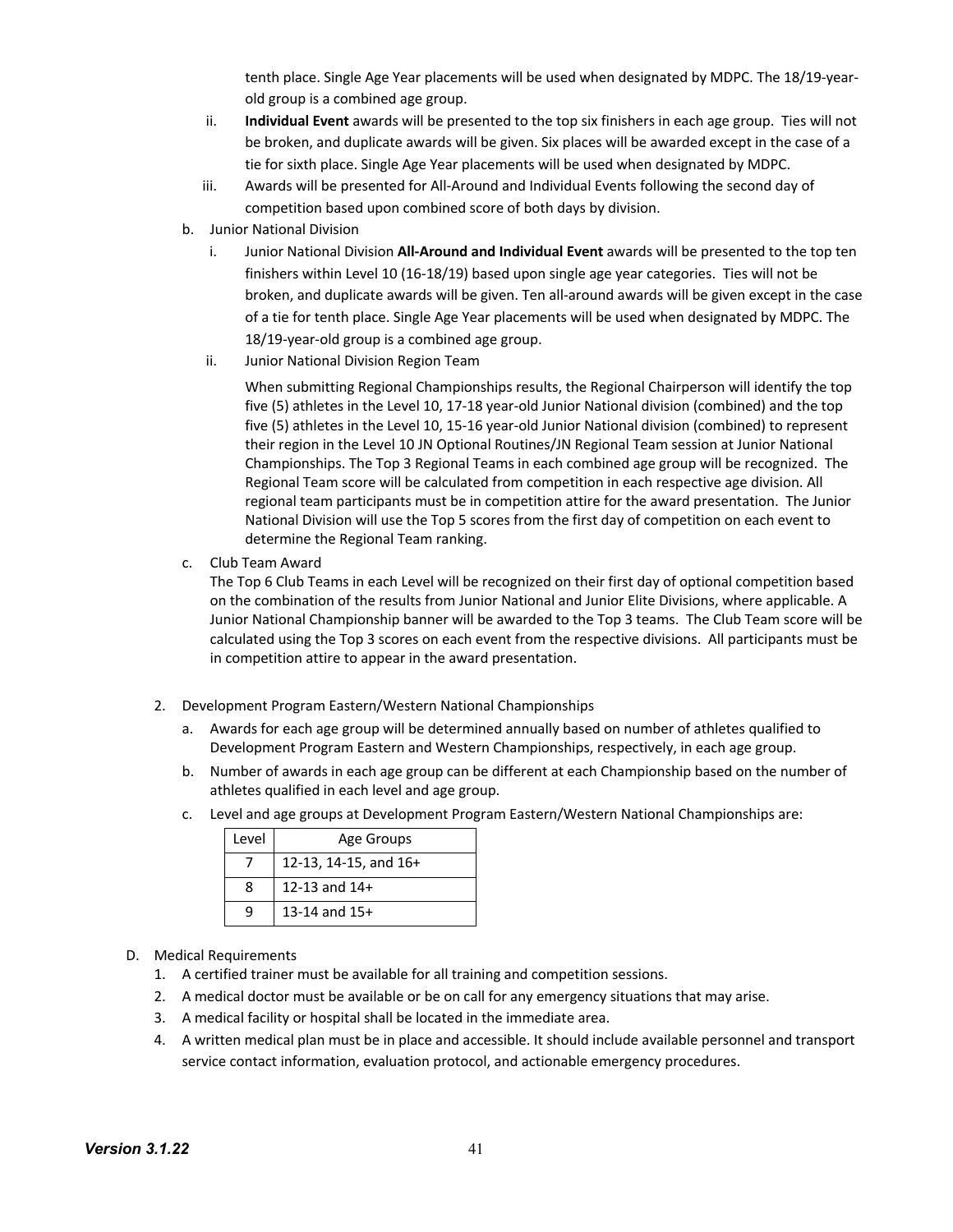# **XIII. Officials**

All officials for all USA Gymnastics sanctioned events MUST be certified in the Development Program. Use of noncertified judges will invalidate the event. All judges must meet the requirements to retain a judging membership with USAG.

- A. State Championship competitions may use officials holding local Men's Development certification if necessary, but it is recommended that officials holding national certification be used whenever possible. Two judges per event at all Optional levels is strongly recommended.
- B. Regional Championship competitions must use officials holding National certification. Two judges for all Optional levels is required.
- C. The local judging associations, in collaboration with the State Chairperson, will assign all officials for all USA Gymnastics sanctioned local and state competitions. The local judging associations, in collaboration with the Regional Chairperson and appropriate NGJA Development Program Technical Director, will assign all officials for the Regional Championships.
- D. The Development National Championships must use officials holding National or FIG cards. There will be 24 judges and 1 Technical Director (the MD Vice President of the NGJA) who are assigned to the Development National Championships. Two qualified judges for each of the nine USA Gymnastics Regions may be assigned to the event while the remaining six judging positions will be occupied by the Junior National Apparatus Leaders. Qualifications for selection will be determined by the MD Vice President of the NGJA, the Development Program Coordinator, and the Vice President of the Men's Program for USA Gymnastics. These individuals will comprise the Independent Selection Committee.
- E. The Eastern/Western National Championships must use officials holding National or FIG cards. There will be 12 judges and 1 Technical Director who are assigned to each respective Championship. Qualifications for selection will be determined by the MD Vice President of the NGJA, the Development Program Coordinator, and the Vice President of the Men's Program for USA Gymnastics. These individuals will comprise the Independent Selection Committee. Nominations should be submitted by October 1.
- F. An official must have judged a minimum of three (3) junior meets that season, including a state or regional championship to be eligible to be nominated to judge Development National Championships.
- G. Procedures for Selecting Judges for the Development National Championships
	- 1. In addition to the six (6) Jr National Apparatus Leaders, nominations for Jr Head of Panel 2 should be submitted by September 1 of each year. Review, selection and assignment will be made by October 1 of each year.
	- 2. Nominations for the remaining 12 judges should be submitted by **October 1** of each year. Review, selection and assignment will be made by January 1 of each year. The Junior Regions and their corresponding NGJA Region/Technical Director are:

| <b>Junior Region</b> | <b>NGJA Region</b> |
|----------------------|--------------------|
| Region 1             | West               |
| Region 2             | West               |
| Region 3             | Mid-west           |
| Region 4             | Mid-east           |
| Region 5             | Mid-east           |
| Region 6             | East               |
| Region 7             | East               |
| Region 8             | East               |
| Region 9             | Mid-west           |

3. Regional Chairpersons should submit two (2) candidates and one (1) alternate for nomination after consultation with the NGJA Regional Technical Director, Junior National Coaching Staff members and coaches within the region. Nominations should include a required vitae as distributed by the MDVP and be sent to the MDVP and the Development Program Coordinator.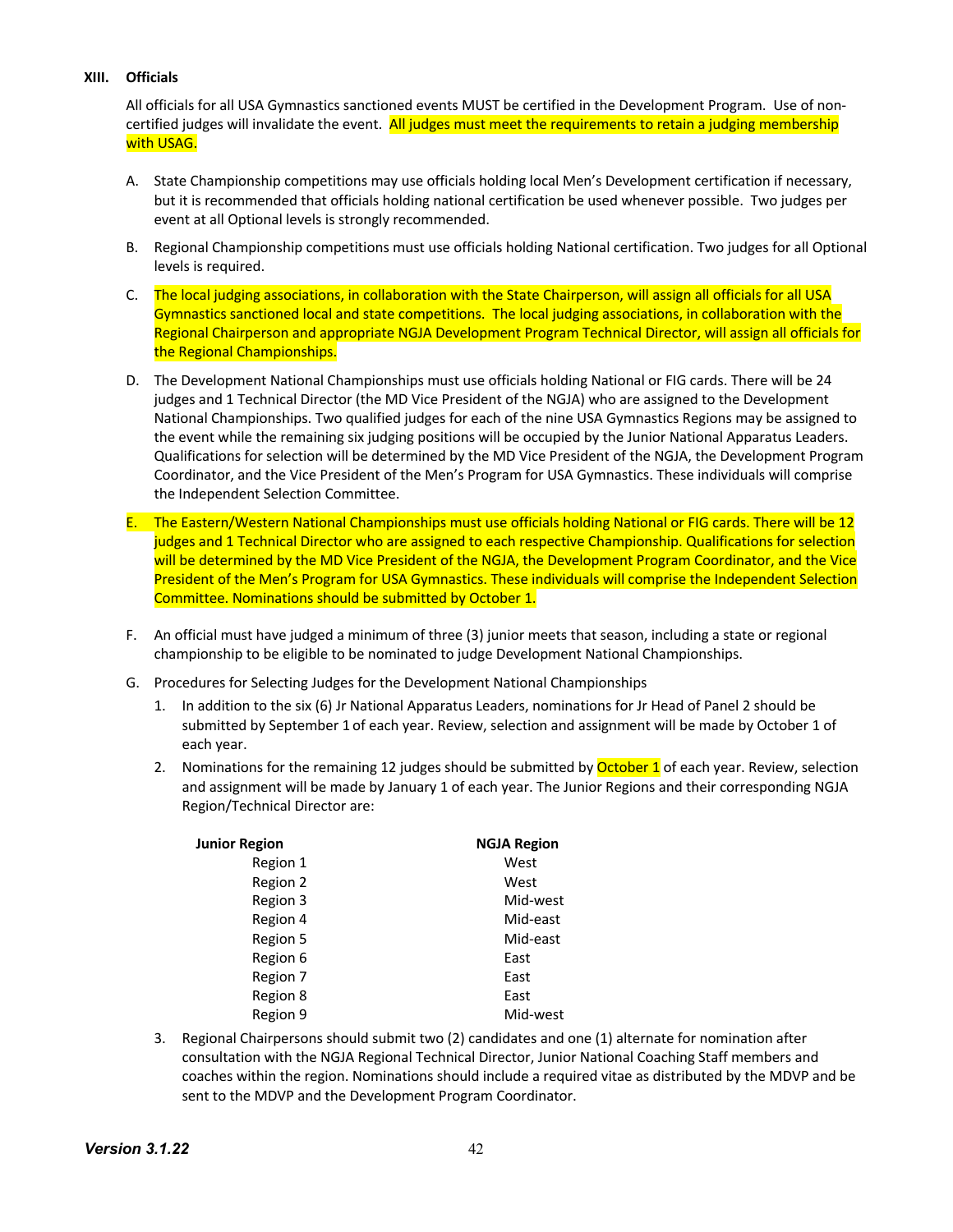- 4. The Independent Selection Committee shall make the final assignments of twenty-four judges (12 from the regions, six (6) Head of Panel 2 judges and the six (6) Junior National Apparatus Leaders).
- 5. USA Gymnastics will send an invitation acceptance form to the 24 selected judges upon selection Selected judges will have ten days to return the acceptance forms and confirm their participation in the competition. If a judge cancels his/her assignment after formally accepting it, he will not be eligible to judge the Development National Championships for the next two (2) years. The Independent Selection Committee will address any emergency situations submitted to it in writing.
- 6. The NGJA Men's Development Vice-President shall distribute the final list to the nine NGJA Men's Development Technical Directors, the Regional Chairpersons and the host of the Development National Championships.
- 7. The Development National Championships host shall acknowledge receipt of the list of final nominees to the NGJA Men's Development Technical Vice-President and the Vice President of the Men's Program.
- 8. The Development National Championships host shall coordinate all necessary judges' arrangements (travel, lodging, meet format, meet information) with the NGJA Men's Development Vice-President and Shorts Travel, the official travel agency of USA Gymnastics
- 9. The NGJA Men's Development Vice-President shall notify all officials of their travel, housing, transportation and judging assignments.

#### **XIV. Coaches Education**

Each Regional Chairperson will conduct an annual regional clinic. The Regional Chairpersons will coordinate scheduling and content of the clinic with the State Chairpersons and the members of the Junior National Coaching Staff.

Each Region will determine the final format, content and material included in its clinic based on the needs within that region. The Regional Chairperson shall provide the Vice President of the Men's Program the proposed date, site and agenda for the clinic at least twelve weeks in advance of the clinic. The Host Director of the Regional clinic are encouraged to distribute a written report of the clinic to all coaches in the region.

#### **XV. Eligibility Rules**

USA Gymnastics follows eligibility guidelines set by the International Gymnastics Federation (FIG) and the United States Olympic Paralympic Committee (USOPC). Questions regarding athlete eligibility should be directed to USA Gymnastics. Participating in a USA Gymnastics sanctioned event could affect athlete eligibility with regard to high school or collegiate participation. High school or college athletes should check with their state High School Athletic Association or the NCAA before participating in a USA Gymnastics event.

- A. High School Athletes:
	- 1. Before inviting high school athletes to participate in local, state or regional gymnastics open competition, the Meet Director is requested to make a preliminary inquiry to the appropriate State High School Activities Association(s) to determine eligibility standards and rules that are applicable.
	- 2. In the United States, many states' High School Associations have varying rules. It is, therefore, of the utmost importance that official approval is obtained from the appropriate Association prior to allowing high school students to participate.
	- 3. Should questions arise, inquiries may be directed to the National Federation of State High School Athletic Association or the USA Gymnastics office.
- B. College Athletes
	- 1. Before inviting college athletes to open competition, the sponsoring institution, club or organization must request approval from the Extra Events Committee of the NCAA and/or other appropriate college athletic associations.
	- 2. Questions concerning eligibility should be forwarded to the USA Gymnastics office, the applicable NCAA institution or the NCAA.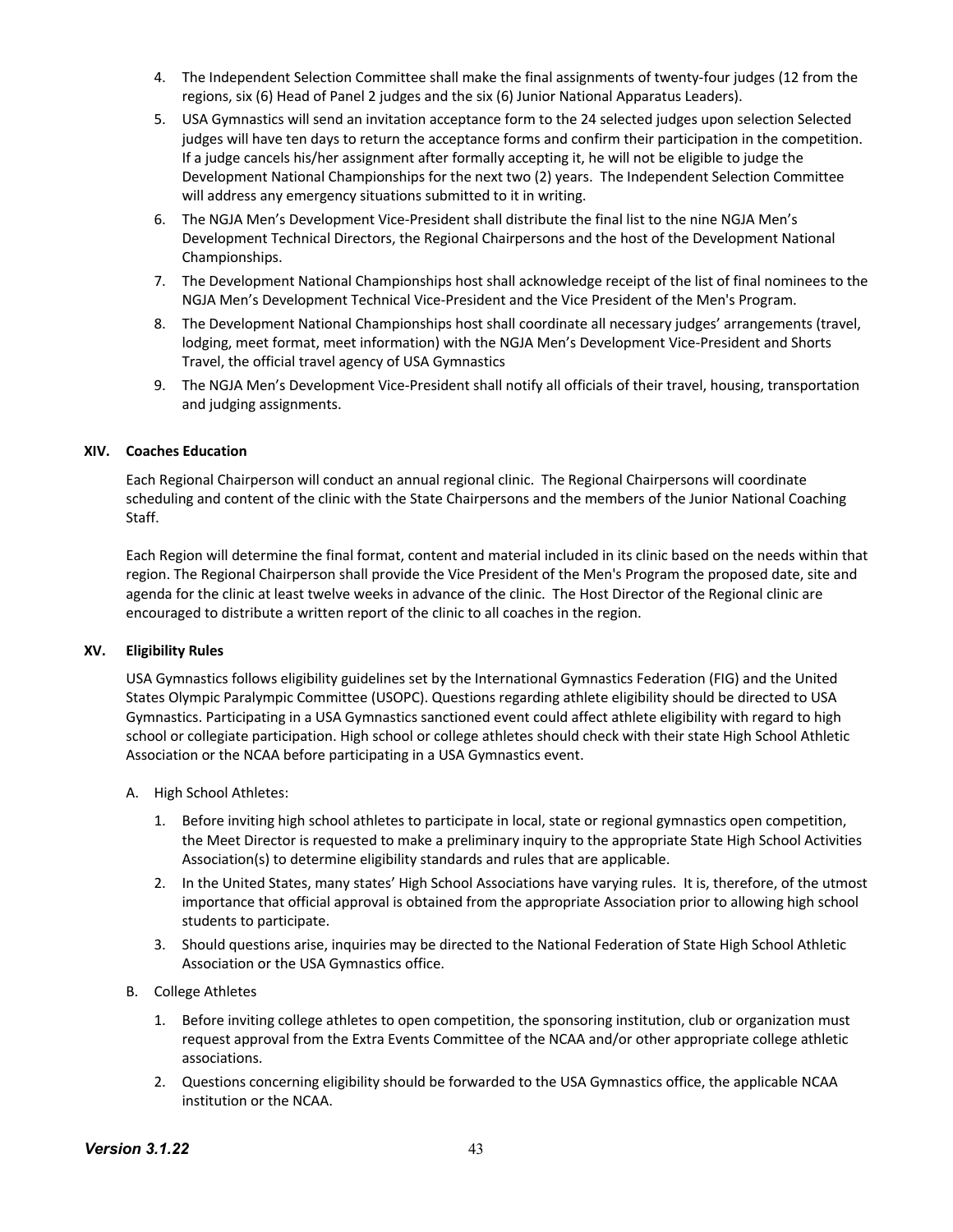### C. Foreign Athletes

Refer to Chapter 3.II.B for information on foreign athlete eligibility.

# **XVI. HIV Statement**

Human immune deficiency virus (HIV) is the virus that causes acquired immune deficiency syndrome (AIDS). This virus causes a gradual weakening of the immune system, eventually resulting in infections, cancer, and death. Gymnastics is in the lowest risk category of Olympic Sports and, to date, no documented cases of HIV transmission between athletes have been reported. However, prudence dictates that the following precautions be taken:

- A. Athletes, who have open lesions, wounds, dermatitis, and so forth, should cover the area with a dressing that will prevent contamination from other sources.
- B. Competitions should be interrupted when an athlete has a wound in which exposed blood is present to allow the bleeding to be stopped and the athlete to be cleaned.
- C. Surfaces contaminated with blood or body fluid should be cleaned after each use, or more often if needed, with a solution known to inactivate the virus (sodium hypochlorite, better known as household bleach, at 1:10 dilution).

For more information, please refer to the USA Gymnastics Safety Handbook.

#### **XVII. Special Recognition Awards**

- A. Frank J. Cumiskey Service Award
	- 1. The Frank J. Cumiskey Service Award is given as an honor to an individual or individuals for their thoughtful and unselfish contributions to the service of the USA Gymnastics Development Programs. Mr. Frank Cumiskey founded the USA Gymnastics Junior Development Program. He endowed the Junior Development Program with its present design, format and character. It is indeed an honor to receive the prestigious award in Frank Cumiskey's name for duty and service to the men's Development Program in America. Potential recipients for the awards include but are not limited to coaches, judges, administrators and club directors who have contributed to the improvement and continuance of the USA Gymnastics Development Program at a Local, Regional or National level.
	- 2. Guidelines
		- a. The award will be nominated through the MDPC. It is voted upon at the fall meeting and submitted to the Vice President of the Men's Program for final approval. The National Office will be responsible for the purchase and inscription of the award. The Vice President of the Men's Program, or his designee, will present the annual award at the end of the Development National Championships. The award will only be given if worthy recipients are available that year.
		- b. The Frank J. Cumiskey Service award shall be given to the person with the highest number of votes.
		- c. A maximum number of one (1) award may be given in any one year.
- B. National Service Awards

**To be eligible for the National Service Award, an individual must be a member of the MDPC (or a subcommittee of the MDPC), on the Jr. National Coaching Staff, Competition Manual Committee, or a State Chairperson. Years of service do not have to be in consecutive years.** Each Regional Chairperson is responsible to make these nominations for persons in the respective region to the National Office by March 1<sup>st</sup> of each year.

- C. Academic All-American Recognition Awards
	- 1. Recognizing and rewarding academic achievement in junior gymnasts is paramount to the success of the USA Gymnastics Men's Development Program. The Development Program is designed to provide a training ground for the development of young athletes. While physical development is obviously important, the program must also stress development of values, morals, and social skills, which will remain with these future citizens all their lives. Encouraging a high level of academic achievement in our young athletes is as important as encouraging their athletic achievement. Motivation for this achievement, while intrinsically driven, can be enhanced by recognition by the USA Gymnastics Men's Program. The USA Gymnastics Men's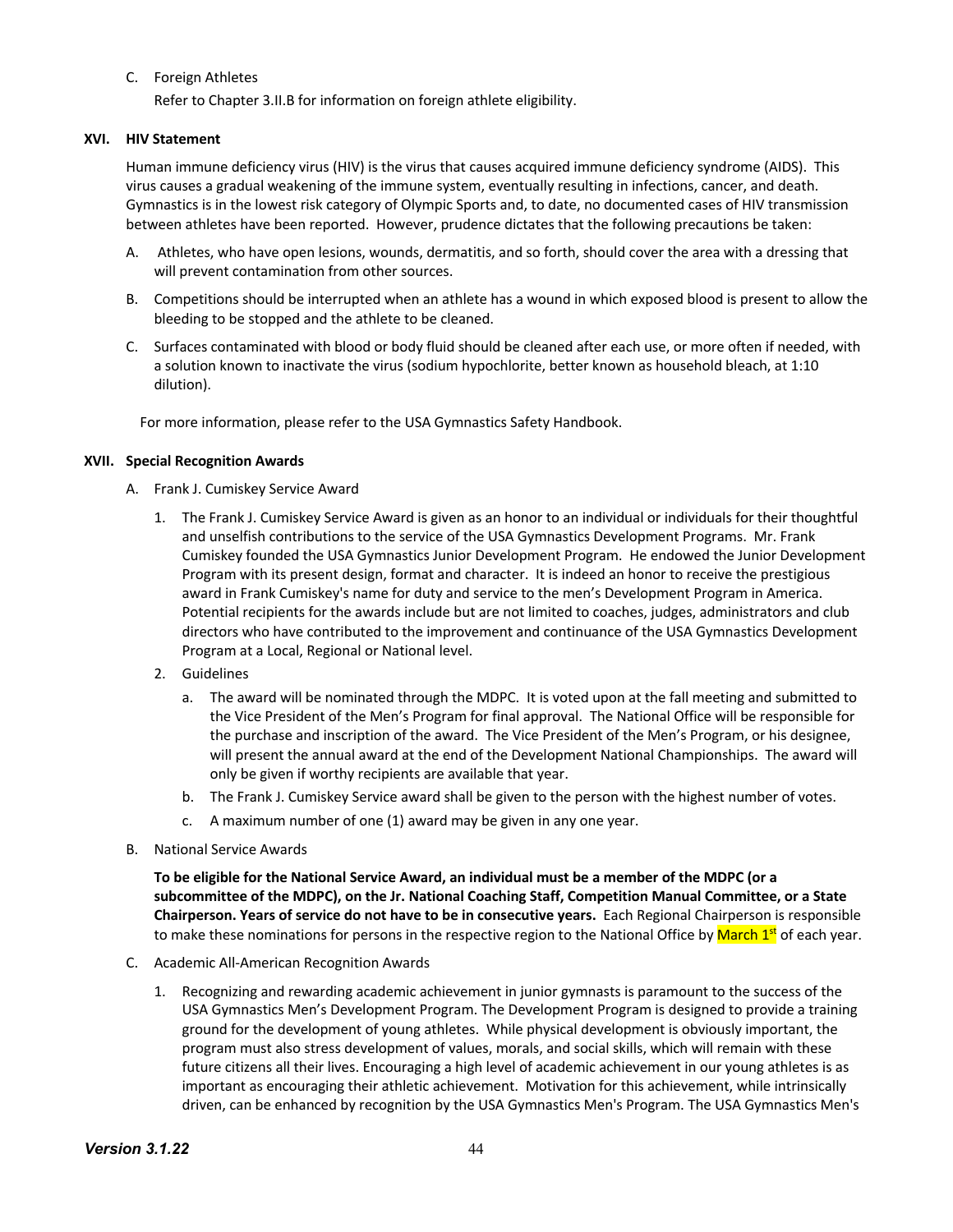Program has therefore established the following Academic All-American Recognition Award program to be presented annually at the Regional Championships.

- 2. Program
	- a. Athletes must have a 3.5 or higher CUMULATIVE GPA to be eligible.
	- b. Athletes do not have to qualify to **Regionals or** Nationals to be eligible.
- 3. Application Procedure and Deadline
	- a. Applicants must complete the online submission on the USA Gymnastics website that can be found on the Men's page under Academic All-American.
	- b. After applicants have submitted the online form, a .PDF Cumulative GPA Confirmation Form will be generated and emailed to the applicant.
	- c. This form should be taken to the high school counselor or registrar to have the CUMULATIVE GPA certified.
	- d. Cumulative GPA in all cases must be converted to a 4.0 scale.
	- e. A homeschooled athlete's GPA must be confirmed by the accredited independent organization or school system that is responsible for oversight and certification of the athlete's homeschool studies. In the absence of such confirmation, no Academic All-American Award may be granted.
		- f. The GPA Confirmation Form must be submitted to the USA Gymnastics Men's Program Manager by February 15, with a \$20 per gymnast processing fee. Incomplete confirmation forms and/or forms with no school seal will not be processed.
		- g. The link to the Academic All-American Recognition Awards is available on the Regional websites and on the USA Gymnastics website on the men's page (www.usa-gymnastics.org).
- 4. Awards and Publicity
	- a. A parchment-like certificate, appropriately titled and inscribed will be presented to the athlete at USA Gymnastics Regional Championships.
	- b. Certificates will be mailed to all athletes not attending Regional Championships following the event.
	- c. A list of recipients is provided to college coaches to use as a recruiting tool. GPA's and personal information are not released through this avenue.
	- d. USA Gymnastics will forward a list of recipients to appropriate periodicals and other opportunities for exposure.
- D. Mas Watanabe Recognition Award
	- 1. The Mas Watanabe Award is given to recognize achievement through gymnastics competition at the national level. Mas Watanabe remains a leader in gymnastics in the United States. His direction gives purpose to many of his contemporaries in the sport. Mas Watanabe is closely devoted to the athlete. An athlete receiving this award is doubly honored as he has shown outstanding achievement.
	- 2. The Mas Watanabe Award is presented at Development National Championships to the athletes with the highest All-Around placement in the Junior Elite Level 10, 16-17 and 18-19 year-old divisions.
- E. Roberto Pumpido Coaching Excellence Award
	- 1. Roberto Pumpido was a friend to many and was a well-known coach of coaches. Roberto Pumpido was dedicated to coaching excellence and the true artistic value of gymnastics. He gave the coaching community and the athletes he worked with a unique perspective that not only developed one technically and physically but focused on the proper respect and mental aspects of becoming a champion. This award seeks to recognize coaching excellence and to continue Roberto's legacy of communicating the alluring intricacies of gymnastics.
		- 2. The Roberto Pumpido Coaching Excellence Award will be presented at Development National Championships to the coach of the athlete with the highest All-Around placement in the Junior Elite Level 10, 16-17 and 18-19 year-old divisions.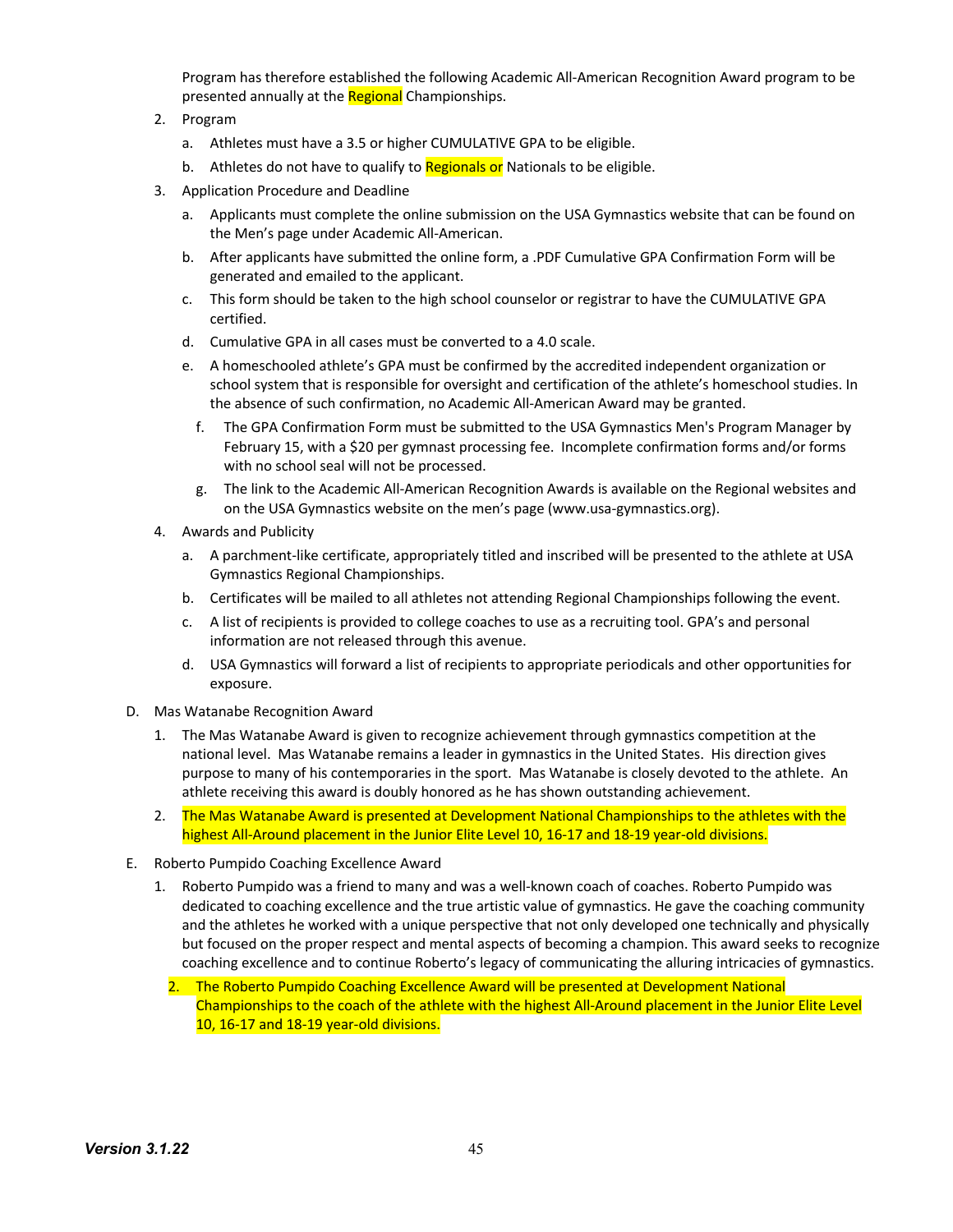# **CHAPTER 4**

# **NATIONAL TEAM PROGRAM**

# **New additions are highlighted**

**The information is this chapter includes:**

- **Part I: Senior National Team Program**
- **Part II: Junior Elite and Junior National Team Program**
- **Part III: Participation by Foreign Athletes**

# **PART I: SENIOR NATIONAL TEAM PROGRAM**

# **I. Senior National Team**

- A. Selection
	- 1. Senior National Team members are selected each year at the U.S. Gymnastics Championships and Winter Cup.
	- 2. The MPC will determine the criteria and selection procedures for open National Team positions. These procedures will be published on the USA Gymnastics web site.
	- 3. The MPC determines the total number of National Team members. The Committee may change the total number each year.
	- 4. The MPC has the right to place an athlete on the National Team in an unranked and a limited funded position.
- B. Rankings
	- 1. The MPC may or may not rank the members of the Senior National Team. Any national team ranking will be based on the competitive results from the Winter Cup Challenge, U.S. Gymnastics Championships or the trials for Olympic Games, World Championships or Pan American Games
	- 2. The MPC may leave unranked gymnast(s) on the National Team who are added by petition or do not compete in the trials.
- C. Training Camps

Members of the Senior Team and their personal coaches are expected to attend all training camps provided by the USA Gymnastics Men's Program. Unauthorized absence from training camps may result in suspension from the National Team or loss of funding.

D. International Events

The MPC will assign Senior National Team members to various international and invitational meets at its discretion. All assignments must be approved by USA Gymnastics.

E. Coaches for Events

The MPC will assign coaches to various international and invitational meets at its discretion. All assignments must be approved by USA Gymnastics.

#### **II. U.S. Gymnastics Championships, Winter Cup, National Qualifier – Senior Division**

Qualification procedures, competition rules and format will be posted on the USA Gymnastics web site at https://usagym.org/pages/men/events/program\_events.html.

#### **III. Trials for Olympic Games, Pan American Games and World Championships**

The Men's Program Committee shall determine, and the USA Gymnastics President and the USOPC will approve the qualification procedures for the Olympic Games, Pan American Games, and World Championships.

USA Gymnastics shall work to publish the qualification procedures on the USA Gymnastics web site https://usagym.org/pages/men/pages/selection\_procedures.html six months prior to the event.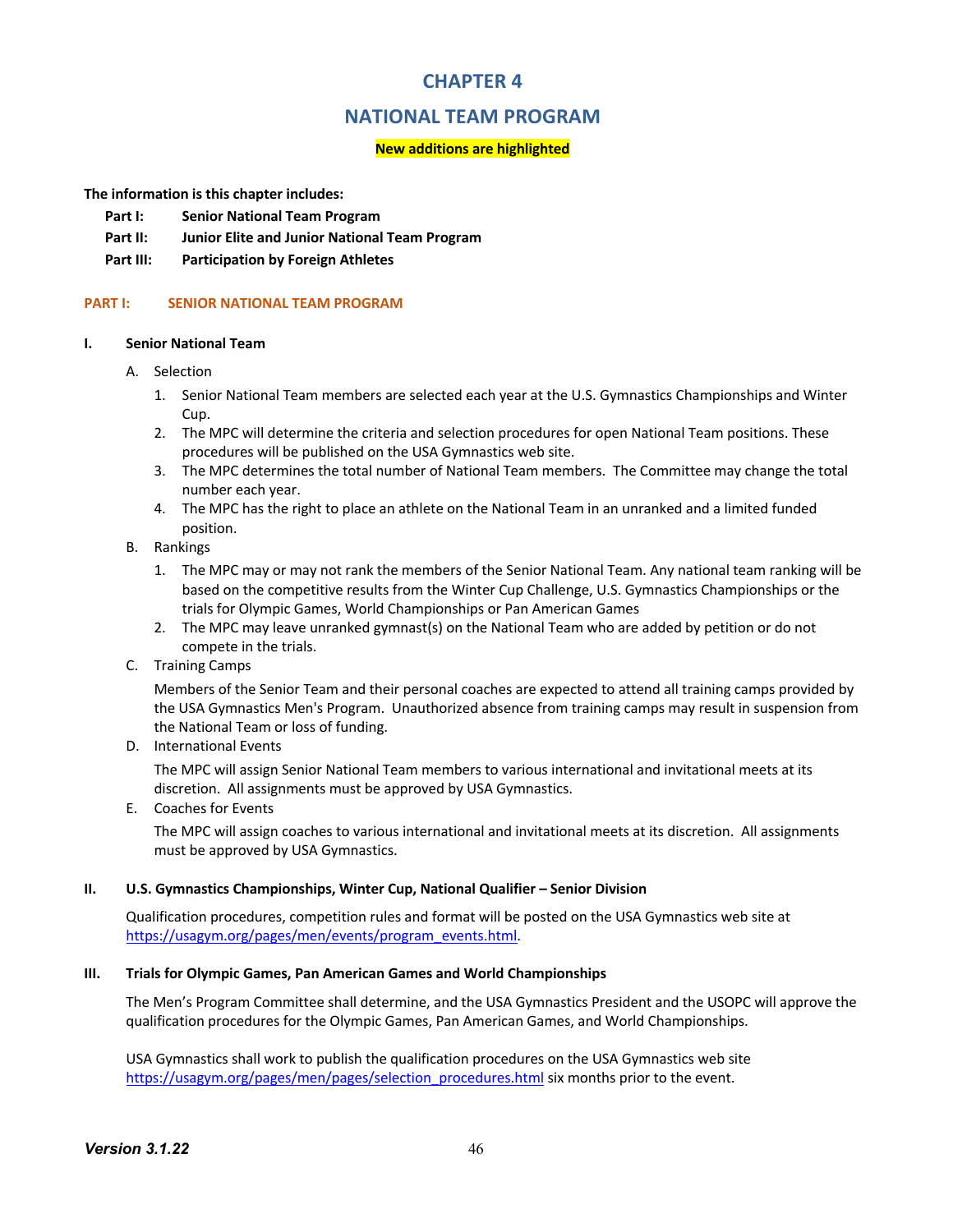The qualification procedures are subject to change when associated with scheduling, competition format and structure of organizing committees.

# **IV. Petitioning Procedures**

- A. Petitions
	- 1. The petition form can be found online https://usagym.org/pages/home/pages/forms.html?#mens
	- 2. The petition form should be used for all petitions.
	- 3. The petition form shall be completed with official statements and signatures of the gymnast, the gymnast's coach, and the examining physician.
	- 4. The original copy is mailed (or emailed) to the Vice President of Men's Program, one copy retained by the coach, and another retained by the gymnast.
	- 5. All petitions will be reviewed by the MPC. The voting members of the MPC will approve or reject each petition.
	- 6. The MPC will not accept a petition if it is not fully completed and officially documented as instructed.
	- 7. The deadline for receiving petitions must be submitted in writing to the USA Gymnastics' national office at the time the athlete becomes aware of his inability to participate in the applicable competition. The petition must state the specific injury, illness or unusual circumstance, which prohibited the athlete from participating in the competitive process. In the case of a petition based upon an injury or illness, the petition must be accompanied by a physician's statement, and the nature and extent of that injury or illness is subject to verification by a neutral doctor selected by USA Gymnastics.
	- 8. Qualification events and trial events may have different petition requirements. Please refer to event selection procedures published on the USA Gymnastics web site for exact requirements.
	- 9. The Vice President of Men's Program will notify the gymnast's coach of the MPC's decision.
	- 10. The MPC may consider petitions to the following:
		- a. Final trials for the Pan American Games, Olympic Games and World Championships.
		- b. U.S. Gymnastics Championships, Winter Cup or National Qualifier.
		- c. National Team

# **V. Men's Program Self-Funding**

The following stipulations governing attending an international competition, FIG sanctioned or otherwise, in a selffunded capacity was approved by the MPC 6/10/20:

|                        | <b>Represent USA</b>                                                                                                                                                                                                                                                          | <b>Represent Club/University</b>                                                                                                                                               |
|------------------------|-------------------------------------------------------------------------------------------------------------------------------------------------------------------------------------------------------------------------------------------------------------------------------|--------------------------------------------------------------------------------------------------------------------------------------------------------------------------------|
| Athlete<br>Eligibility | Current Junior or Senior National Team member,<br>and                                                                                                                                                                                                                         | Any athlete, level 8 and higher                                                                                                                                                |
|                        | They have displayed readiness through<br>competition results at U.S, Championships, Winter<br>Cup, or a FIG sanctioned international<br>competition within the past year, or through<br>verification from the High-Performance<br>Director/Jr Development Program Coordinator | NT athletes must obtain approval from HP<br>Director or Development Program<br>Coordinator to participate at an<br>international event and represent their<br>club/university. |
|                        | They have agreed to abide by the USA Gymnastics<br>National Team Program Manual and has signed<br>the National Team Program Manual<br>Acknowledgement Form                                                                                                                    | They are able to provide proof of insurance<br>coverage prior to departure or agree to pay<br>for insurance offered by the local organizers<br>or host Federation              |
|                        | They are in possession of a valid passport. A valid<br>passport cannot expire within less than six (6)<br>months of the date of arrival to event.                                                                                                                             | They are in possession of a valid passport. A<br>valid passport cannot expire within less than<br>six (6) months of the date of arrival to event.                              |
| Event<br>Eligibility   | FIG sanctioned events requiring approval to<br>compete by the federation (USAG) and,                                                                                                                                                                                          | Non-FIG sanctioned international<br>competitions or FIG sanctioned                                                                                                             |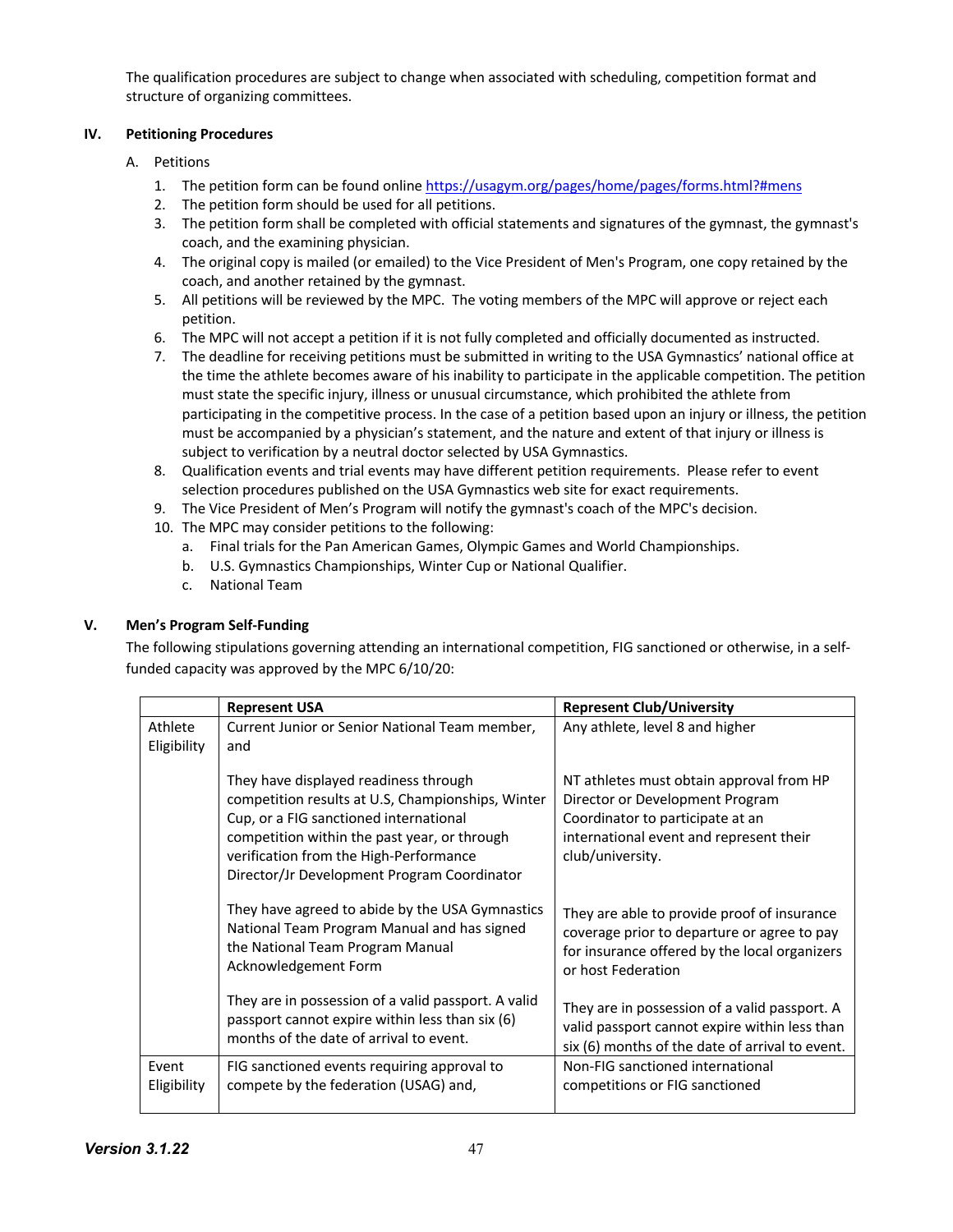|            | Event is not designated as part of the High-                                                                                                                                             | competitions that allow club representation |  |  |
|------------|------------------------------------------------------------------------------------------------------------------------------------------------------------------------------------------|---------------------------------------------|--|--|
|            | Performance plan and,                                                                                                                                                                    | (not country).                              |  |  |
|            |                                                                                                                                                                                          |                                             |  |  |
|            | No other NT athletes have been assigned to the                                                                                                                                           |                                             |  |  |
|            | event on a funded basis                                                                                                                                                                  |                                             |  |  |
| Process    | At the beginning of the year, the Vice President of the Men's Program will circulate the High-                                                                                           |                                             |  |  |
|            | Performance event calendar to the community. The calendar will include dates, locations,<br>number of delegation members based off of directives and budget, and registration deadlines. |                                             |  |  |
|            | The calendar may be updated throughout the year. Coaches should check the FIG calendar on its                                                                                            |                                             |  |  |
|            | website for additional competition opportunities that fall outside the High Performance Plan.                                                                                            |                                             |  |  |
|            |                                                                                                                                                                                          |                                             |  |  |
|            | Athletes who meet the eligibility criteria for self-funding may send requests to the Vice President                                                                                      |                                             |  |  |
|            | of the Men's Program and High-Performance Director. Requests from Junior athletes must also                                                                                              |                                             |  |  |
|            | include the Development Program Coordinator. The Men's Program Manager should be copied                                                                                                  |                                             |  |  |
|            | on all requests.                                                                                                                                                                         |                                             |  |  |
|            |                                                                                                                                                                                          |                                             |  |  |
|            | Requests must be submitted a minimum of two weeks prior to the first registration deadline<br>and may be rejected if they are submitted after those deadlines.                           |                                             |  |  |
|            |                                                                                                                                                                                          |                                             |  |  |
|            | The MPC, with recommendations from the HP Director and Development Program Coordinator                                                                                                   |                                             |  |  |
|            | (for Juniors), will review and decide on self-funding requests based on the following criteria:                                                                                          |                                             |  |  |
|            | Objectives of the requested competition                                                                                                                                                  |                                             |  |  |
|            | Most recent results from national competition (Development Program National                                                                                                              |                                             |  |  |
|            | Championships, US Championships, or Winter Cup)                                                                                                                                          |                                             |  |  |
|            | Data and analysis of results from the Kinduct platform<br>٠                                                                                                                              |                                             |  |  |
|            | If approved, USAG will coordinate and pay for any associated costs for the event up front.                                                                                               |                                             |  |  |
|            | Participants will be invoiced once all associated expenses are confirmed. A credit card will have to                                                                                     |                                             |  |  |
|            | be provided to secure the expenses but will not be charged unless directed. Participants will                                                                                            |                                             |  |  |
|            | book their own travel and must provide details to USAG before the accommodation and                                                                                                      |                                             |  |  |
|            | transportation forms are due to the event organizers.                                                                                                                                    |                                             |  |  |
| Uniforms   | Current NT apparel                                                                                                                                                                       | Club/University apparel or neutral apparel  |  |  |
|            |                                                                                                                                                                                          |                                             |  |  |
|            | Athletes representing USA may only wear                                                                                                                                                  |                                             |  |  |
|            | apparel that is unbranded or branded by a<br>current sponsor                                                                                                                             |                                             |  |  |
| Financials | The athlete and/or their club assume responsibility for all expenses related to the event which                                                                                          |                                             |  |  |
|            | include, but are not limited to the following:                                                                                                                                           |                                             |  |  |
|            | Administration Fee (\$50)<br>$\bullet$                                                                                                                                                   |                                             |  |  |
|            | Registration/Entry fees<br>٠                                                                                                                                                             |                                             |  |  |
|            | Travel (air, mileage, Uber, baggage fees, etc.)<br>٠                                                                                                                                     |                                             |  |  |
|            | Visa (if required)<br>$\bullet$                                                                                                                                                          |                                             |  |  |
|            | Associated costs for FIG License application or renewal                                                                                                                                  |                                             |  |  |
|            | Accommodations                                                                                                                                                                           |                                             |  |  |
|            | Meals<br>$\bullet$                                                                                                                                                                       |                                             |  |  |
|            | Uniforms/Apparel for athlete and/or coach (including shipping costs)                                                                                                                     |                                             |  |  |
|            | Administrative costs<br>٠                                                                                                                                                                |                                             |  |  |
|            | Judge's expenses including travel, accommodation, meals, etc., if applicable<br>$\bullet$                                                                                                |                                             |  |  |
|            |                                                                                                                                                                                          |                                             |  |  |
|            | Should any participant withdraw from an event after payments have been made, he will be                                                                                                  |                                             |  |  |
|            | responsible for all costs and any cancellation fees or fines associated.                                                                                                                 |                                             |  |  |
|            | If USAG is asked to make travel arrangements, a credit card will be required by USAG prior to                                                                                            |                                             |  |  |
|            | making any arrangements.                                                                                                                                                                 |                                             |  |  |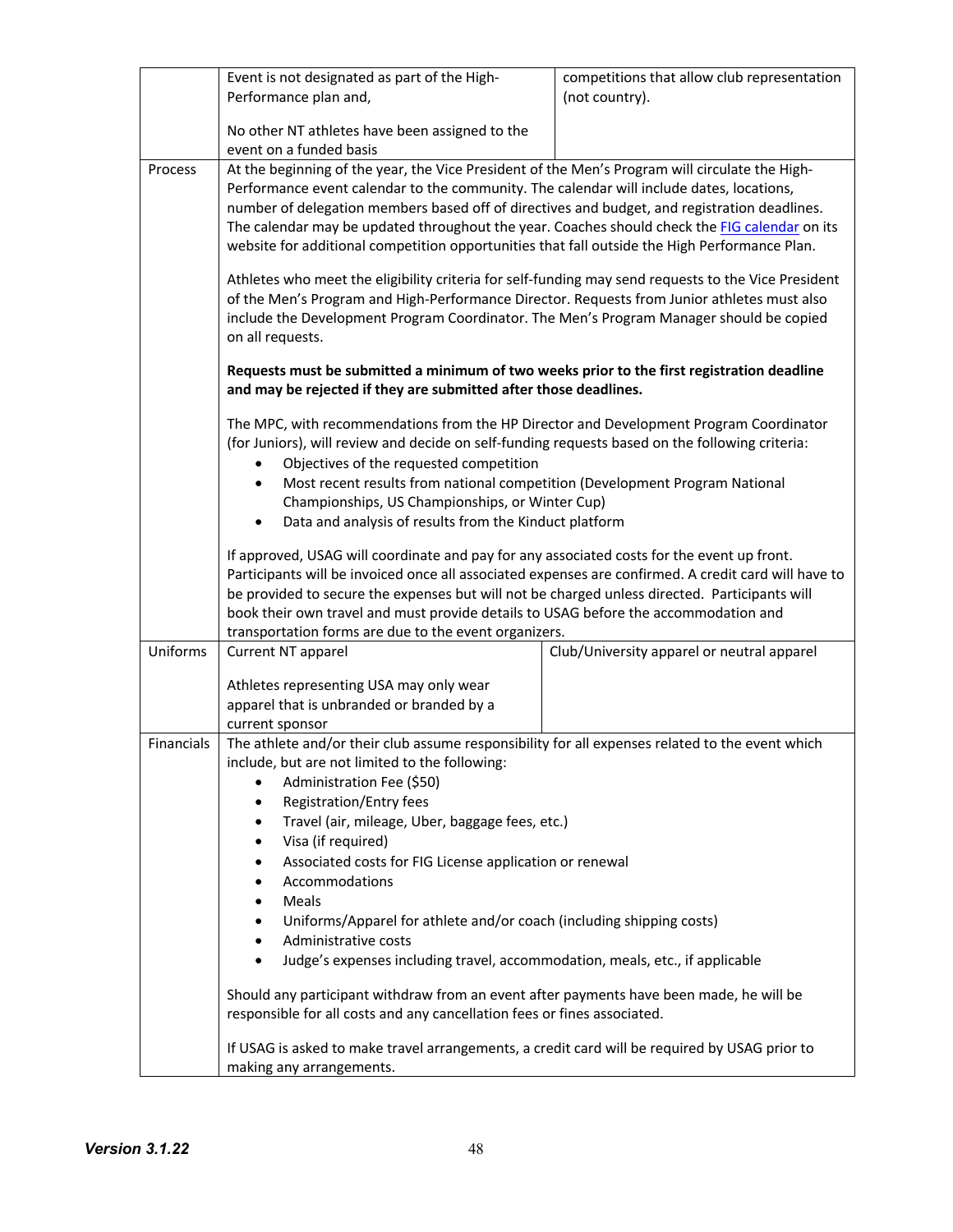# **PART II: JUNIOR NATIONAL TEAM PROGRAM**

## **I. Purpose**

The USA Gymnastics Junior Elite National Team Program has two goals. One is the recognition of competitive excellence through national team participation and the other is raising the standard of excellence in international competition through the educational process.

## **II. Program Objectives**

The Junior National Team Program ultimately exists for the specific purpose of identifying and preparing athletes to compete for the United States in international competition. While the program can and should impact the development of all competitive gymnasts in the United States, the focus of the National Team Program is development of the elite gymnast. The National Team Program seeks to create a year-round competitive and educational support system for coaches and athletes through the following objectives:

- A. Identifying the competitive path for our junior elite athletes and elevating the importance of successful competition.
- B. Creating an educational and evaluation system that emphasizes international competitiveness.
- C. Involve the personal coaches in overall program planning and organization as well as individualized athlete planning.
- D. The education of the basic principles of coaching and the overall development of the elite athlete.

#### **III. Training Camp Program Goals**

- A. Train basics, skills, sequences, half routines and routines
- B. Evaluate skill and routine development
- C. Assist direction of training programs throughout the year
- D. Provide educational clinics for the gymnasts and coaches
- E. Evaluate athlete progress through intra-squad meets
- F. Bring foreign coaches to the training camps to exchange information and knowledge with American gymnasts and coaches

#### **IV. Junior Elite and Junior National Team Composition**

The Junior National and Junior Elite National Teams are comprised of approximately 29 athletes, ages 11 to 18, selected at either the Development National Championships or the U.S. Gymnastics Championships. All Team Members must meet the qualifications set by the Men's Program Committee.

USA Gymnastics will pay travel and training camp expenses to and from the designated training camps for all Junior Elite National Team Members. Team members must pay their own travel and room and board for the National Championships, National Qualifier and/or the U.S. Gymnastics Championships.

#### **V. Junior Elite and Junior National Team Responsibilities**

- A. A National Team Member must attend all USA Gymnastics scheduled training camps. Members may be excused for emergency situations, but the nature of the emergency must be communicated to USA Gymnastics.
- B. A Junior National Team Member MUST attend any event, competition, etc., assigned by USA Gymnastics.

#### **VI. Junior Elite and Junior National Team Selection**

The selection procedures for the Junior National Team will be developed by the MDPC and MPC annually and will be posted to the USA Gymnastics website: https://usagym.org/pages/men/pages/selection\_procedures.html

Selection procedures and team size are subject to change from year to year.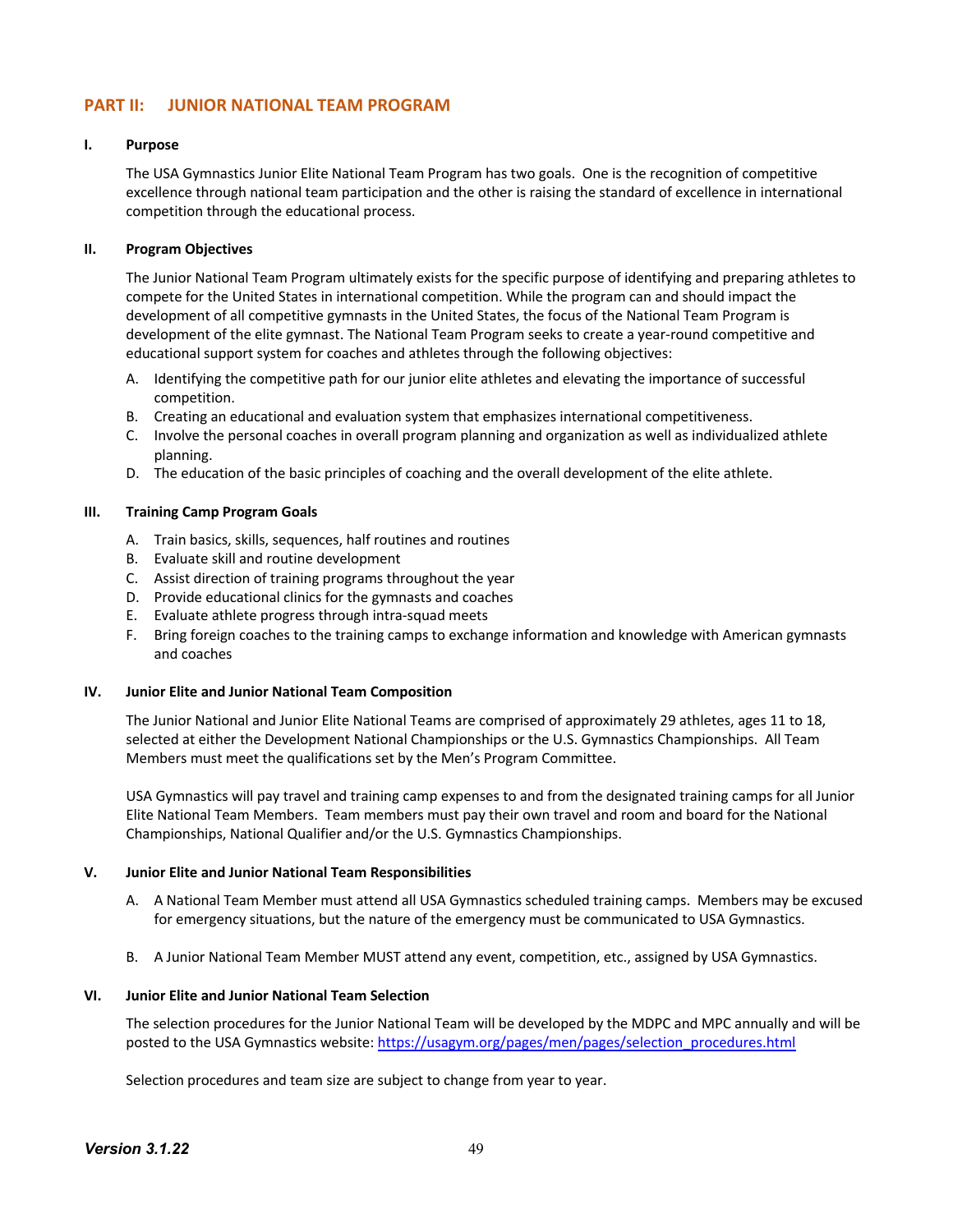#### **VII. Future Stars Team Selection**

- A. Selection The Junior Development Team will be selected from the 10, 11 and 12 year-old age divisions at the Future Stars National Championships/Evaluation. The gymnasts perform compulsory routines composed of about ten basic skills and are also evaluated on trampoline and on their performance of prescribed flexibility, strength and body positions. A Junior National Coaching Staff member and an NGJA judge will evaluate the routines and the additional requirements and jointly produce scores based on technique and execution. More information on the Future Stars program can be found here: https://usagym.org/pages/men/pages/rules\_dev.html.
- B. The following athletes will make up the Future Stars Team from the Future Stars National Championships competition in rank order all-around scores:
	- $\bullet$  10 year olds top 18
	- $\bullet$  11 year olds top 18
	- $\bullet$  12 year olds top 14

These athletes will receive a Future Stars Team warm-up that identifies them as team members.

- C. The following athletes, selected in rank order, and their coaches will be invited to attend a Future Stars training camp the following summer:
	- 10 year olds top 9
	- 11 year olds top 9
	- $\bullet$  12 year olds top 7

USA Gymnastics will provide the athletes and coaches with room and board during the camp. Athletes and coaches attending the Future Stars Camp will be responsible for their transportation to the camp.

#### **VIII. Junior National Team Training Camps**

The goal of the Junior National Team Training Camps is to give coaches and athletes practical help with their specific needs as well as provide guidance concerning appropriate planning so that the athlete may develop into an internationally competitive team member. The team structure attempts to provide coaches with realistic long-term goal setting for international competitiveness and the means to monitor that progress. The Junior National Team Camps will feature the following:

- A. Coaches will work primarily with their own athletes. Assigned staff members and team coaches will work with groups of coaches.
- B. The athletes are divided into groups and a Team Leader (one of the personal coaches) is assigned to each group by the Development Program Coordinator.
- C. All staff and coaches will discuss the camp's progress each day. This will include athlete evaluations. They will also carefully cover the next day's plans and activities.
- D. Coaches will meet individually with the Development Program Coordinator to discuss long-term development, goals and workout plans. These meetings will also be used to set individual goals for the next camp.
- E. Evaluation on all or some of the following will be conducted: team presentation and warm-up, basic tumbling, individual presentation, individual skill development, strength, flexibility, optional routine development.
- F. The setting of specific goals for the next camp.
- G. Educational support materials for both the athlete and coach.

# **IX. Men's Program Self-Funding**

The MPC approved stipulations governing attending an international competition, FIG sanctioned or otherwise, in a self-funded capacity (6/10/20). Details of which can be found in Part I.V. above.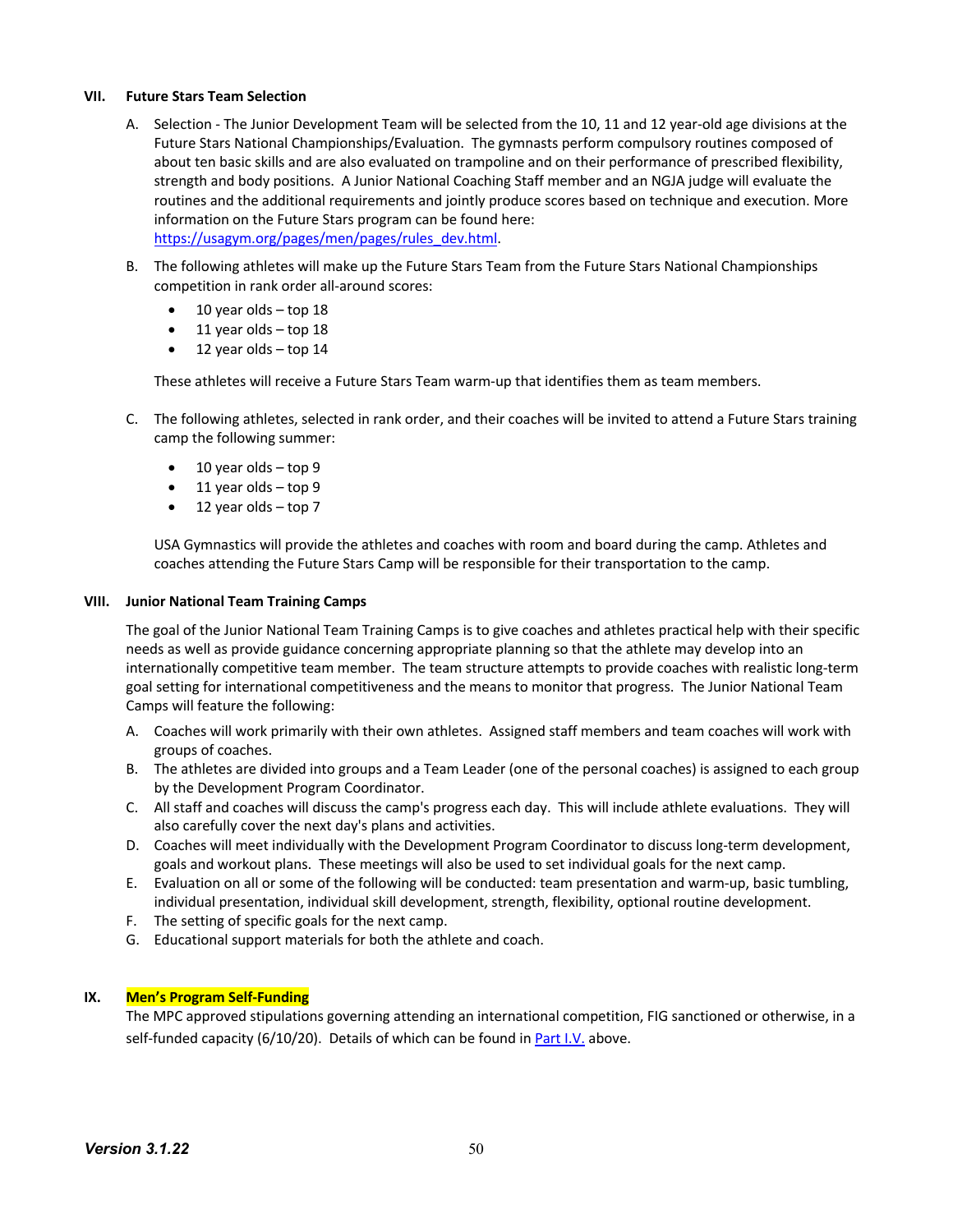#### **X. Junior National Coaching Staff**

The Men's Junior National Coaching Staff (JNCS) is a made up of coaches and advisors operating under the guidance of the Men's Development Program Coordinator. The mission of the JNCS is to provide linkage from the National Team & High-Performance Programs to the Regional Elite Development Programs in all nine regions. The members of the JNCS are entrusted to coordinate the Regional Elite Development Programs following the strategies and objectives set out in the High-Performance Plan to align our National Team program across the country. The JNCS does not determine policy or rules for the men's program, and therefore has no binding voting process.

- **1.0 Composition**. The JNCS is directed by the Men's Development Program Coordinator. The JNCS consists of at least one (1) member from each of the nine (9) men's regions and a maximum of two (2) members from each region. Additional members of the JNCS include Emeritus Staff that may provide perspective on international competitive standards and experience with regard to future development. The JNCS may also include direct communication with the following positions:
	- Men's Program Vice-President
	- Men's High-Performance Director
	- Men's Development Program Assistant
	- National Gymnastics Judges Association (NGJA) Representative
	- Men's Development Program Committee Chair or members
- **2.0 Appointment Procedures.** Appointments to the JNCS will be conducted prior to the start of each new quadrennial cycle. A call for applicants will be circulated via email from USAG no less than three (3) months prior to the start of the cycle. Potential candidates will submit an application (including bios) to the Men's Program Manager, or their designee, no later than thirty (30) days from the date the call for applicants are communicated. Appointments to the JNCS will be determined based upon review of qualifications and recommendations from the Men's Program Staff to include, but not limited to, the following:
	- Men's Program Vice President
	- Men's High Performance Director
	- Men's Development Program Coordinator
	- Men's Development Program Assistant
	- Men's Program Manager
- **3.0 Meetings**. The JNCS will meet twice annually at the Future Stars National Championships and the US Championships. Additional meetings may be required throughout the year to be held in person or virtually.
- **4.0 Member Eligibility.** Each member of the JNCS must be a USA Gymnastics professional member in good standing with all course requirements completed, background check current, and no pending Safe Sport matters.

#### **4.1 Active Representatives**

- Must be a current coach working with a competitive club team at the optional level with at least one athlete participating in the Junior Elite Track
- Must be knowledgeable in the National Team/High-Performance Program
- Must be familiar with all current statutes and technical regulations per FIG

#### **4.2 Emeritus Representatives**

- Must have coached a prior or current Junior or Senior National Team member
- Must have international competitive experience as an athlete or coach
- Must be knowledgeable in the Men's Development Program and Junior National Team Program
- Must be familiar with all current statutes and technical regulations per FIG
- **5.0 Term Limits.** The term limit for coaching representatives on the JNCS is (4) years. The term will conclude at the end of each quadrennial cycle. JNCS members may serve a maximum of three (3) consecutive terms.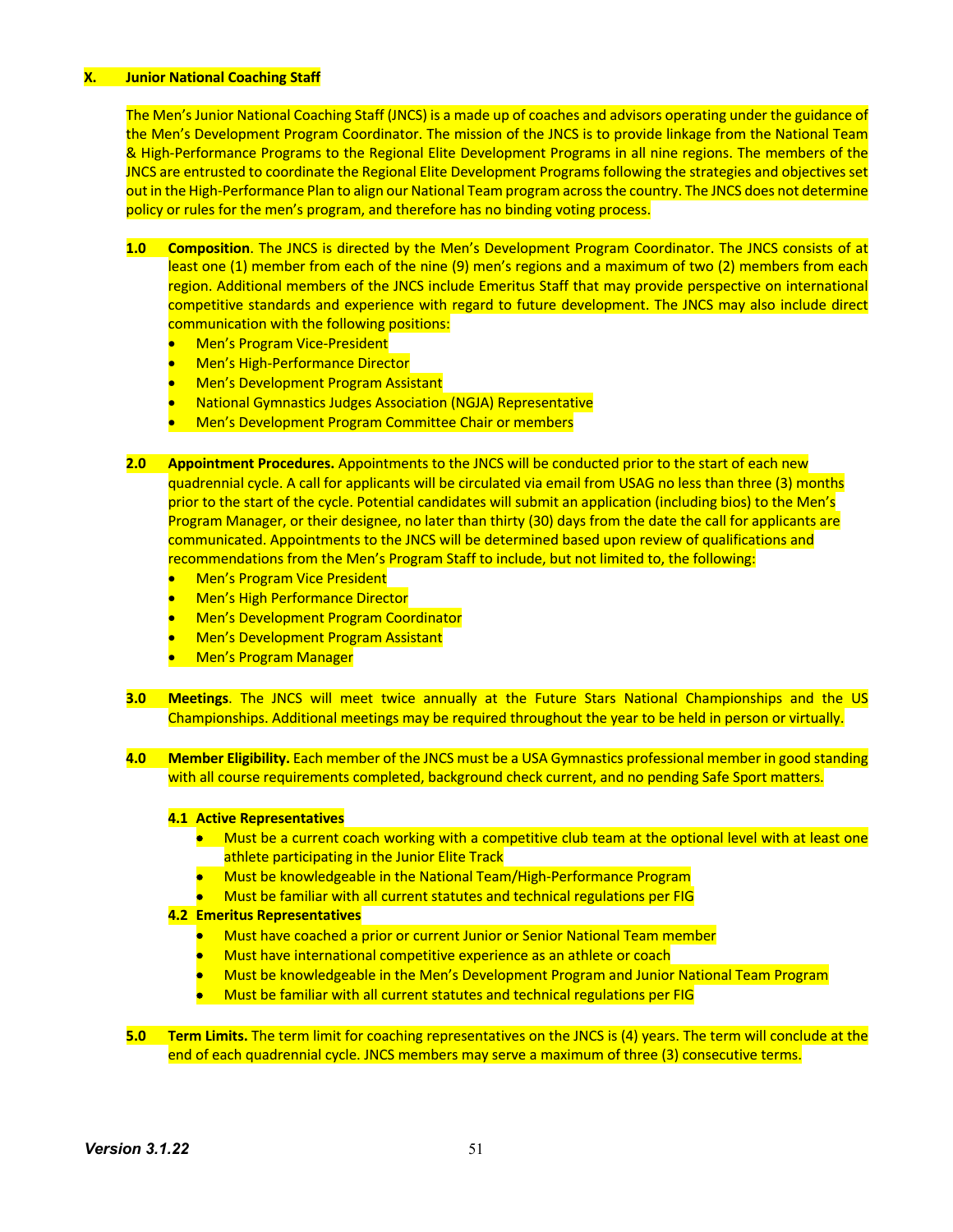**6.0 Vacancies & Removal.** If a member's position on the JNCS becomes vacant during their term because of resignation, removal, incapacity, disability or death, then the Men's Development Program Coordinator may appoint an eligible individual to serve the remainder of that member's term or until the next regularly-scheduled appointment, whichever occurs earlier.

#### **7.0 Duties & Responsibilities.** The JNCS will:

- Hold at least two in person meetings each calendar year at U.S. Championships and Future Stars National Championships. More frequent meetings may be called, either in person or via phone/virtually, as necessary or desirable
- Provide oversight and continued evaluation of elite development operations within the regional elite development programs for their respective region including the Future Stars program
- Work with the Regional Chairs and/or the Regional Board in their respective region to conduct various elite development camps, regional team development, and oversee processes for various elite team selections
- Receive direction for the Elite Track of the Men's Development Program following the goals and objectives outlined in the Men's High-Performance Plan, and communicate those objectives at the regional level
- Maintain open and consistent communication with the Men's Program community and report feedback from the Men's Program community to the JNCS as requested
- Support USA Gymnastics, its rules and policies, and competition programs Maintain a high level of knowledge of the junior and senior international competitive trends in support of the elite development programs
- **8.0 Duties of the Men's Development Program Coordinator.** The Men's Development Program Coordinator will fulfill the following duties in leading the JNCS:
	- Provide overall leadership to the JNCS and schedule all JNCS meetings
	- Prepare and distribute the agenda and any relevant documents to the JNCS in a timely manner prior to all JNCS meetings
	- Coordinate reports and feedback from JNCS meetings to the MDPC or the MPC
- **9.0 Disclosure of Charter**. This charter shall be made available on the USA Gymnastics website.
- **10.0 Effectiveness and Amendment**. This Charter must be approved by the Men's Program Committee. Any amendment or other modifications of this Charter shall be made by a majority vote of the voting members of the Men's Program Committee.
- **11.0 Compensation**. No salary or other compensation shall be paid for serving as a member of the JNCS.
- **12.0 Conflict of Interest.** All members of the Committee will adhere to the USA Gymnastics' Conflicts of Interest Policy, Gifts and Entertainment Policy, and Confidential Information Policy.

Each year, all elected and appointed officials and committee members must submit a completed Conflict of Interest and Confidentiality Form to the National Office no later than: (i) two (2) weeks, or fourteen (14) days, following the acceptance of the elected or appointed position; or, (ii) the last day of the respective committee's annual term of office renewal.

As the annual receipt of these documents is an eligibility requirement by both USA Gymnastics and the USOPC, any individual refusing to sign or submit these documents by the appropriate due date forfeits their opportunity to serve on any USA Gymnastics committee.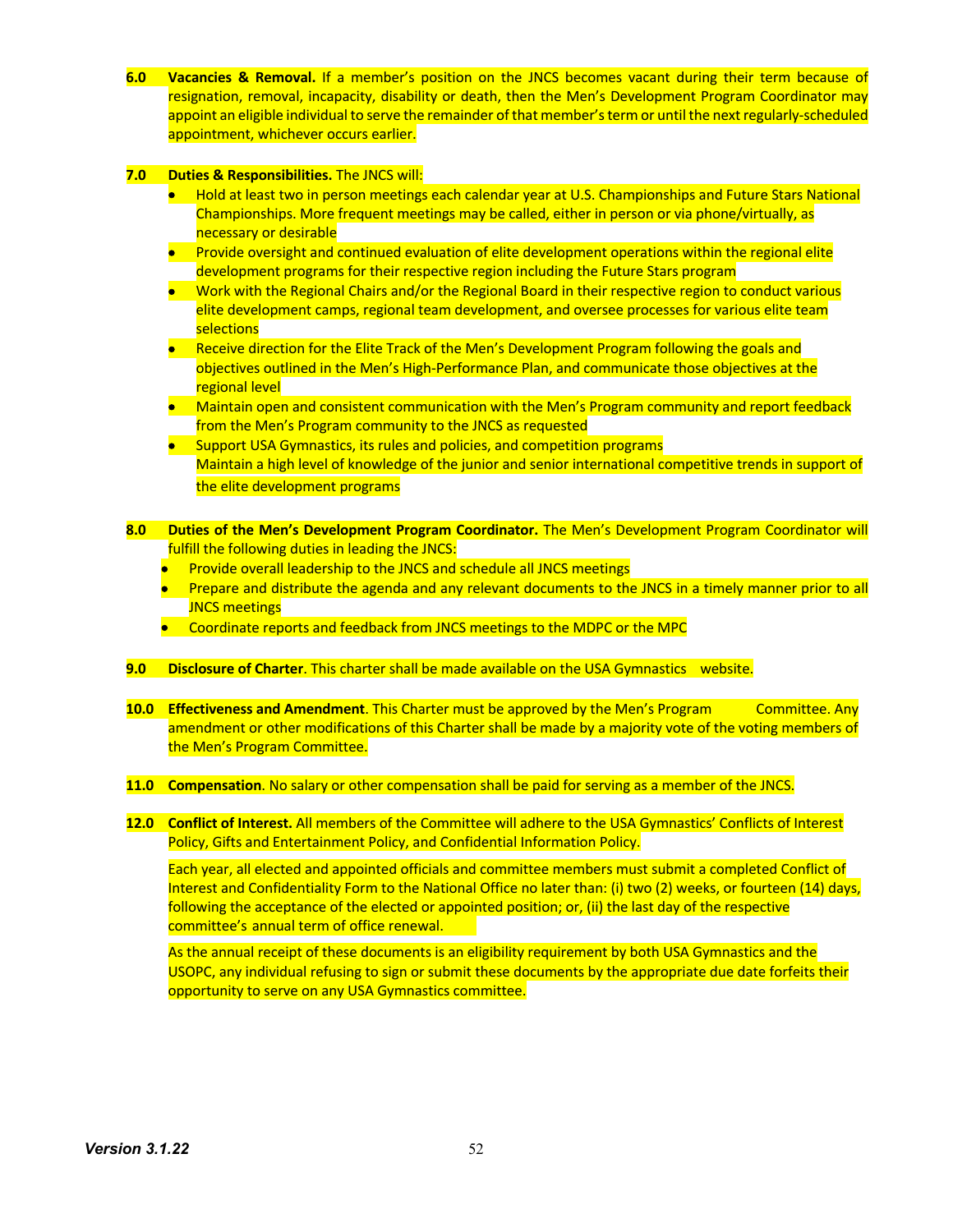## **XI. Current Junior National Coaching Staff**

#### **Men's Development Program Coordinator, Dusty Ritter**

Lou Datilio, Region 1 Seth Smart, Region 2 Tom Meadows, Region 3 Sam McArthur, Region 3 Tom Buese, Region 4/5 Chuck Chmelka, Region 4 Mike Serra, Region 5 Juha Tanskanen, Region 5 Lorenzo Macaluso, Region 6 Debbie Naka, Region 6 Matthew Henry, Region 8 Nikolai Korepanov, Region 8

#### **Emeritus Members:**

Raj Bhavsar, Region 1 Yoichi Tomita, Region 1 Bob Young, Region 2 Kevin Mazeika, Region 3 Marc Yancey, Region 3 Yuejin Sun, Region 3 Kevin Hallinan, Region 7 Brandy Wood, Region 9

# **PART III: PARTICIPATION BY FOREIGN ATHLETES**

Only athletes who are eligible to become members of the Junior or Senior National Team may participate in the following events:

- National Qualifier
- Winter Cup
- U.S. Gymnastics Championships
- Olympic or World Championships Team Trials
- World Championships (Jr or Sr), Pan American Games (Jr or Sr) or Olympic Games (Jr or Sr)

Foreign athletes within the Development Program may participate according to the requirements presented in Chapter 3 of these Rules and Policies but may not become members of the Development Program Team (Future Stars or Junior Elite National Team.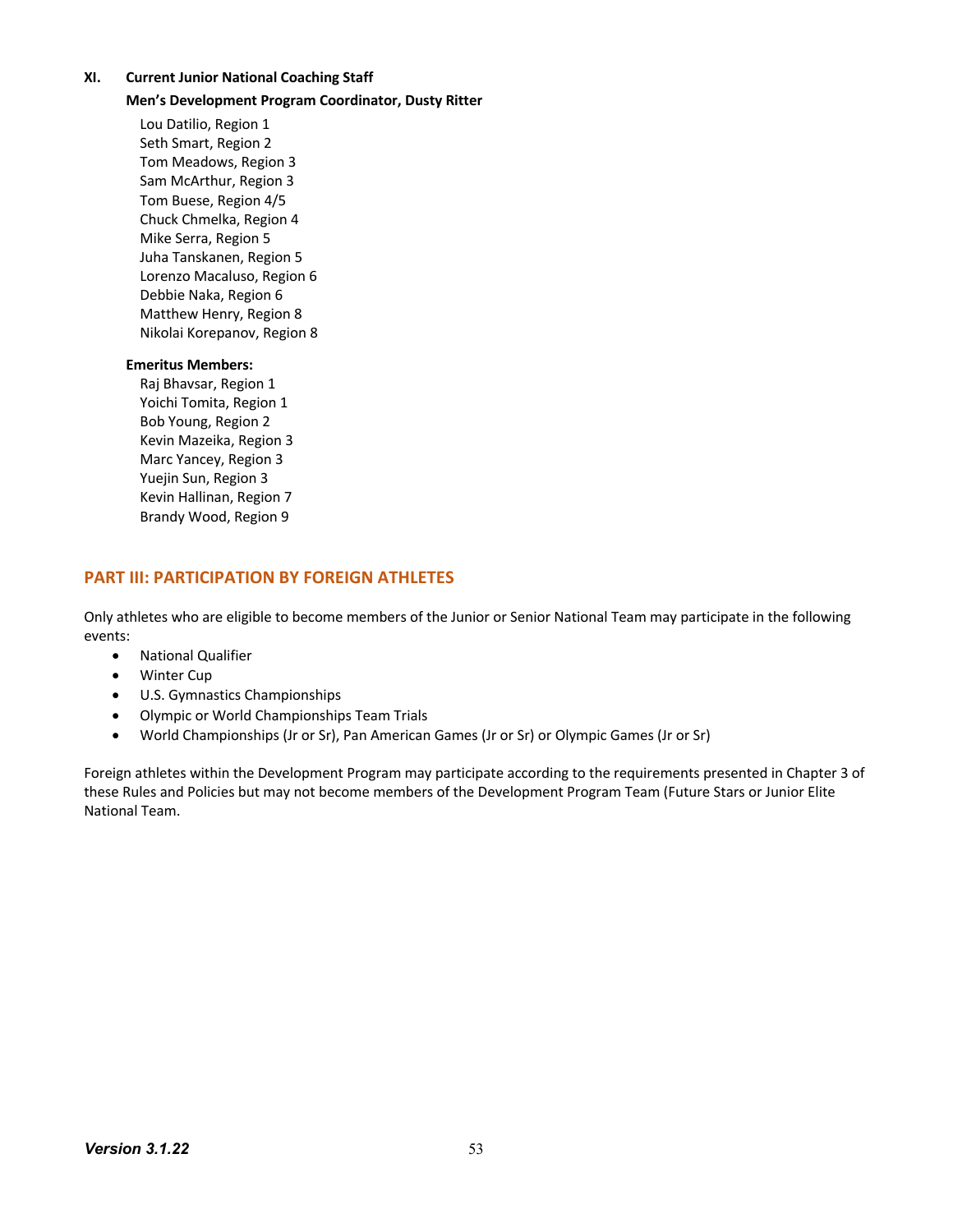# **CHAPTER 5**

# **MEET ORGANIZATION**

# **New additions are highlighted**

# **I. Scoring**

- A. International Definitions
	- 1. All-Around Score (AA)

Optional All-Around is the total score for the six optional routines. Combined All-Around score is derived from adding the total score from two sessions together: All-Around Prelims + All-Around Finals = Combined score.

2. Combined Event Score

The total of the two scores received in an event from two different sessions.

- 3. Finals
	- a. Individual Finals

The highest scoring competitors (maximum of 10) of each event are called the individual finalists. They qualify to compete for the "Champion Title" of an event in a FINALS MEET, which is conducted in all six events with optional performances. The gymnast may perform the same or a different optional routine as in the preliminaries. The same gymnast may be qualified to one or more events to compete in the finals, The combined event score average from the preliminaries is added to the score earned in the finals, except in a "New Life" format where only the finals score is used to determine rank.

b. All-Around Finals

Based on the top pre-determined number of All-Around Meet Scores for the "All-Around Champion Title," an additional optional competition is conducted following the preliminaries. The gymnast must perform in six events and may perform the same or different optional routines as in the preliminary competition. Scoring: The final score is the average of the "All-Around Meet Score" and the "Finals All-Around Meet Score," except in a "New Life" format where only the finals score is used to determine rank.

4. Team Score

The method of team scoring must be described clearly in the "Meet Announcement" as well as in the "Meet Information." It is suggested in the USA Gymnastics Junior Competition Manual a minimum of the top three (3) scores in each event count toward the team score in state level meets and below. Take the best three scores in each event. When competition is for team only, the team score is based on counting one less than the designated number of individuals entered per team. Example: Each team may enter six (6) competitors. The team score is based on the top five (5) scores in each of the six (6) events.

- 5. Order of Events
	- a. The FIG order of events is recommended for the preliminary competition for all USA Gymnastics meets. If six (6) events are conducted at the same time, the squad should rotate from one event to the next following FIG order:
		- 1) Floor Exercise
		- 2) Pommel Horse
		- 3) Still Rings
		- 4) Vault
		- 5) Parallel Bars
		- 6) Horizontal Bar
	- b. Final Order: If two (2) events are conducted simultaneously, the following order is recommended.
		- 1) Floor Exercise and Pommel Horse
		- 2) Still Rings and Vault
		- 3) Parallel Bars and Horizontal Bar
- B. Age-Group competitions use USA Gymnastics Junior Competition Manual rules for compulsories and FIG Competition I (with USAG modifications) for optional routines.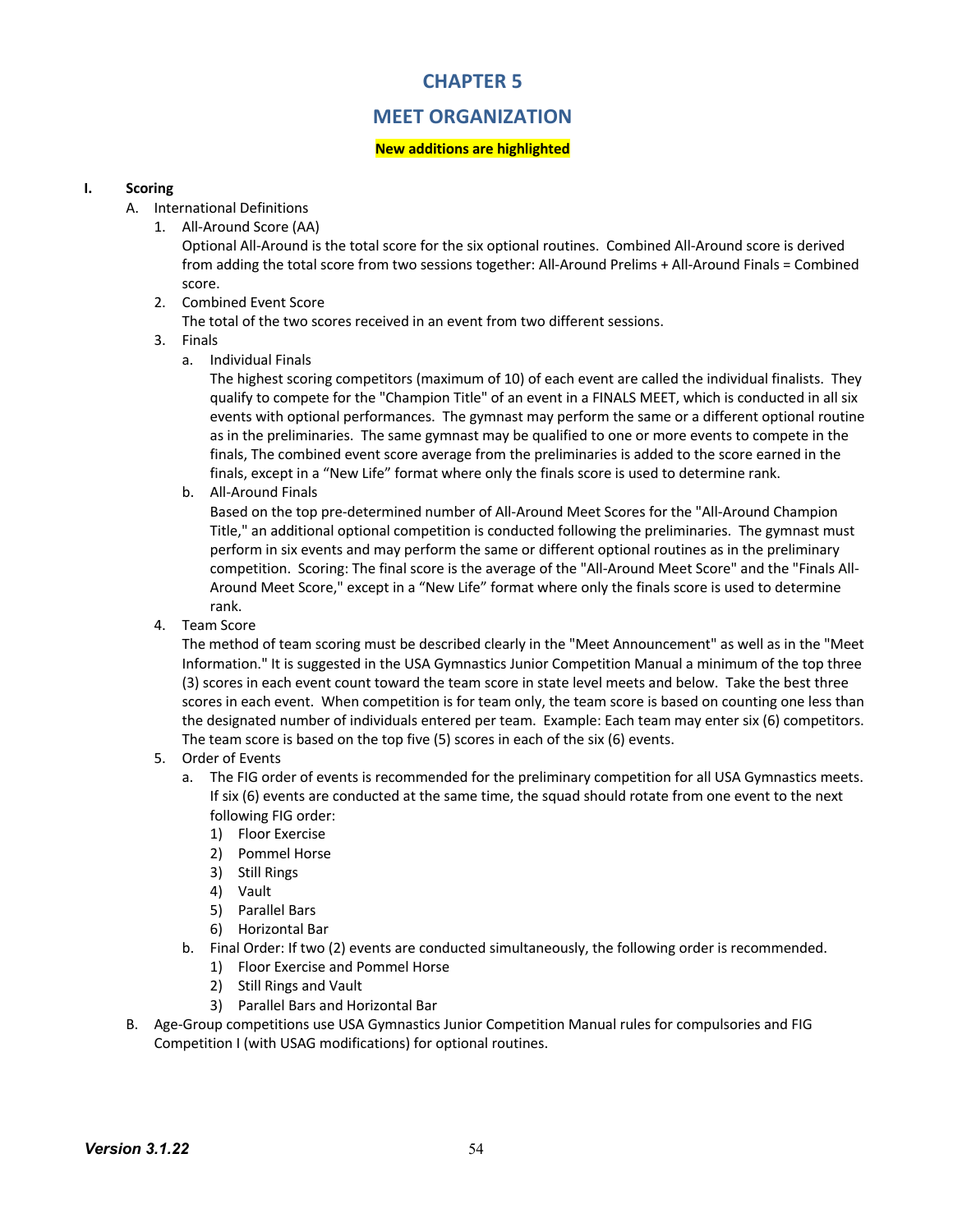# **II. Meet Officials**

A. What Meet Officials should expect:

Meet Officials should never be assigned to private homes where they would be obligated to socialize instead of rest or to travel hours each day to get to the meet from their housing - unless this is what they request.

- 1. Meet officials should be provided with hotel rooms in nearby quality hotels or motels, ideally two (2) persons assigned to one room.
- 2. If driving, meet officials should receive mileage reimbursements at the current IRS rate. The total mileage reimbursement shall not exceed the cost of a round trip airline ticket to the same locale.
- 3. Transportation shall be provided to and from the hotel if cars are not available for judges to use. The driver's name, pickup time and place should be included in the judging packets. If a judge is not picked up at the arranged time, he should be reimbursed by the Meet Director for transportation expenses.
- 4. Provisions should be made for the transportation of any official to and from the airport.
- 5. Meet officials should receive meals or per diem or a combination of.
- 6. Runners assigned to each judge should stay with that person for the length of a session to provide the most efficient work.

# B. Workload and Recovery Sessions

In general, sessions should not be scheduled which would require a judge to officiate any longer than a maximum of three and one half (3 1/2) hours at any single session. Adequate time should be scheduled between the end of the evening session and the beginning of the next morning session for a rest period.

# **III. Pre-meet Conditions of which to be Aware**

A. Meet Directors

To conduct a GREAT meet is an ART! Even the so-called "expert" directors have to cope with difficulties in the course of work since every meet has its own characteristics and unique problems. A well-run meet is to be expected. However, to expect a PERFECT meet is slightly utopian. The opportunity to conduct a large meet is a "once in a lifetime" experience for many directors. There are not enough opportunities for obtaining substantial experience in a short period of time. This experience comes through many years of organizing meets. Therefore, the Meet Director must plan well, striving for perfection in every detail. Every phase of the meet must be examined to prepare for unexpected challenges.

The most famously conducted meets were results of maximum investment of effort and heart, not happenings of miracles where the problems solved themselves.

The feeling of pride in obtaining the right and privilege to host an important meet should carry over to every detail of the work. Pre-meet preparations, meet conduct and follow-up work must be carefully scrutinized. The assignment should be carried out in its ENTIRETY in order to result in success and to give a true personal satisfaction.

# B. Competitors / Coaches

With the exception of the local competitors, most of the gymnasts and coaches must travel a considerable distance to compete in Regional and higher meets. The strenuous training prior to these meets, the fatigue from travel, the competitive tension and the unfamiliarity with the new site brings a special emotional condition upon participants.

A well-organized pre-meet setup, with ample guidance for the arriving visitors and a well-designed practice program, is essential to put the athletes at ease. Meet Directors should provide the following:

- 1. Information prior to meet and/or at the site of the meet.
- 2. Good hostess service.
- 3. Well-equipped practice and competitive areas.
- 4. Practice area available at scheduled time.
- 5. Well scheduled practice times and adequate practice time.
- 6. Random draw.
- 7. Separate times for practice and coach's meetings.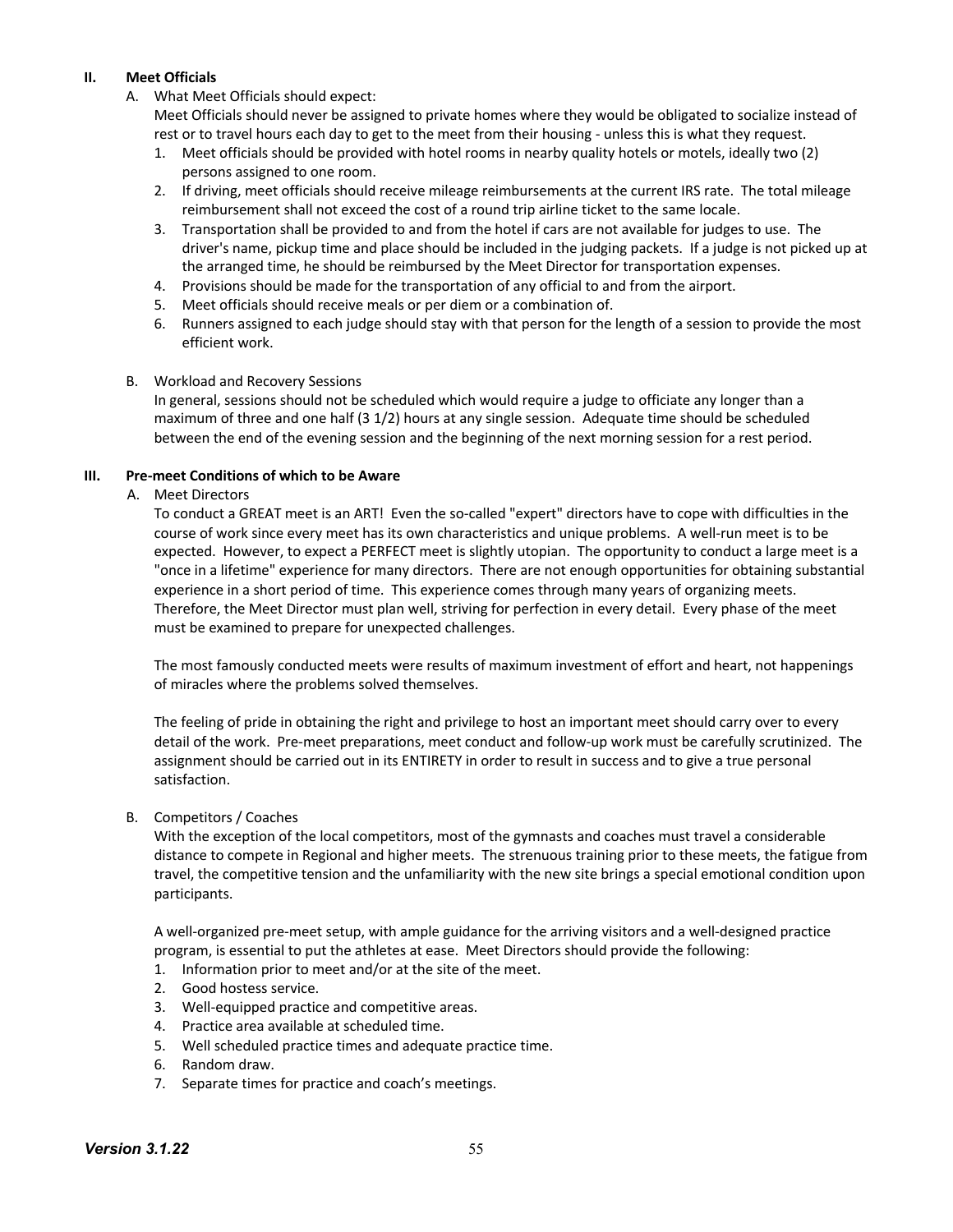# **IV. Considerations for Audience Appeal**

- The following factors are essential for the success of a meet:
- A. An organized disciplined meet, conducted on schedule, with no interruptions and with quick performance changes and fast judging.
- B. Sessions not too long in duration.
- C. Sessions should include all six (6) events, unless specifically advertised in pre-meet information and tickets.
- D. Adequate information on scores and performing persons:
	- 1. Information shown on scoreboards should be visible from every seat.
	- 2. Scores shall be rotated slowly and constantly.
	- 3. Scores shall be elevated and not covered by Officials on the floor,
	- 4. Scores shall be flashed right away and as close to the event as possible.
	- 5. Scores shall be large enough to read.
		- NOTE: At each event, two (2) sets of information shall be rotated at all times, with stops only to change numbers:
			- a. The performing gymnast's name and/or number.
			- b. The score for the previous gymnast and his competitive number.
- E. The program should be easily read, contain a place to record scores and have adequate information on the events and competitors.
- F. The program should include information available from the previous day's results. If there are no large resultposting sites available, duplicated copies of the results should be available. These should be free or available for a minimum charge covering the cost of paper. They should also be posted in public areas.
- G. No distracting actions on the competition floor:
	- 1. Gymnasts should warm up away from the competing gymnasts.
	- 2. Gymnasts should remain in designated areas.
	- 3. Gymnasts should not horseplay or eat on competition floor.
	- 4. Judges should not argue or conduct long conferences.
- H. There should be little or no moving of equipment.
	- A gymnast should be ready when his number is called.
- I. A trainer, stretcher, first aid kit, ice, etc. should be quickly accessible.
- J. Background music, if used, should not be too loud, or poor in quality.
- K. Tidy seats, gym floor and restrooms are required.
- L. Floor managers and security persons shall be available.
- M. Refreshment service should be quick and provide enough stations for purchase.
- N. Ticket sales should be available on time and at the door for next session.
- O. No more than six events shall be conducted at the same time.
- P. Announcer should have a pleasant voice. No information should be given on a loud speaker while a performance is in progress. Information should be given during breaks.
- Q. A pleasant voice and mannerism of the head judge should be used in calling out performer's number to go on.
- R. Welcome speeches should not be too long or too many.
- S. Plan a meet with a definite ending and with immediate official results announced. The first three All-Around and first three event winners should be announced at last.

# **V. Meet Directors**

- A. Prior to submitting a bid:
	- 1. Determine the possibility of drawing an audience for the meet through investigation in order to detect any conflicting events scheduled in the community at the time of the meet's date.
	- 2. Inquire about a suitable site for the meet and its cost. Make tentative reservations.
	- 3. Draw up a budget realistically estimating expenses to find out the total cost of hosting the meet.
	- 4. Prepare the bid and submit it to the appropriate individual.
	- 5. Secure finances and/or sponsors. Clear all sponsorships with the USA Gymnastics National Office prior to signing contracts.
	- 6. Budget items for expense consideration-.
		- a. Officials' fees and expenses
		- b. USA Gymnastics Fees
		- c. Gymnasium rental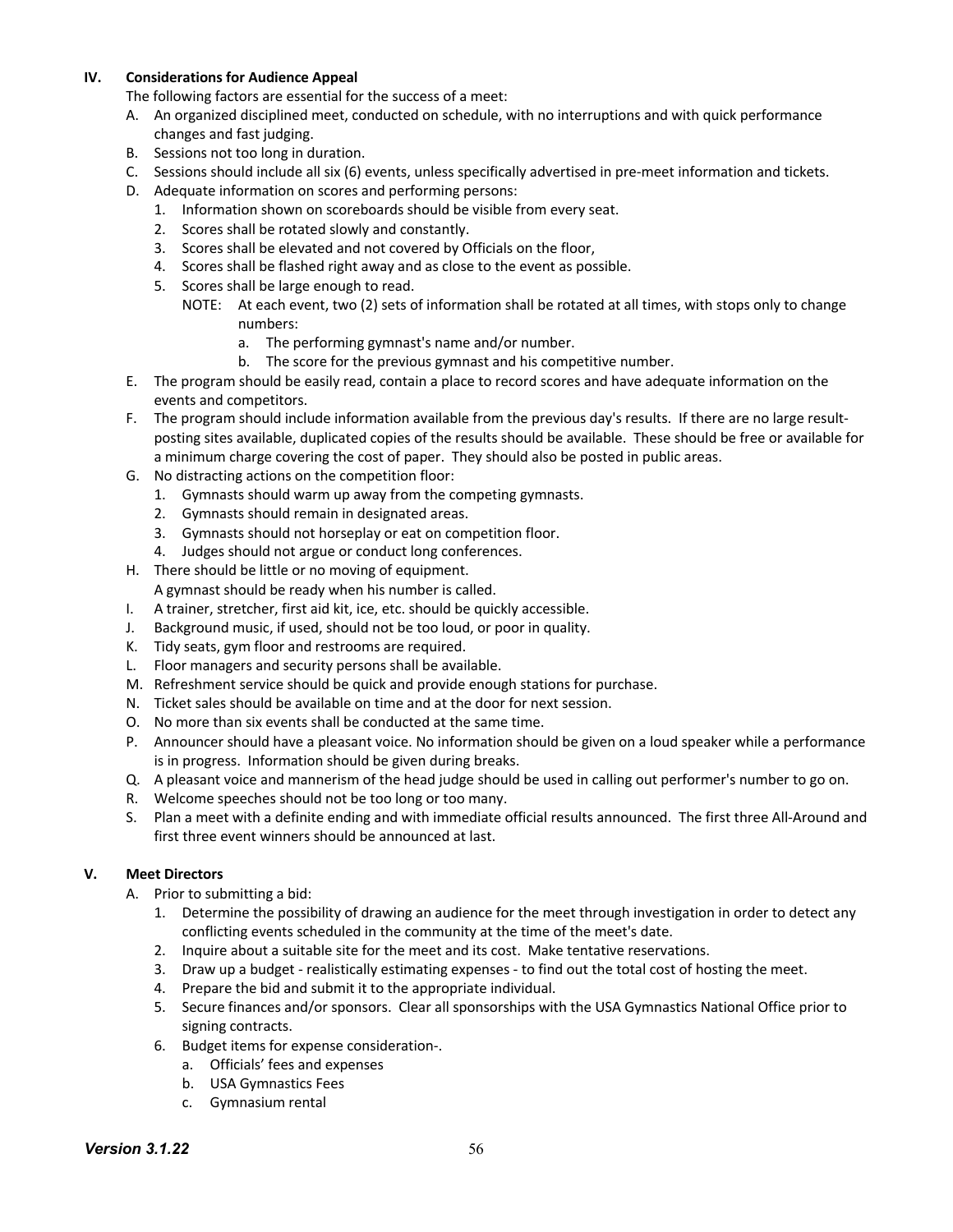- d. Equipment rental
- e. Moving costs
- f. Printing expenses: tickets, programs, fliers, posters, results
- g. Promotion and paid advertisements: web site, TV, radio, newspaper
- h. Decorations for meet site
- i. Uniforms for runners
- j. Special small souvenirs for competitors, officials and workers
- k. Awards for competitors
- l. Hospitality room and food banquet if planned
- m. Cost of special photographs, films and tapes used at the meet or prior to the meet
- n. Transportation for participants at the meet site
- o. Secretarial work, paper, mailing, phone
- p. Electrician union workers fees
- q. Doctor and/or trainer fees
- r. Janitorial services
- s. Insurance costs
- 7. Budget items for income:
	- a. Ticket sales
	- b. Program sales
	- c. Souvenir sales
	- d. Refreshment sales
	- e. Entry fees
	- f. Sponsorships
- B. After receiving permission to host the meet:
	- 1. Send a Request for Sanction to USA Gymnastics.
	- 2. Make preliminary announcement in newspapers and on radio and TV about the meet.
	- 3. Secure the meet site with a contract.
	- 4. Contact the proper NGJA personnel for securing judges.
		- a. For local, sectional, invitational and state meets, contact the State Judging Director.
		- b. For Regional meets, contact the Regional Judging Director.
		- c. For all National Jr. Elite meets and National Elite meets, contact the National Judging Director.
	- 5. Clear housing arrangements and special prices with hotels.
	- 6. Organize the committees appoint chairpersons.
	- 7. Establish an outline of duties for each committee.
	- 8. Set deadlines for the various phases of progress.
	- 9. Secure every working person used from other professions.
	- 10. Establish the outline of the meet number of sessions and times.
	- 11. Mail out meet information and/or post to website.
	- 12. Mail out and post to website requested entry forms and detailed information to coaches, competitors and meet officials; and send invitations to dignitaries.
	- 13. Gradually increase the frequency of news announcements and advertisements of the meet.
	- 14. Print tickets, fliers, and posters. Organize the ticket sales, mail order and local. Mail complimentary tickets.
- C. After all entries are in:
	- 1. Select a suitable meet form for rotation.
	- 2. Conduct the draw and assign the competitors to squads and events post information to web site if possible.
	- 3. Prepare the program.
	- 4. Check the arrival times of visitors and the hotel reservations through the Hospitality Committee.
	- 5. Secure "welcome gymnasts" signs on billboards from motel and other agencies.
	- 6. Prepare the floor patterns for equipment and give a deadline for the setup.
	- 7. Prepare competitors and judges packets for registration -- possible enclosures:
		- a. Entry list
		- b. Order of competition for each session
		- c. Competition procedure
		- d. Warm-up and practice procedure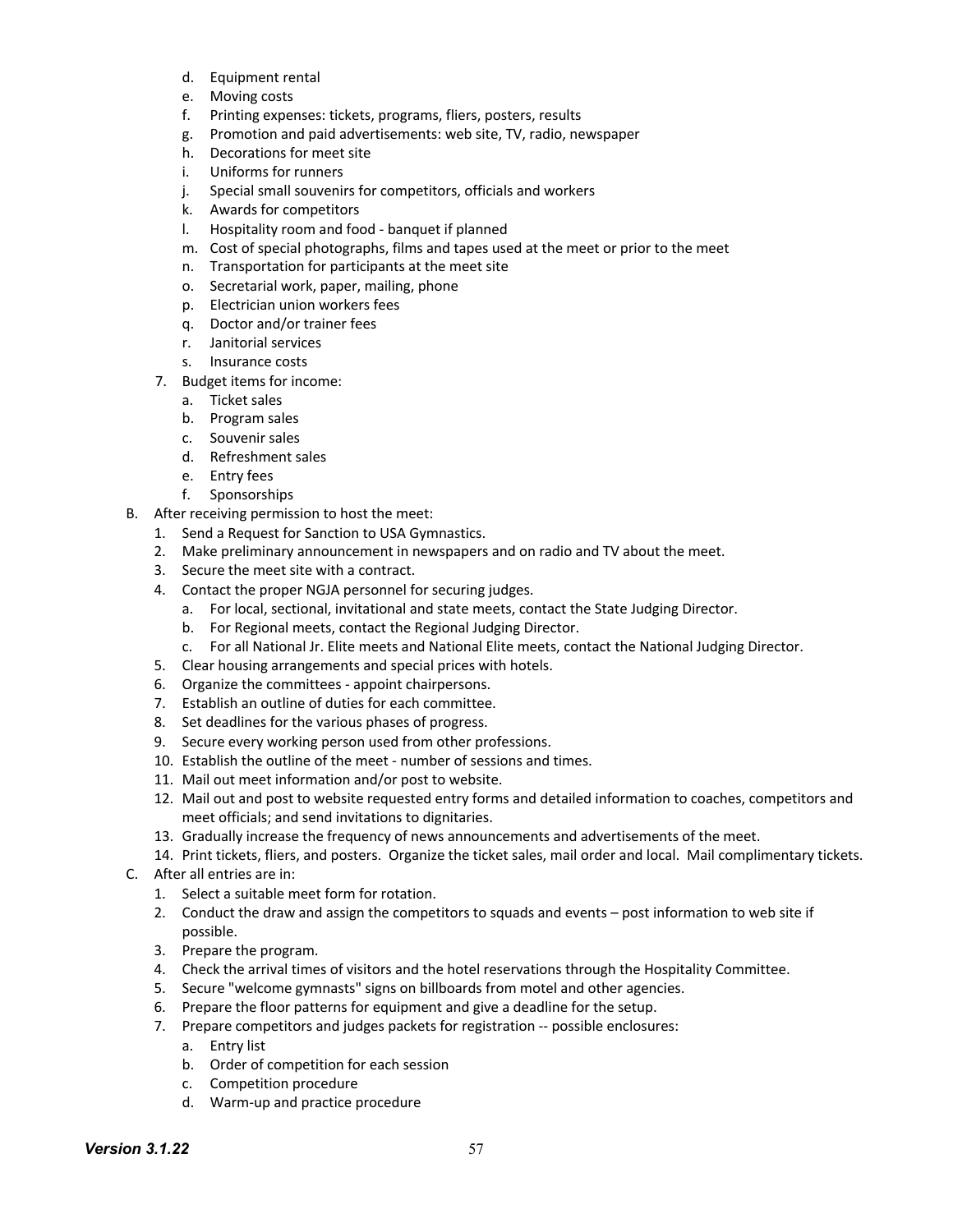- e. Competitor numbers
- f. Passes to the competition
- g. Judges assignment list
- h. Meeting schedule
- i. Official program
- j. Map of city
- k. Map of meet site
- l. List of local restaurants, churches and places of interest
- m. Information on sponsoring agency, city or school
- n. Souvenirs
- o. Publicity pictures (returned to competitors)
- p. Newspaper articles pictures of competitors or meet
- q. Extra flier or poster for souvenir
- D. After the competitors arrive:
	- 1. Be present at registration times.
	- 2. Conduct the coaches meeting and scratch session. The Meet Referee should be in attendance. If an open draw is required, it should take place at this meeting.
	- 3. Provide the judges a meeting area.
	- 4. The Meet Referee chairs the meeting.
	- 5. Be available at practice and warm-up sessions for any inquiry.
- E. At the meet:
	- 1. Be agile, moving between working stations in order to be available at all times for help or advice (troubleshooting). Strive to achieve a rapidly moving meet.
	- 2. Be prompt with rotation and warm-up times. Stay on schedule.
	- 3. Have judges check scores and sign the meet report form.
	- F. After the meet:
		- 1. Check with news reporters to see that they have the correct information on the results.
		- 2. Act as the host for the hospitality room.
		- 3. See that the result sheets are distributed to competitors, coaches and officials. See that results are posted on the competition web site.
		- 4. Distribute checks to judges.
		- 5. Personally check out the work of every committee to see if everything is completed, especially the "followup" phase of the meet; equipment returned, letters mailed, official meet reports mailed, bills paid and profit deposited.
		- 6. Have a meeting with the committees to evaluate the work and collect suggestions for future improvement.
		- 7. Send a thank you note to all officials who worked in the meet.
		- 8. Send a letter of appreciation to all persons who contributed to the success of the meet.
		- 9. Prepare a meet report, include good pictures and send them to sport magazines.
		- 10. Mail completed sanction forms to proper USA Gymnastics officials:
			- a. Sanction Report Form USA Gymnastics Office and the Regional and State Chairperson.
				- b. National Gymnastics Foundation Report and Scholarship head tax.
				- c. Official Score Sheet State Chairperson, Regional Chairperson, Meet Chairperson of next level meet.
				- d. Meet Result Qualifying Form State Chairperson, Regional Chairperson, Meet Chairperson of next level meet.
				- e. Financial Report State Chairperson.
			- f. Competition Tax State Chairperson.

# **VI. Meet Committees/Personnel**

- A. Publicity Committee
	- 1. Work out finances for advertising the meet.
	- 2. Contact the USA Gymnastics National Office for instructional booklet.
	- 3. Prepare material for television, radio, newspapers and program by securing a selection of quality pictures and tape or film recordings of gymnasts. Arrange for the printing of fliers, posters and programs.
	- 4. Arrange for the creation of a competition web site where all meet and entry information can be found. Also, plan on posting background information as well as the results on the web site.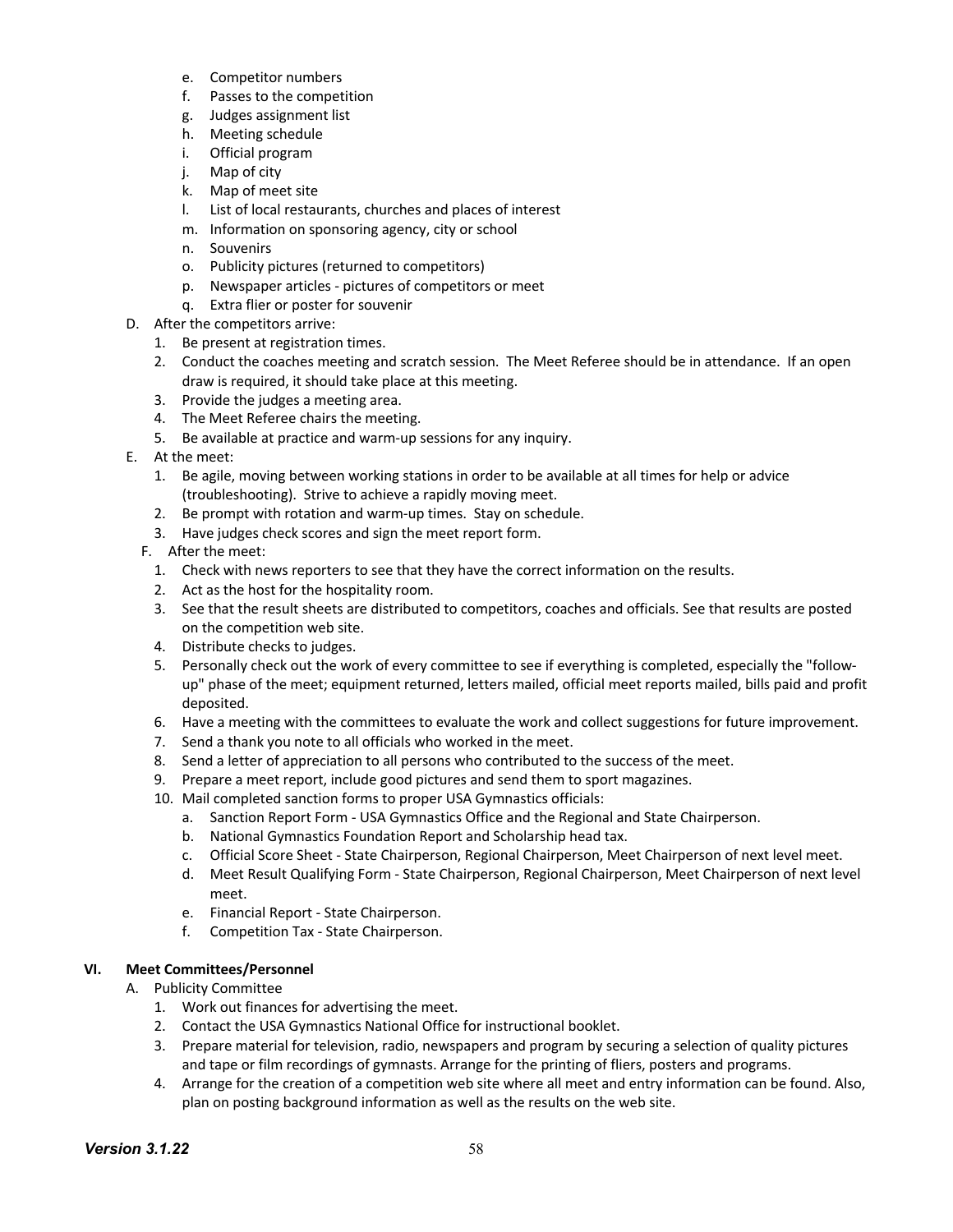- 5. Contact newspapers, magazines, newsletters to publicize the meet in advance on a national or regional scale.
- 6. Design a plan for the local area for distributing posters and fliers (businesses, industries, schools, organizations, churches included).
- 7. Send invitations and complimentary tickets (2) to local dignitaries.
- 8. Send and personally deliver complete meet information to sport and news announcers in town and in cities in the region. Include action shots, posters and fliers.
- 9. Write up interesting background material on the competitors.
- 10. Stress local competitors to be written or talked about or to be interviewed or filmed in practice.
- 11. Secure for TV a good quality 3/4" video of a skilled gymnast performing. Horizontal Bar is recommended for length and general appeal.
- 12. Have a live announcement taped with the film presentation.
- 13. Arrange for professional photographers to work at the meet, taking pictures of winners in action and in award ceremonies.
- 14. Work on promotion of advance ticket sales with Finance Committee.
- 15. Involve important community persons with making welcoming address at the opening ceremonies or to hand out awards at the finals.
- 16. Work out a list of official working persons to who passes should be issued. Distribute passes in advance. Give complimentary tickets to newspaper and TV personnel who helped to promote the meet.
- 17. Give complimentary tickets to Meet Officials on their request. (Coach's wives or husbands, judge's relatives, equipment company representatives).
- 18. Select and TRAIN the Meet Announcer.
- 19. Furnish information on each event, scoring and competitor. Prepare a list of important guests and large groups attending the meet to be welcomed during warm-up time.
- 20. Send resumes of meet with final results to papers, TV, radio and magazines with action shots taken at the meet if possible.
- 21. Send letter of appreciation to persons who helped promote the meet.
- B. Finance Committee
	- 1. Establish a budget and allocate the requested money to each Committee.
	- 2. Pay for the sanction of the meet -- post official sanction on the wall of the gym.
	- 3. Organize the ticket sales.
	- 4. Establish the prices, the types of tickets to be sold. (Adult-student tickets, session and a "season ticket", numbered or not, colors and quality of paper, size, etc.).
	- 5. Have tickets ordered well in advance from the printer.
	- 6. If adult and student tickets are printed, arrange for an "overprint" in case of an overabundance of sale of one kind.
	- 7. Decide how tickets are going to be handled at the gate -- collected or section torn off.
	- 8. Appoint a person responsible for the mail-order ticket sale.
	- 9. Appoint a person who can receive phone calls during the day, whose number is to be printed on the fliers, for meet information.
	- 10. Appoint ticket sellers for the days of the meet. Work out shifts to work a method of turning over tickets and money to the next crew.
	- 11. Arrange for police protection for the ticket booth and for the delivery of the money into the safe.
	- 12. Secure change, in various denominations, for ticket booths. Secure organized boxes for grouping tickets and money for quick and accurate operation.
	- 13. Process all checks to be paid out for officials and give them to the Chairperson of the Hospitality Committee. Collect entry fees from the Clerical Committee.
	- 14. Appoint Program Sales Chairperson, who will select a crew. Provide coin change.
	- 15. Select a chairperson for ticket takers, who will select a crew and will work out the shifts.
	- 16. Distribute complimentary tickets to Chairperson requesting them -- keep a list. Secure passes for reporters, TV personnel, judges, etc. Distribute passes to Chairpersons.
	- 17. Appoint a Program Manager who will be responsible for putting the material together and for the printing.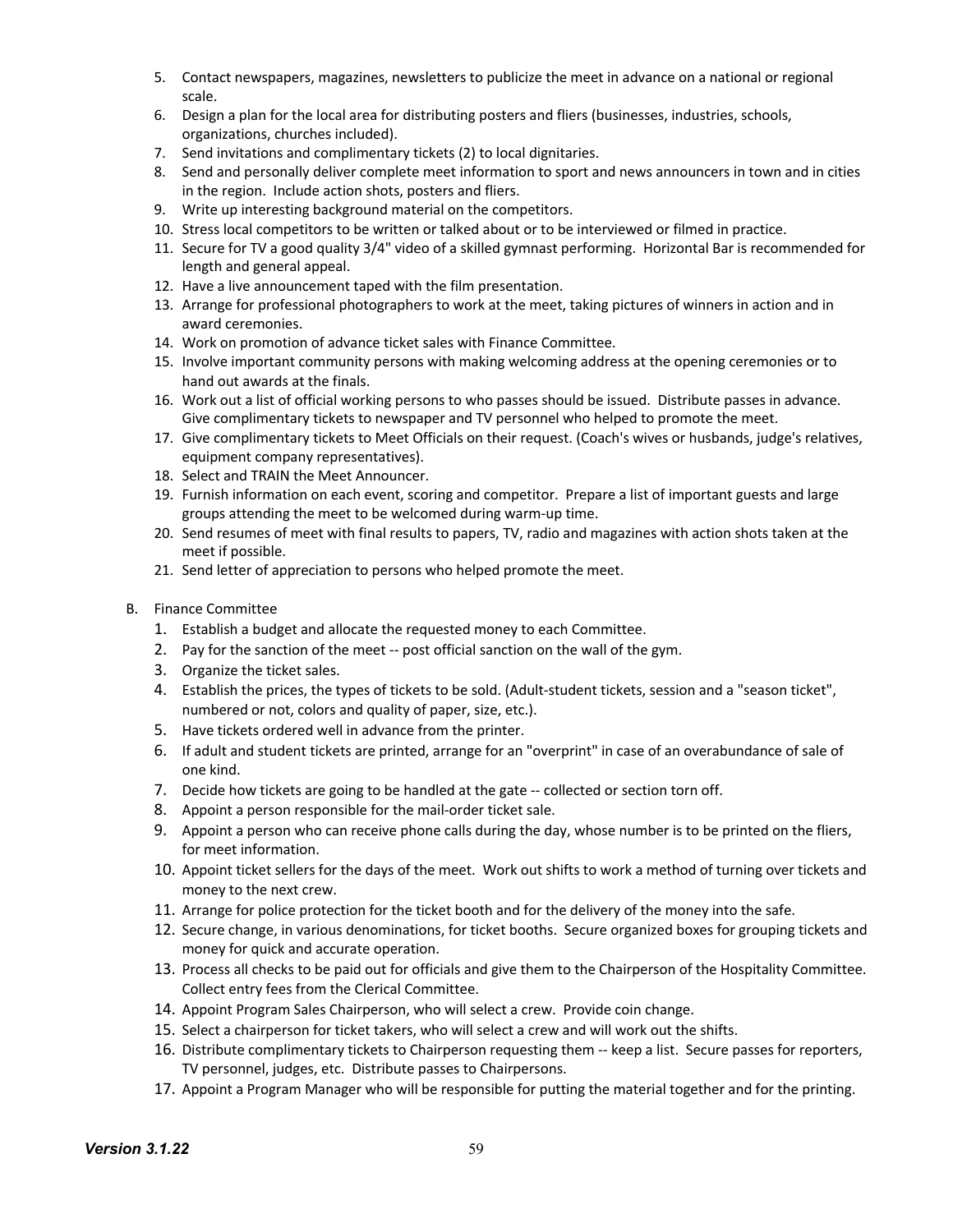- 18. If concession sales are catered, work out a business arrangement in advance for a set price guaranteed or percentage of the sale. Require insurance to be purchased by the owner of the food business if he does not have any.
- 19. Collect all the income; ticket, program, food, entry fees, etc.
- 20. Collect and record all bills and debts.
- 21. Pay expenses by check.
- 22. Close out the account, make out a financial report, and make several copies. Hand them to the Meet Director.
- 23. Items used in work:
	- a. Vouchers
	- b. Insurance policies
	- c. Sanction
	- d. Checks for officials
	- e. Passes and list of names
	- f. Tickets and list of names for complimentary tickets
	- g. Boxes at door for ticket takers (discarded parts)
	- h. Program
	- i. Change change boxes
	- j. Signs for price of tickets
	- k. Change aprons for program sellers
	- l. Room to keep programs, tickets and concession materials
	- m. Safe
- C. Site Committee
	- 1. Set up a list of equipment used in the warm-up and competition gyms. Secure the equipment. If loaned, make arrangements ahead of time for finances and delivery.
	- 2. Make a map of all areas used -- floor plan of gym area, hospitality room, lockers, first aid, washroom, refreshment, parking, public phones. Make copies of packets to be distributed to competitors and officials and to all key personnel working in the meet.
	- 3. Secure the services of personnel necessary to conduct the meet such as electrician, security, fire department, sound, scoreboard, movers, janitors, etc.
	- 4. Secure extra equipment (T-handles) in case one breaks. Have it in the gym prior to the meet, ready for immediate replacement by a person trained to do it.
	- 5. Draw a floor map for equipment movers and train them to work with maximum speed.
	- 6. Provide a "roped off" runway for vaulting.
	- 7. Keep an electrician on duty around the clock who knows all outlets and switches, microphones, etc. Provide many outlets with, extension cords, for tape recorders, TV, etc.
	- 8. Provide signs in the building showing directions to main areas.
	- 9. Arrange seating facilities for competitors on the floor, for competitors who are not competing in the session and for spectators.
	- 10. Arrange table and chairs for Meet Officials.
	- 11. Secure personnel to work with the music used for competition (background, opening ceremonies).
	- 12. Secure personnel to clean gym floor and mats, bleachers and public places between sessions.
	- 13. Secure flags (American, State, School). Provide victory stand and a decorative place to exhibit awards.
	- 14. Make arrangements to decorate the gym in order to have a festive atmosphere -- flags, live flowers, draperies behind victory stand, etc.
	- 15. Secure doctor or trainer and furnish them with a room. Prepare a list of procedures for first aid personnel and for all persons assisting in the meet, designating working hours.
	- 16. Set up the gym for the first event, everything measured and rechecked for official specification.
	- 17. Work out a plan for disassembling the gym -- returning equipment, storing borrowed and rented items. Designate the times of work and personnel and their responsibilities.
	- 18. Make out a list of working personnel who will need passes to enter the gates.
	- 19. Send note of appreciation to those who worked at the meet.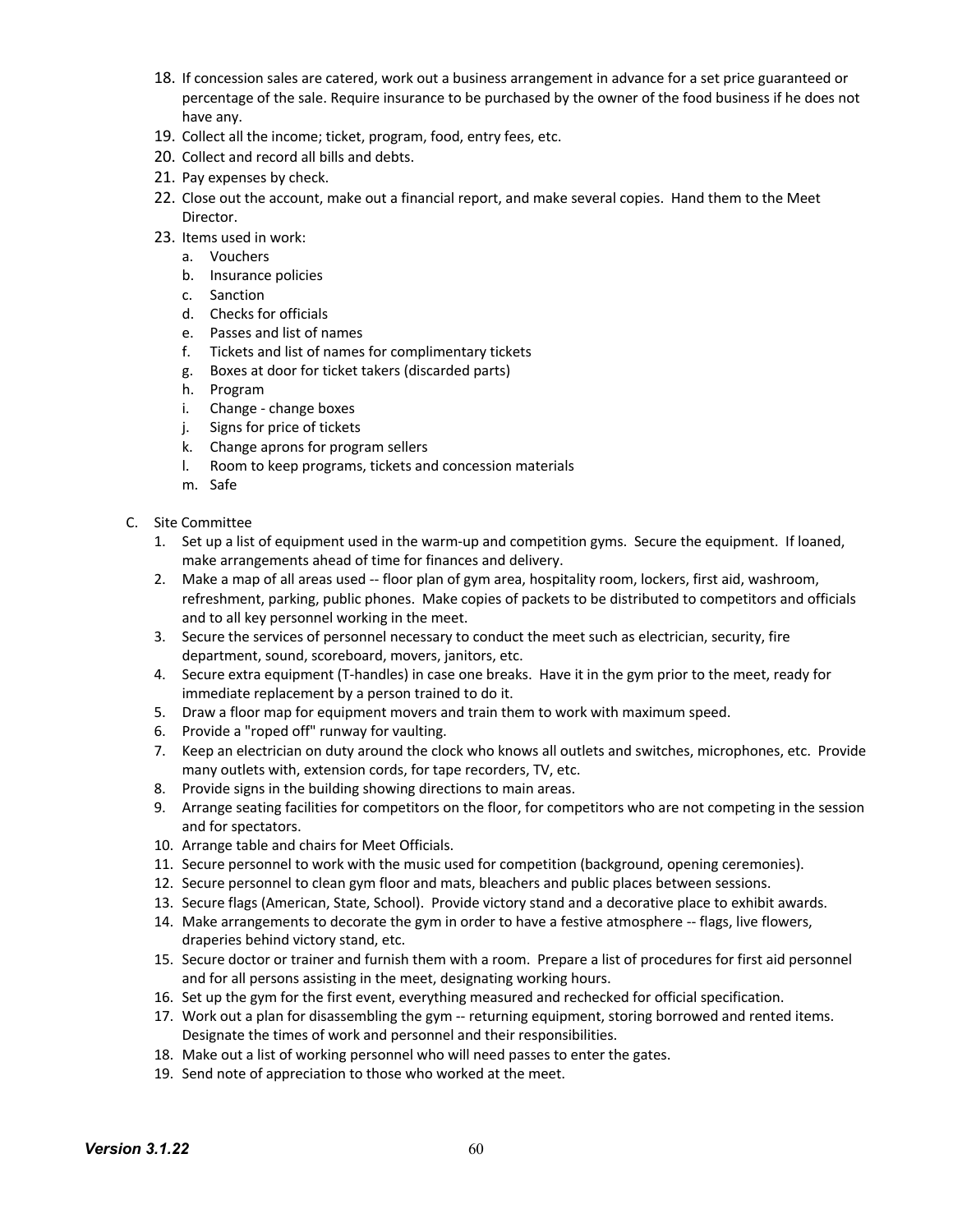- 20. Personnel needed:
	- a. Site Manager
	- b. Equipment Manager and crew of movers
	- c. Locker room attendant
	- d. Custodians
	- e. Electrician
	- f. Music Operator
	- g. Parking lot attendant
	- h. Floor manager (during meet)
	- i. Certified doctor or athletic trainer
- 21. Equipment Needed: Warm-up and competition gym should be identically equipped.
	- a. Floor Exercise Mat (spring floor), Pommel Horse, Still Rings, Vault Horse, Parallel Bars, Horizontal Bar
	- b. Extra bar rails and "T" Handles
	- c. Vaulting Boards (3-4)
	- d. Mats for equipment and for landing
	- e. Runway mat for vaulting (ropes and posts if necessary)
	- f. Chalk stand with chalk
	- g. Emery cloth
	- h. Wet towels and dry towels
	- i. Toolbox with basic tools
	- j. Measuring tape English/Metric
	- k. Tape for the horse runway secured to floor
	- l. Public address system
	- m. Outside telephone, and inside telephone line for floor and ticket booths
	- n. Tables for tape recorders
	- o. Extension cords
	- p. Equipment for marches/background music
	- q. Microphone
	- r. Victory stand
	- s. Sign for meet (title and date)
	- t. First aid kit (stretcher on hand)
	- u. Tables: six-one for each head judge (his/her crew of scorers, timers, and flashers)
	- v. 16 small tables or desks, one for each judge
	- w. Chairs: One for each official scorer, runner. Enough chairs for each squad performing at each event (coach included).
	- x. Flags
	- y. 25, Hospitality room; tables, chairs
- 22. A written plan for emergencies, telephone numbers of emergency medical technician, trainer, or doctor is needed.
- D. Clerical Committee
	- 1. First and Second Mailings

Duplicate the "meet information" and mail to the names listed by the Meet Director. Post all meet information to the competition web site. Make out a list from the returning mail request - "detailed meet information". Send out the second mailing including:

- a. Detailed meet information
- b. Entry forms
- c. Travel information maps
- d. Map of the city with competition site and headquarters hotel
- e. List of hotels prices with currently confirmed prices
- 2. After entries are received
	- a. Check entries to see if properly signed by parent for athlete's release and athletes/coaches/judges are registered USA Gymnastics members.
	- b. Check coach's entry to determine if team persons are indicated correctly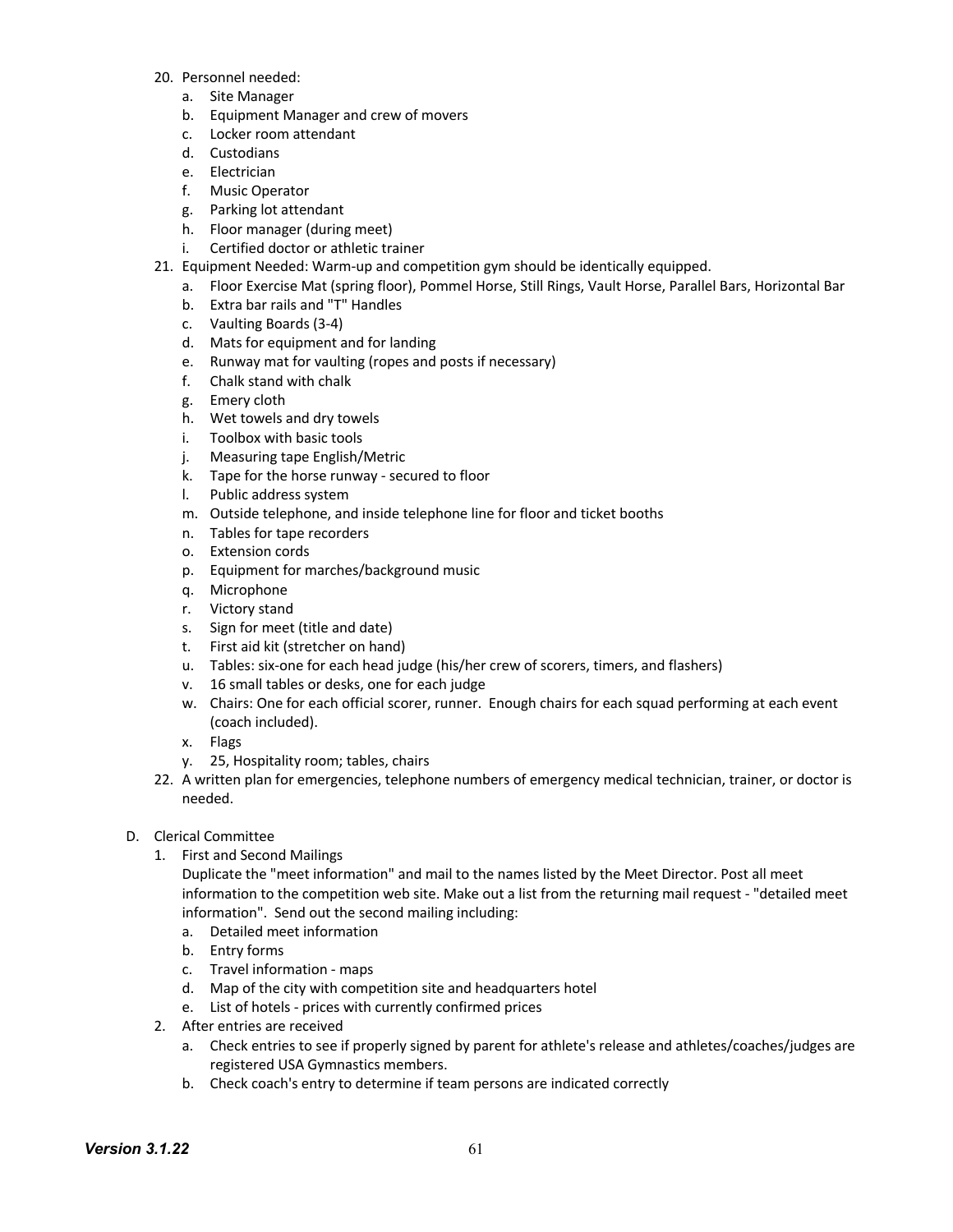- c. Make out a list of competitors in alphabetical order. List their affiliations, names of coaches, cities and states where the coach is from.
- d. Assign a competitor's number to each name, alphabetically, according to team and age group
- e. If it is primarily a team competition, list teams alphabetically, then the members of the respective teams. Assign the numbers. (This way each team member is numbered consecutively)
- f. Duplicate the list for the registration packets and for other purposes
- g. Prepare a list of judges and Meet Referee. Duplicate this list.
- 3. Draw
	- a. Assist at the draw, whether it be in advance or at the open draw at the coaches meeting. If the draw is done in advance, post draw to the web site if possible.
	- b. Record the order of competition on the event master score sheets. Produce plenty of copies for registration packets and for other meet workers.
- 4. Registration
	- a. Set up registration times and personnel in charge of athletes and judges.
	- b. Assemble the packets.
	- c. Judges' Packets Should contain the same material as the competitors plus:
		- i. Assignment for judging
		- ii. Check, if fees are known in advance
		- iii. Passes
		- iv. Judging Forms
		- v. Scratch paper
		- vi. Pencils
		- vii. Schedule of judges' meetings
		- viii. Form for travel expenses
	- d. File the competitor packets by names or team alphabetically.
	- e. File judges' packets alphabetically.
	- f. Use competitors and judges list at registration to check off the registered persons as they receive their packets.
	- g. Ask judges to sign their names on the list as they receive their checks.
- 5. Meeting
	- Attend "scratch session" and enter all the changes on the score sheet.
- 6. Scorers
	- a. Thoroughly train scoring personnel in use of scoring program to be used. In the case of computer scoring, it is recommended that two separate computers be used to score the event independently for maximum accuracy. All computer equipment should have a battery back up in the event of power loss.
	- b. Train scorers to compute the average at each event. Instruct scorers to be at their place of work 15 minutes prior to the opening time of the competition with dittos and all materials to be used. Scorers are to list the names and numbers of all judges on each event score sheet, prior to the start of an event.
- 7. Scoring
	- a. Average Score receive all four (4) scores from the Superior Judge. Eliminate high and low and average the two middle scores. Record and FLASH score to audience.
	- b. Base Score add average score to Superior Judge's score. Divide by two if used.
	- c. Record time duration of floor if timed.
	- d. Give the FINAL score to the flasher as soon as it is computed and double-checked.
	- e. At the completion of the event, have the Superior Judge check the score sheets and sign his/her name. Turn sheet over to All-Around scoring table for official transfer of scores.
	- f. As soon as scores are recorded, return the event master score sheet to the Head Judge or Meet Referee, if used.
- 8. Head Scoring Table
	- a. Record average on the score sheet and on the team score sheet.
	- b. Determine the first 10 places in each event.
	- c. Determine team scores, if team competition is being held.
	- d. Give official results to announcer with the event name, team, place and score of the winners designated.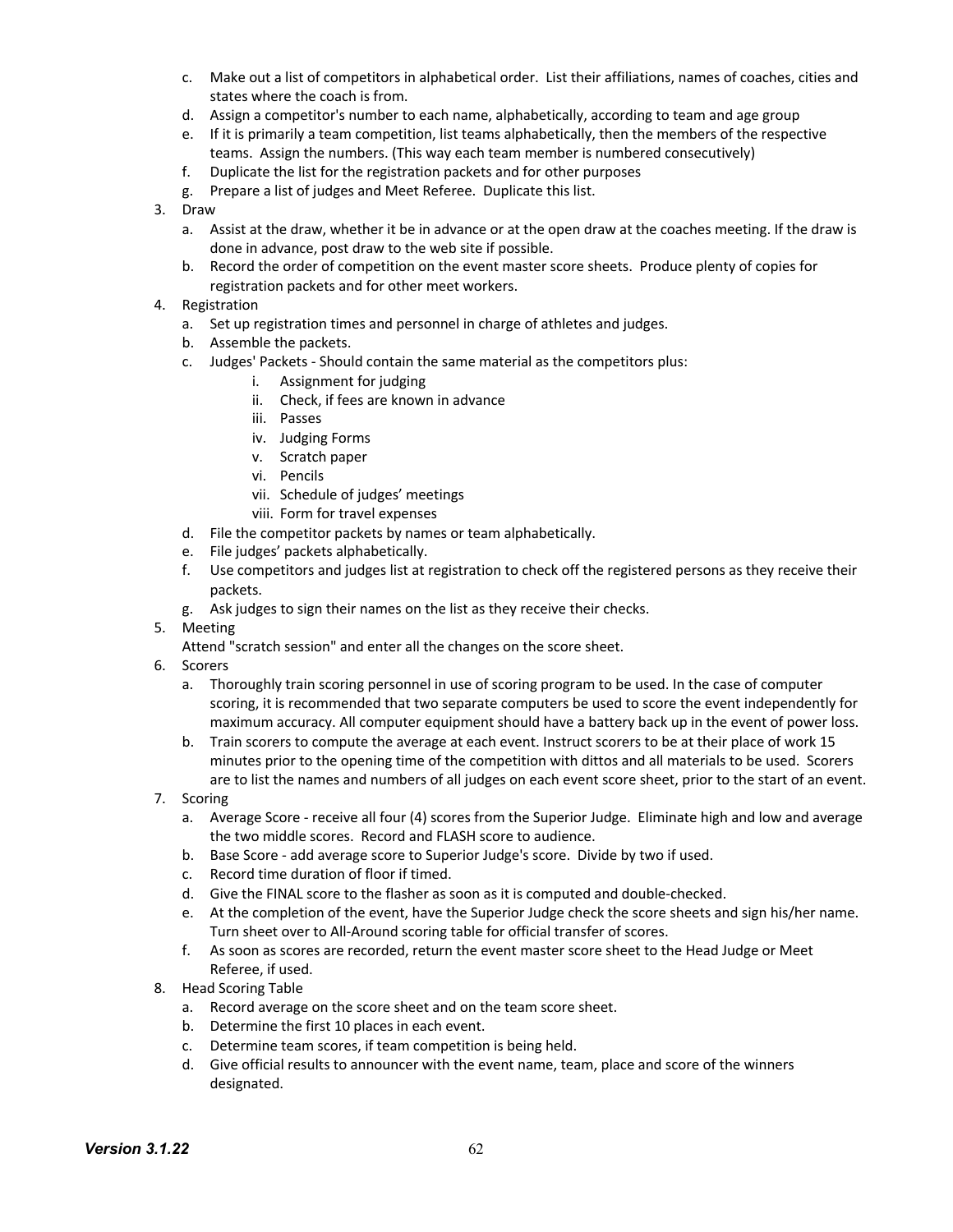- e. For the Finals, prepare and distribute for athletes, coaches and officials a list of qualifiers and their order of competition. This may be made up during the Optional meet as each event is completed and rechecked for scores. The Meet Referee may execute a draw with the Meet Director in the presence of a Superior Judge or coaches' representative.
- f. As the meet progresses, run off copies of results from the sessions.
- g. Publish results on a large board for the audience.
- h. Run off final complete results of the entire meet, indicating Event and All-Around placing.
- i. Duplicate meet results, enough for competitors, coaches, judges and for news reporters.
- j. If OFFICIAL scores cannot be prepared for the end of the meet, distribute an UNOFFICIAL result and post the OFFICIAL results at the hotel headquarters. Duplicate these and have them available for all involved.
- 9. Runners
	- a. Train runners to RUN at all times and to sit next to the judge without distracting him.
	- b. Runners take the score to the Superior Judge and then return to place.
	- c. Runners should be wearing gymnastics shoes, as they may have to run over mats.
	- d. Runners should stay at one event for at least one session.
- 10. Flashers
	- a. "Average Score" flashers as soon as the score is available, put it up on the score board with the corresponding NUMBER of the gymnast shown below the score.
	- b. Flashers MUST be seated in a place where the audience and all meet persons can view the score.
	- c. Flashers MUST rotate the scores at ALL TIMES. They must keep the scores up during the entire following performance until the new score is given. They must change the score quickly.
	- d. "Now Performing" flashers (if used) as soon as the performance is completed, they must put up on the board the number of the next performing gymnast. They must rotate the sign at all times and must leave it up during the entire performance.
		- NOTE: Flashers are some of the most important workers in the meet, they should be changed more often since their task is physically tiring if done correctly.
- 11. Miscellaneous Duties
	- a. Work out times and shifts for all scorers.
	- b. Designate places to return equipment between sessions and after the meet.
	- c. Secure keys to offices to be used in the building.
	- d. Secure persons to operate computer, adding and copy machines.
	- e. Secure telephone connected to ticket booth and to main floor.
	- f. Secure as much extra help as possible.
	- g. Secure a person who is free to run errands.
	- h. Mail thank you notes to all who worked.
	- i. Mail official meet results to competitors, coaches and judges, if they were not available after the meet.
- 12. Equipment Needed
	- a. Event scoring tables
	- b. Score sheets for events, for All-Around, Team and Finals
	- c. Staplers
	- d. Box for collecting the scores at each event.
	- e. Calculator or sheets with table of averages
	- f. Pencils, erasers, pencil sharpener.
	- g. Flags (6) for judges to signal to gymnast.
	- h. Stop watches (6-8) for warm-up and competition gyms.
	- i. Sound signal for timers.
	- j. Rule book and official specifications for equipment.
	- k. Two sets of performers numbers (large size).
	- l. Scoring stand for flashing scores.
	- m. Stand for "Now Performing" numbers.
	- n. Towels to wipe off equipment.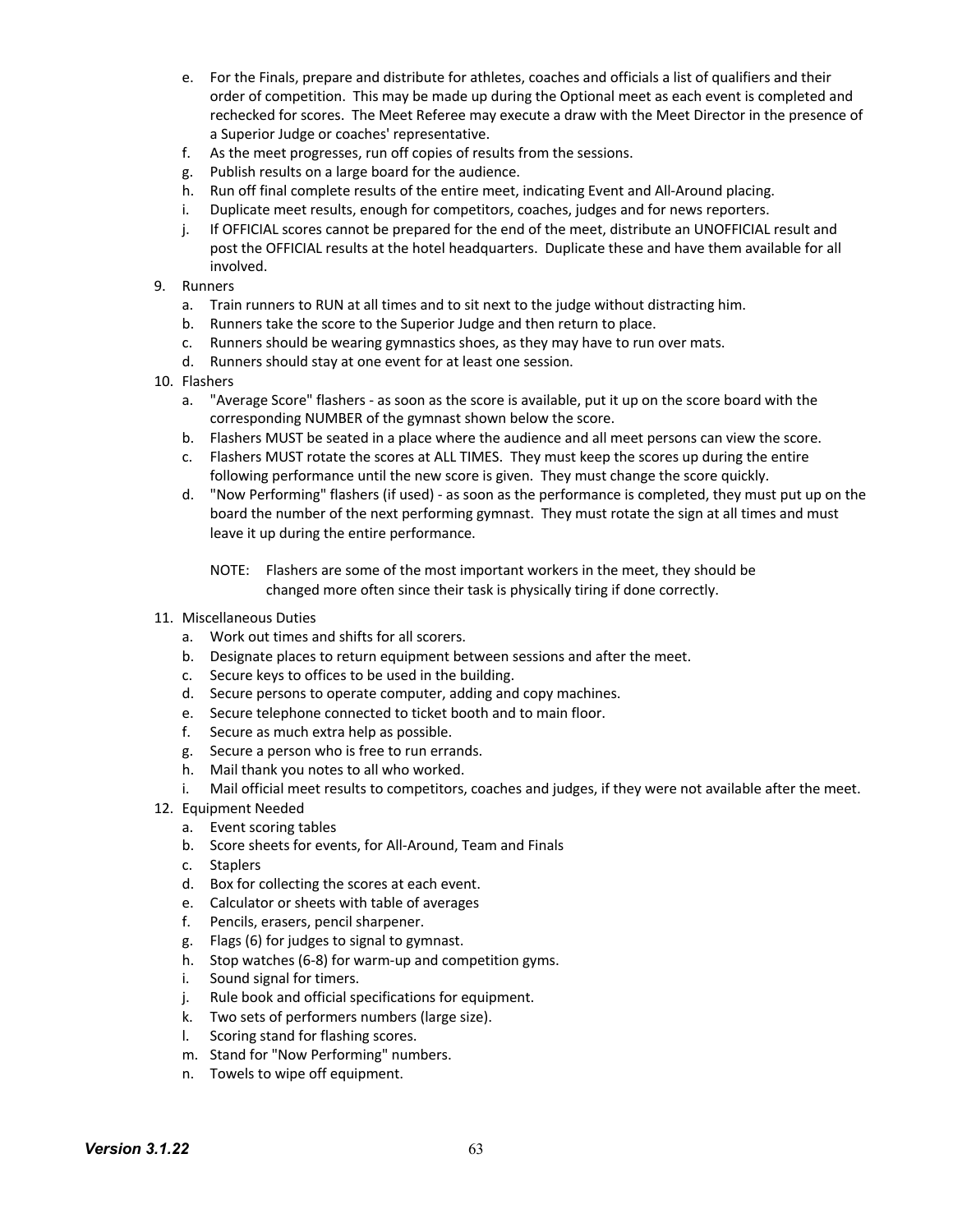- E. Hospitality Committee
	- 1. Prepare the information on the Hotels, including name, address, phone, distance and confirmed rates.
	- 2.Designate the types of restaurants available in the hotel and their hours of service.
	- 3.Designate Headquarters Hotel. Give information to Meet Director. After approval, the information is prepared to be mailed out by the Clerical Committee along with the detailed meet information.
	- 4. Prepare a list of eating places in the vicinity of the meet site and list the type of food and price range. Produce copies for registration packets.
	- 5.Make contact with professional food caterers or clubs to sell refreshments.
	- 6. Set up a hospitality room for judges at the place of the conference room. Arrange for security of the room so that officials may leave their belongings there safely.
	- 7. Set up a hospitality room for coaches and competitors. Include coffee, tea, coke, juice, cookies, fruit, etc.
	- 8.Assign hostesses to these rooms to keep food replaced.
	- 9. Secure additional registration packets for late arrivals.
	- 10. Reserve a hospitality room at the Headquarters Hotel (ask for free of charge). Set up refreshments for after the meet for coaches and officials.
	- 11. Have a person in charge of serving and reordering refreshments.
	- 12. Have a person in charge of transportation.
	- 13. Make out a list of the times of arrival and departure of officials, Assign persons to transport officials and guests to and from the airport. Do this also for competitors and coaches, if possible.
	- 14. If hotel is located within driving distance from the gym and if budget allows work out a shuttle bus or car schedule to transport athletes and coaches between hotel and gym prior to and after each session and at the conclusion of the day.
	- 15. Assign individual host to groups who will stay with the guests during the entire visit while in the gym. Give name and phone number of hostesses to the teams.
	- 16. Assign host(s) to dignitaries to welcome them at the site of the meet.
	- 17. Assign ushers, if necessary.
	- 18. Furnish an expense list to Financial Committee on the use of transportation, bills on purchased refreshments, and other expenses.
	- 19. Secure cash to replace refreshment items at once.
	- 20. Secure cars for the judges, if possible, to be driven by them to and from the meet site.
	- 21. Give meet information sheets to all hosts so they will be able to answer any questions concerning the meet, hotel and city.
	- 22. Prepare welcoming signs for billboards in the city and the meet site.
	- 23. Prepare a large board showing a montage of all publicity on the meet -- newspaper articles and pictures on the meet and the competitors. Exhibit at meet site.
	- 24. Equipment needed:
		- a. Cars (clean, trunk emptied) and cash for gas
		- b. Insurance for cars
		- c. Name tags for hosts
		- d. List of guests times of arrival and departure
		- e. Maps for restaurants
		- f. Extra registration packets
		- g. Coffee pots, coffee, tea, sugar, napkins, cups, spoons, food
- F. Awards Committee
	- 1. Order well in advance the proper type and number of awards (USA Gymnastics medal supplier, A-1 Awards, must be used for State Meet and above).
	- 2. Have the proper engraving ordered for each award.
	- 3. Have extra awards on hand for ties.
	- 4. Set up a decorative display until awards are given out.
	- 5. Select persons possibly dignitaries to present awards.
	- 6. Work out a procedure for presentation -- start from the last or from the first place.
	- 7. Have an assistant to hand the awards to the presenting person. The award should be handed to the gymnast first, then a handshake.